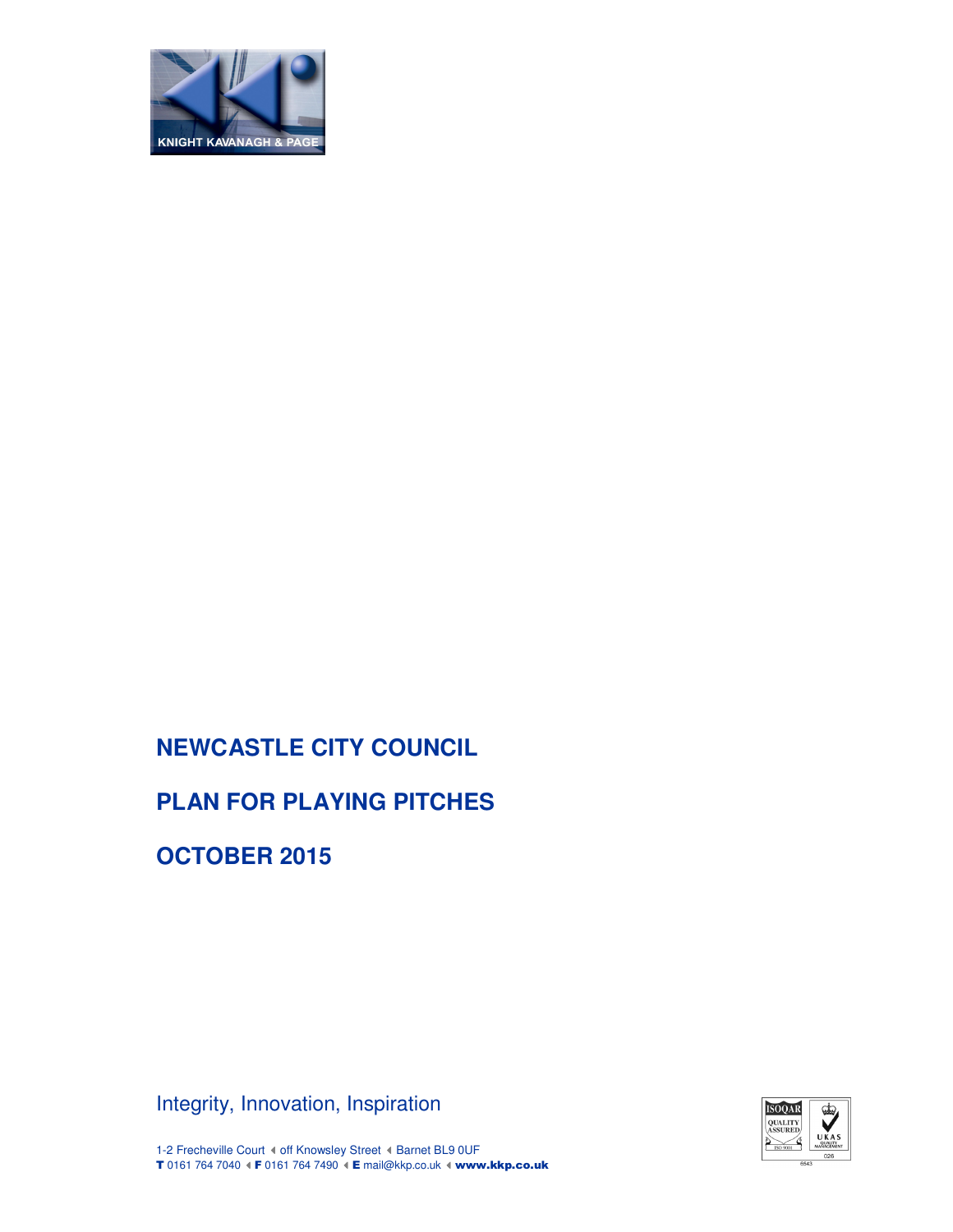## **CONTENTS**

 $\equiv$ 

| PART 2: ADDITIONAL DEMAND FROM NEW HOUSING GROWTH 10 |  |
|------------------------------------------------------|--|
|                                                      |  |
|                                                      |  |
|                                                      |  |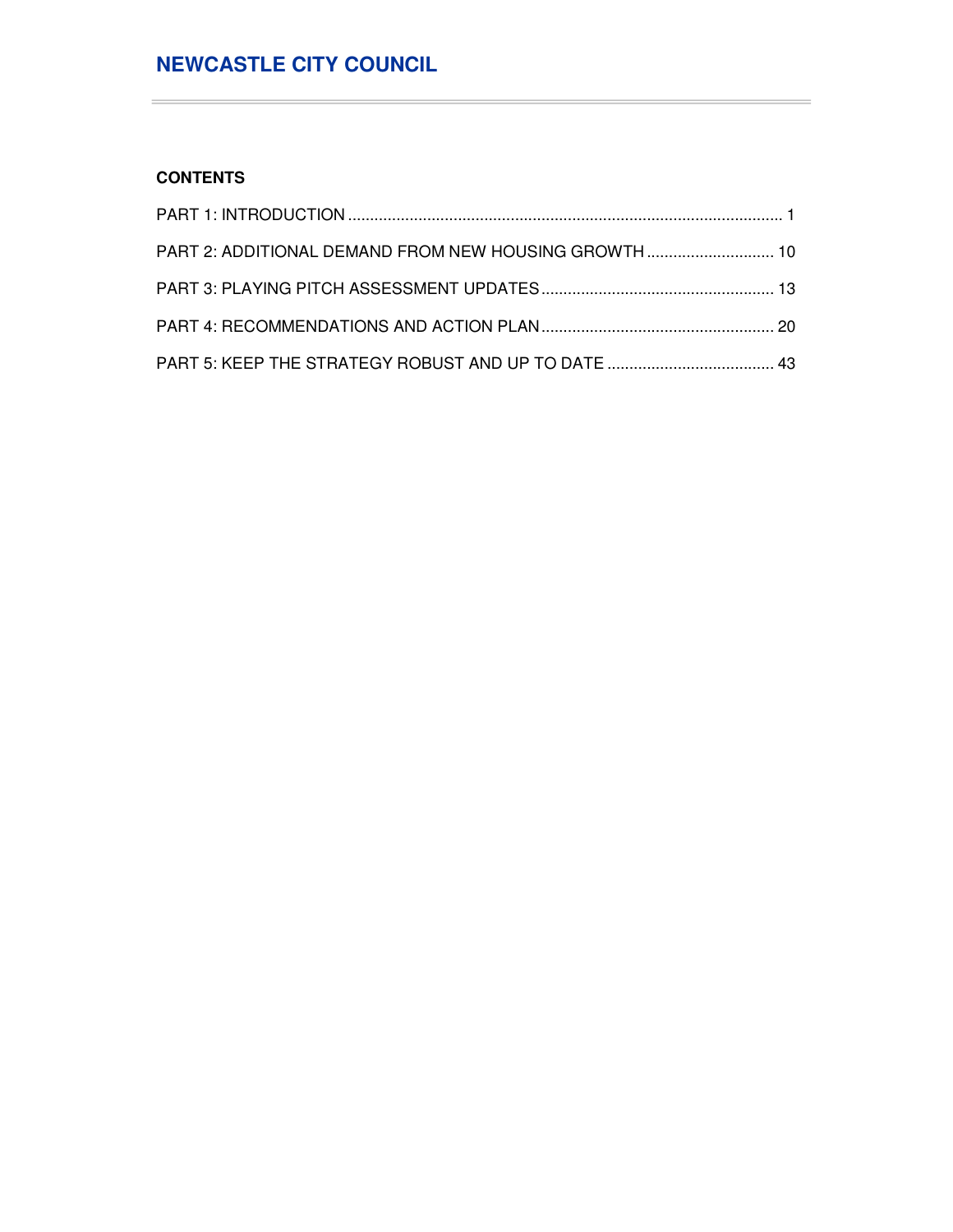### **PART 1: INTRODUCTION**

Newcastle has a vision to support the development of sport by providing a strategic approach to the provision and development of playing pitches.

This plan for Playing Pitches sets out the recommendations and approach to support that vision, incorporating the City Council's priorities and ensures the needs of sport are clearly embedded.

The Assessment undertaken in March 2015 set out the current use of facilities, the demands and pressures placed on some areas and the ambitions and priorities of the key sports governing bodies. This document builds upon the Playing Pitch Assessment and provides guidance on the demand for pitches as a result of the projected growth from future housing developments as set out in the Core Strategy and Urban Core Plan (adopted March 2015).

As with other large authorities, Newcastle City Council is under significant pressure to provide additional housing. With new housing comes growth in population and often demand for additional playing pitch provision. The Council is committed to ensuring that a network of high quality, sustainable playing pitches is provided for the residents of the City, based on a robust analysis of supply and demand. In some cases sites may be identified for redevelopment and the process set out in this document will be followed to ensure losses are mitigated against through re-provision or enhancement of existing facilities.

The report will build on the Assessment from March 2015 and present the additional requirements for playing pitch provision, as well as an indication of where investment should be focused. The Strategy will be capable of:

- Forming part of the evidence base for the Development and Allocations Local Development Document (DALDD);
- Informing land use decisions in respect of future use of existing outdoor sports areas and playing fields (capable of accommodating pitches) across the City;
- Providing guidance for the provision and management of outdoor sports across the City;
- Supporting external funding bids to maximise support for outdoor sports facilities;
- Provide the basis for on-going monitoring and review of the use, distribution, function, quality and accessibility of outdoor sport.

The City Council's planning policies protect the supply of playing fields where they are needed for meeting current or future needs. The Council therefore places great emphasis on, and recognises the value of providing good quality playing fields and associated facilities. This is a citywide stance which is not restricted to the areas of significant housing growth.

The plan will provide a strategic approach to playing field provision in the City. During times of change for local authorities, the plan will provide direction for pitch based sports. A number of key drivers for the work include:

 Providing a robust evidence for capital funding. As well as proving the need for developer contributions towards pitch and facilities it will provide evidence of need for a range of capital grants.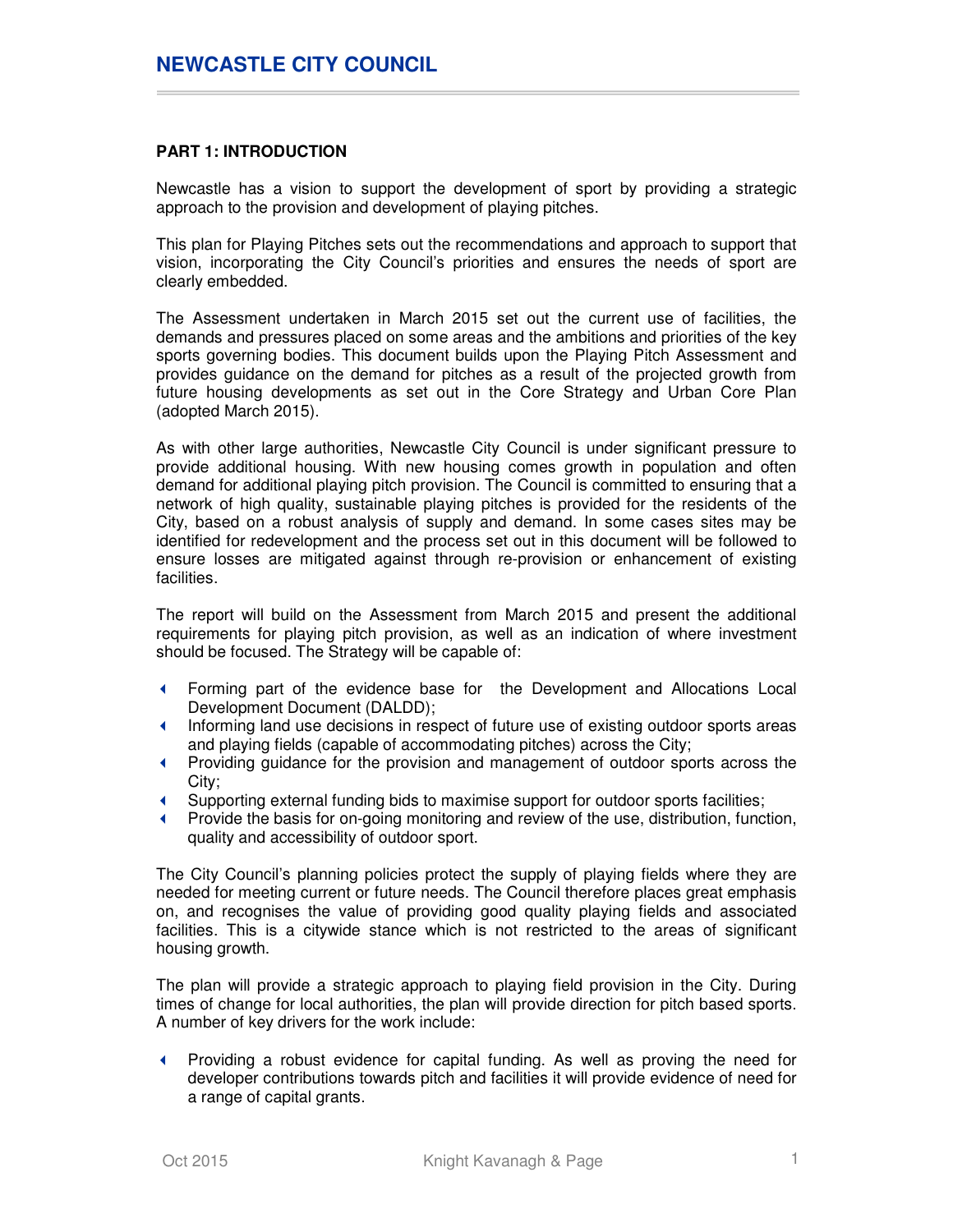- Indicating the extent to which current pitch provision will be adequate to meet estimated pitch demand over the coming decade.
- To assist NCC and its partners to plan to meet the demand for sports' pitches.
- To assist in securing external funding for the improvement of existing pitch facilities and the provision of new facilities.
- Provide the City with adequate planning guidance to determine proposals affecting playing fields.
- Establishing a clear prioritised list of actions, which will help to maintain and increase participation levels in sport and physical activity in the city and ensure the efficient use of resources.
- Establishing clear prioritised infrastructure requirements, including where new facilities are required and existing facilities should be enhanced, including ancillary facilities.
- To identify and promote good practice regarding the provision, management and maintenance of playing pitches in the city.
- Establishing a process to ensure the regular review and update of the Strategy and the information on which it is based.

Sport England and the National Governing Bodies (NGBs) have been involved in the process and there is a need to maintain and further build these key partnerships as part of the ongoing process.

There is also a need to further build on relationships with schools, community clubs and private landowners to maintain and improve playing pitch provision. In these instances the potential for the City Council to take a strategic lead is more limited (except in terms of developer contributions). This document will provide clarity on requirements for pitches, and allow the City Council to focus on key issues that it can directly influence.

The actions for the Strategy have been developed via the combination of information gathered during consultation with clubs, providers, NGBs, etc., site visits and analysis, which in the main was collected as part of the Playing Pitch Assessment (March 2015), and which have been developed further through the analysis of additional demand as a result of housing growth across Newcastle.

The Playing Pitch Assessment was required to understand and address demand for space, help access funding and to support the Local Plan. Since the completion of the Assessment there have been a number of changes to the playing pitch stock which are highlighted later in this report.

The methodology employed for this piece of work has been based on pulling together two methodologies: A methodology for calculating future demand and pitch requirements due to new housing growth, and secondly, use of the Sport England Playing Pitch Strategy guidance for updating the overall supply and demand analysis, and therefore action plan, within Newcastle.

In total there are four parts to the methodology which are explained in Parts 2-5 of the report. Firstly, Part 2: Additional demand from new housing growth - calculates future demand and the requirements from housing growth, Part 3: Playing Pitch Assessment Updates - looks at the playing pitch assessment (supply and demand) information and updates the shortfalls/spare capacity based on changes in supply as well as the additional requirements from housing growth. Part 4: Recommendations and Action Plan, sets out the framework for addressing the overall shortfalls identified in Part 3 and finally, Part 5: Keep the Strategy Robust and Up to Date - demonstrates the necessity of keeping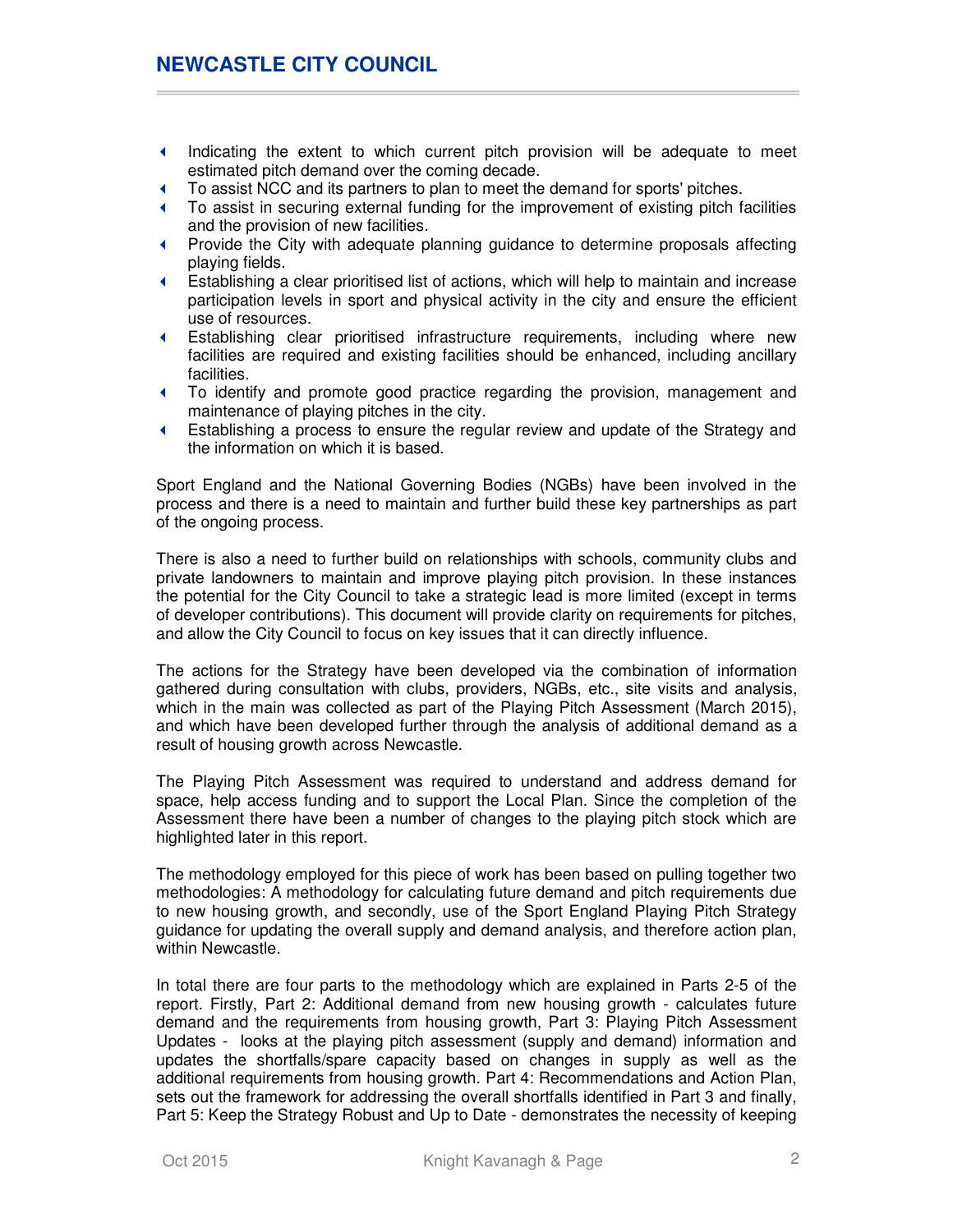the supply and demand information current and up to date. All four parts link together and must be used as a whole in order to provide the evidence for decision making.

### **Housing developments and future growth**

In order to accurately assess the future number of teams; and therefore pitch requirements, team generation rates (TGRs) have been used to predict future team numbers associated with the increase in housing. The table below identifies the growth rates that have been used to inform the TGRs:

| <b>Analysis</b><br><b>Area</b> | <b>Proposed new</b><br>dwellings | Average<br>household<br>size | <b>Current</b><br>population | <b>Proposed</b><br>population<br>forecast $1$ | <b>Growth rate</b> |
|--------------------------------|----------------------------------|------------------------------|------------------------------|-----------------------------------------------|--------------------|
| Outer                          | 9.719                            | 2.26                         | 60,208                       | 24.472                                        | 40.6%              |
| <b>North</b>                   | 975                              | 2.37                         | 80,236                       | 2.489                                         | 3.1%               |
| East                           | 2.028                            | 2.04                         | 61,559                       | 4,578                                         | 7.4%               |
| West                           | 4.711                            | 2.27                         | 69.207                       | 11,153                                        | 16.1%              |

### **Analysis areas**

The City has been divided into four areas to allow best use of resources and to support the appropriate communities and their access to sport. The areas can be seen on the map below and also fit with those used in the Playing Pitch Assessment document (March 2015).



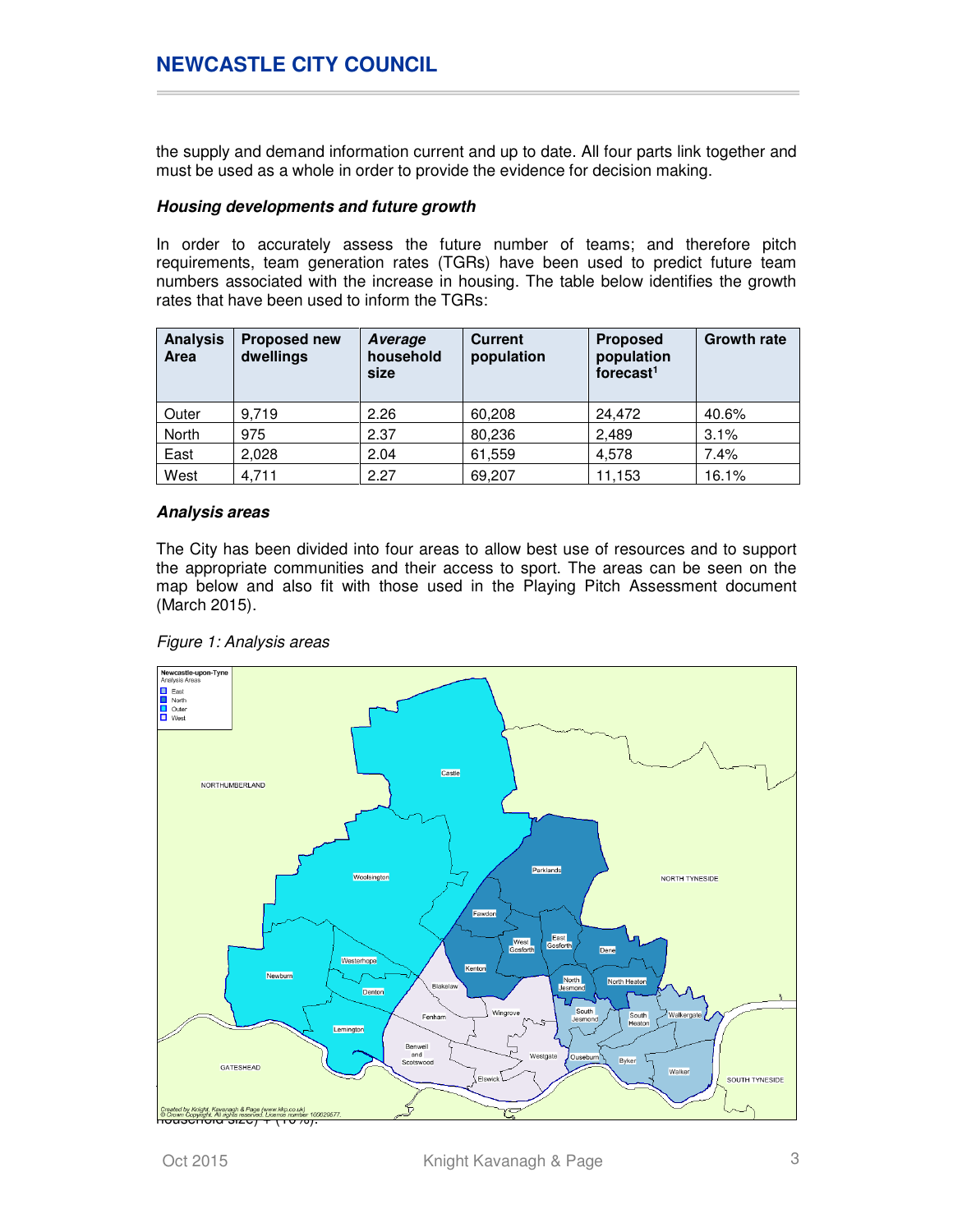## **Methodology**

The methodology employed for this piece of work has been based on pulling together two methodologies: A methodology for calculating future demand and pitch requirements due to new housing growth, and secondly, use of the Sport England Playing Pitch Strategy guidance for updating the overall supply and demand analysis, and therefore action plan, within Newcastle.

As highlighted in the introduction there are four parts to the methodology which are covered in Parts 2-5 of the report. Calculating future demand and pitch requirements due to housing growth is covered in Part 2, updating the playing pitch assessment (supply and demand) information is Part 3, Part 4 is the recommendations and action plan and Part 5 is keeping the document up to date.

#### Methodology for calculating future pitch requirements due to housing growth (Part 2)

NB: This methodology has been used across all four analysis areas in Newcastle. In order to demonstrate the mechanics of the methodology the North Area has been used as an example in the description below. Part 2 of the report details the requirements from the other three analysis areas.

In order to ensure that contributions sought from new development toward facility provision are fair and commensurate with the development, the contributions must be assessed using the statutory tests for the use of S106 planning obligations:

- Necessary to make development acceptable in planning terms
- Directly related to the development; and
- Fairly and reasonably related in scale and kind to the development

To ensure that the above tests are met, the impact of new development on playing pitch provision will be measured and contributions determined by this impact.

#### Calculating the Impact of New Development

Use of TGR's from the Playing Pitch Assessment Report:

Calculate the number of teams that will be generated through population growth due to new housing and the number of pitches required to meet the increased number of teams at peak time. The number of pitches will need to be rounded up because part of a pitch cannot accommodate a team.

The number of pitches required should be used by determining the quality/capacity provided by the NGBs in the appendices to the SE PPS Guidance e.g. good quality adult football pitch could accommodate 3 match equivalent sessions per week.

For each pitch type use the physical area of the pitch for the NGB pitch dimensions.

The table below indicates the area required for sports pitches based on average sizes, including a safety run-off area: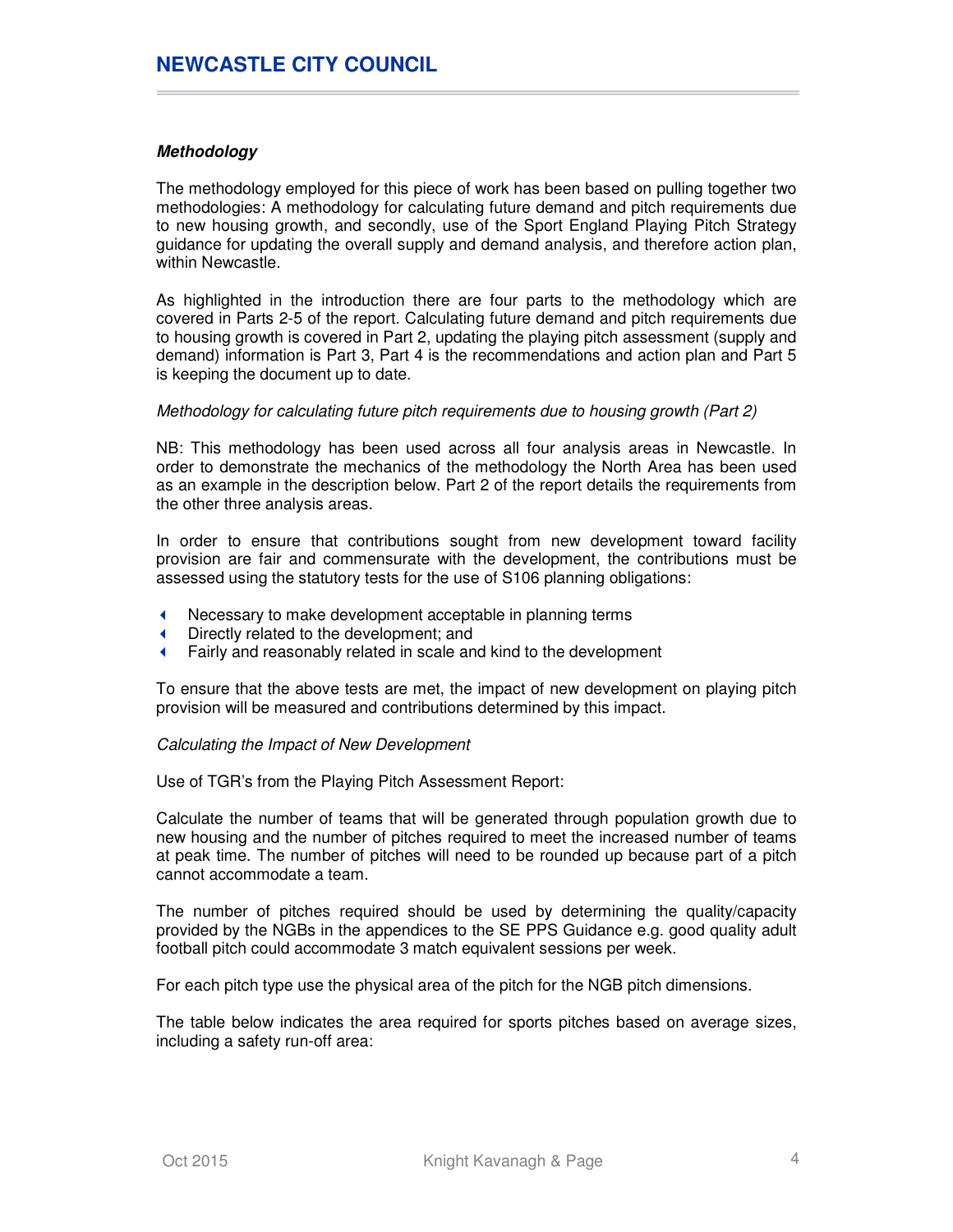| Type of pitch  | <b>Dimensions</b> | <b>Hectares</b>   |
|----------------|-------------------|-------------------|
| Adult football | $125m \times 95m$ | 1.2 <sub>ha</sub> |
| Youth football | $101m \times 65m$ | 0.7 <sub>ha</sub> |
| Mini football  | 65m x 47m         | 0.3 <sub>ha</sub> |
| Rugby pitch    | 124m x 77m        | 1.0 <sub>ha</sub> |
| Cricket pitch  | 1.5 <sub>ha</sub> | 1.5 <sub>ha</sub> |
| Hockey AGP     | $100m \times 60m$ | 0.6 <sub>ha</sub> |

Where team generation rates (TGRs) create team numbers which are not whole numbers the teams will be rounded as follows: .5 and above rounded up, .4 and below rounded down. Actual team numbers used will be displayed in brackets, e.g. 1.3 (1).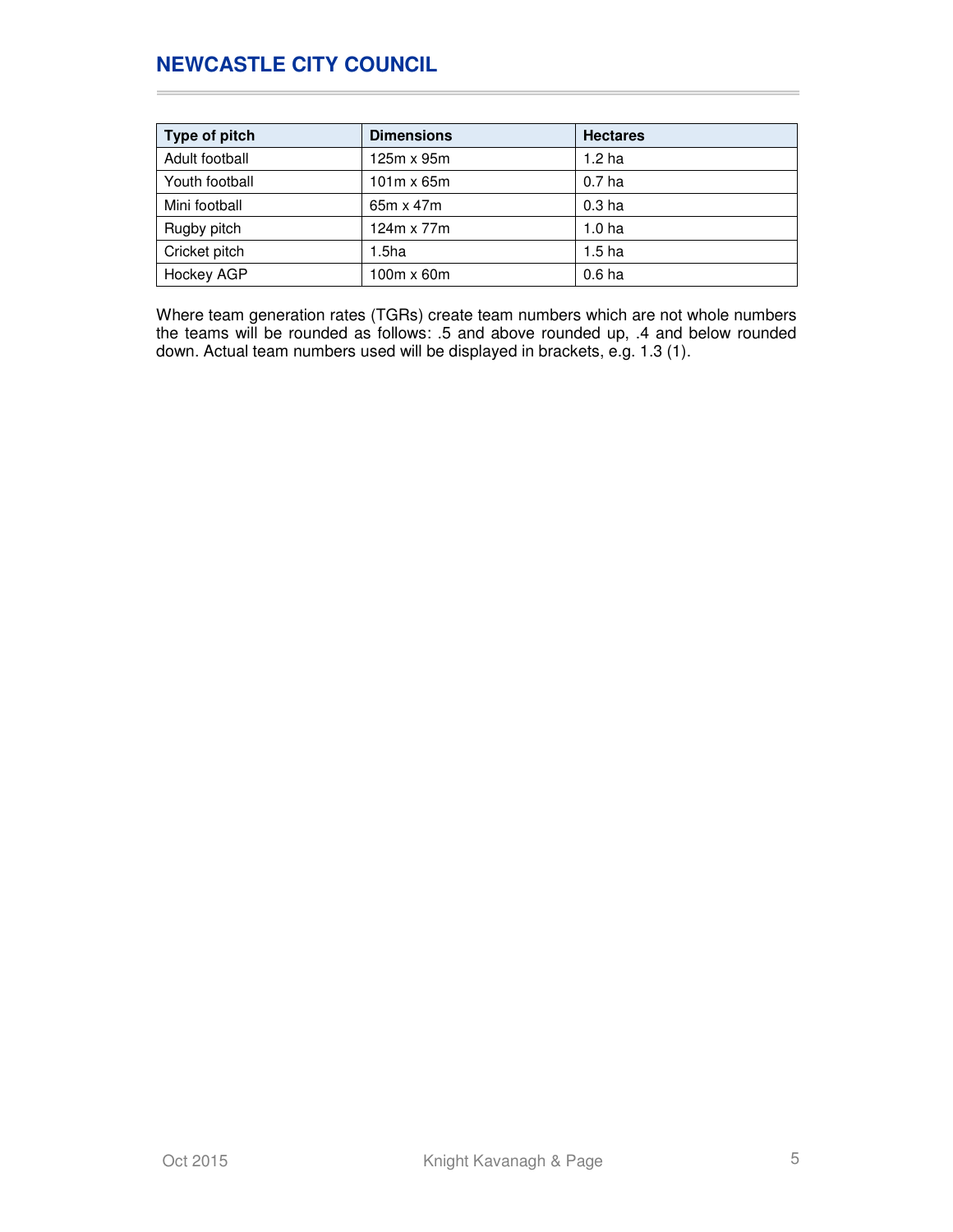## Future requirements from housing – North Analysis Area

| Sport              | Age group               | Current<br>population<br>within age<br>group | Current<br>no. of<br>teams | Team<br>Generation<br>Rate | Future<br>population<br>within age<br>group | Predicted<br>future<br>number<br>of teams | Additional<br>teams that<br>may be<br>generated<br>from the<br>increased<br>housing | Match<br>equivalents<br>generated<br>at peak<br>time | Number of<br>pitches<br>required | Pitch<br>requirement<br>(Ha) |
|--------------------|-------------------------|----------------------------------------------|----------------------------|----------------------------|---------------------------------------------|-------------------------------------------|-------------------------------------------------------------------------------------|------------------------------------------------------|----------------------------------|------------------------------|
| Football           | Senior Mens (16-45)     | 19,077                                       | 46                         | 415                        | 19,669                                      | 47.4                                      | 1.4(1)                                                                              | 0.5                                                  |                                  | 1.2                          |
| Football           | Senior Women (16-45)    | 18,325                                       | 3                          | 6108                       | 18.893                                      | 3.1                                       | 0.1                                                                                 |                                                      |                                  |                              |
| Football           | Youth Boys (10-15)      | 2,881                                        | 19                         | 152                        | 2,971                                       | 19.6                                      | 0.6(1)                                                                              | 0.5                                                  |                                  | 0.7                          |
| Football           | Youth Girls (10-15)     | 2,576                                        | 20                         | 129                        | 2,656                                       | 20.6                                      | 0.6(1)                                                                              | 0.5                                                  |                                  | 0.7                          |
| Football           | Mini-Soccer Mixed (6-9) | 3,374                                        | 114                        | 30                         | 3,479                                       | 117.5                                     | 3.5(4)                                                                              | $\overline{c}$                                       | $\overline{c}$                   | 0.6                          |
| <b>Rugby Union</b> | Senior Mens (19-45)     | 17,363                                       | 19                         | 914                        | 17.901                                      | 19.5                                      | 0.5(1)                                                                              | 0.5                                                  |                                  |                              |
| Rugby Union        | Senior Women (19-45)    | 16,734                                       | 3                          | 5578                       | 17,253                                      | 3.1                                       | 0.1                                                                                 |                                                      |                                  |                              |
| Rugby Union        | Junior Boys (13-18)     | 3,210                                        | 12                         | 268                        | 3,309                                       | 12.3                                      | 0.3                                                                                 |                                                      |                                  |                              |
| Rugby Union        | Junior Girls (13-18)    | 2,940                                        |                            | 2940                       | 3,031                                       | 1.0                                       | 0.0                                                                                 |                                                      |                                  |                              |
| Rugby Union        | Mini rugby mixed (7-12) | 5,144                                        | 17                         | 303                        | 5,304                                       | 17.4                                      | 0.4                                                                                 |                                                      |                                  |                              |
| Cricket            | Senior Mens (18-55)     | 23,251                                       | 17                         | 1368                       | 23,972                                      | 17.5                                      | 0.5(1)                                                                              | 0.5                                                  |                                  | 1.5                          |
| Cricket            | Senior Womens (18-55)   | 22,642                                       |                            | 22642                      | 23.344                                      | 1.0                                       | 0.0                                                                                 |                                                      |                                  |                              |
| Cricket            | Junior Boys (7-17)      | 5,330                                        | 9                          | 592                        | 5,496                                       | 9.3                                       | 0.3                                                                                 |                                                      |                                  |                              |
| Cricket            | Junior Girls (7-17)     | 4,862                                        | $\mathbf 0$                | $\Omega$                   | 5,013                                       | 0.0                                       | 0.0                                                                                 | $\sim$                                               |                                  |                              |
| Hockey             | Senior Mens (16-45)     | 19,077                                       | $\overline{4}$             | 4769                       | 19,669                                      | 4.1                                       | 0.1                                                                                 |                                                      |                                  |                              |
| Hockey             | Senior Womens (16-45)   | 18,325                                       | 8                          | 2291                       | 18,893                                      | 8.2                                       | 0.2                                                                                 | ÷.                                                   |                                  |                              |
| Hockey             | Junior Boys (11-15)     | 2,419                                        | $\mathbf 0$                | 0                          | 2,494                                       | 0.0                                       | 0.0                                                                                 | $\sim$                                               |                                  |                              |
| Hockey             | Junior Girls (11-15)    | 2,167                                        | $\mathbf 0$                | $\mathbf 0$                | 2,234                                       | 0.0                                       | 0.0                                                                                 | $\sim$                                               |                                  |                              |
|                    |                         |                                              |                            |                            |                                             |                                           |                                                                                     |                                                      | <b>TOTAL:</b>                    | 5.7ha                        |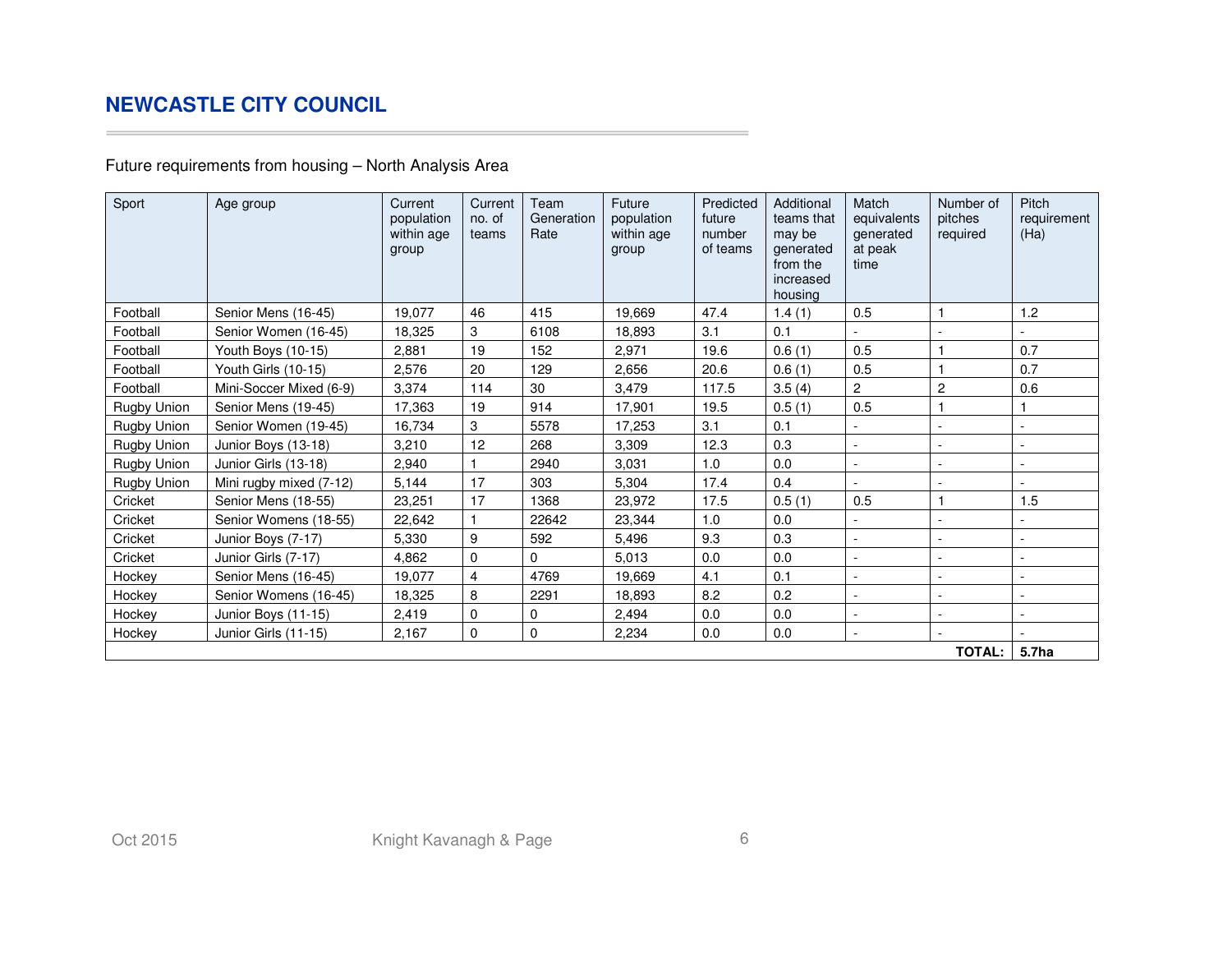The table above indicates that a total of 5.7ha is required to meet demand generated by the population growth by 2030.

Using a combination of the PPS Action Plan and the location of housing sites, an assessment of where the additional 5.7ha of pitch space should be located can be undertaken.

Quality standards indicate that all pitches should be delivered in conjunction with appropriate car parking and changing accommodation. Guidance (The FA) suggests that 20% should be added to recognise this requirement. This takes the area of new playing field land required to 6.8ha (5.7ha plus 1.1ha).

To help the developer contribution process the 6.8ha playing field land requirement translates to 2.7ha per thousand population. This figure is spread across the increase in population (2489).

i.e. 6.8ha /2.489 = 2.7ha

### Updating the playing pitch assessment (supply and demand) information (Part 3)

Once the additional requirements from housing growth have been established the next step is to update the overall supply and demand information and establish spare capacity and/or shortfalls in the Area. This involves factoring in any changes to supply, e.g. new pitches built or new access to pitches, following on from the Assessment Report (March 2015) as well as changes in demand. For example:

In the North Analysis Area the capacity of football pitches from the Assessment Report (March 2015) is shown below. It highlights where there are existing shortfalls (in red) or any spare capacity (green) in match equivalent sessions.

| <b>North area</b>   | Demand (match equivalent sessions)                           |  |  |
|---------------------|--------------------------------------------------------------|--|--|
|                     | <b>Current status in Playing Pitch Document (March 2015)</b> |  |  |
| Adult pitches       | $-8.5$                                                       |  |  |
| Youth pitches 11v11 | $+4.5$                                                       |  |  |
| Youth pitches 9v9   | $+1.5$                                                       |  |  |
| Mini pitches 7v7    | $+4.5$                                                       |  |  |
| Mini pitches 5v5    | $+5.5$                                                       |  |  |

Update the baseline figures: There were no changes to supply recorded but expected growth from housing of 0.5 match sessions on adult pitches, 1 on youth (split between 11v11 and 9v9) and 2 on mini pitches (split between 7v7 and 5v5). The table below then shows the updated figures for the Area which has also taken in to account existing shortfalls: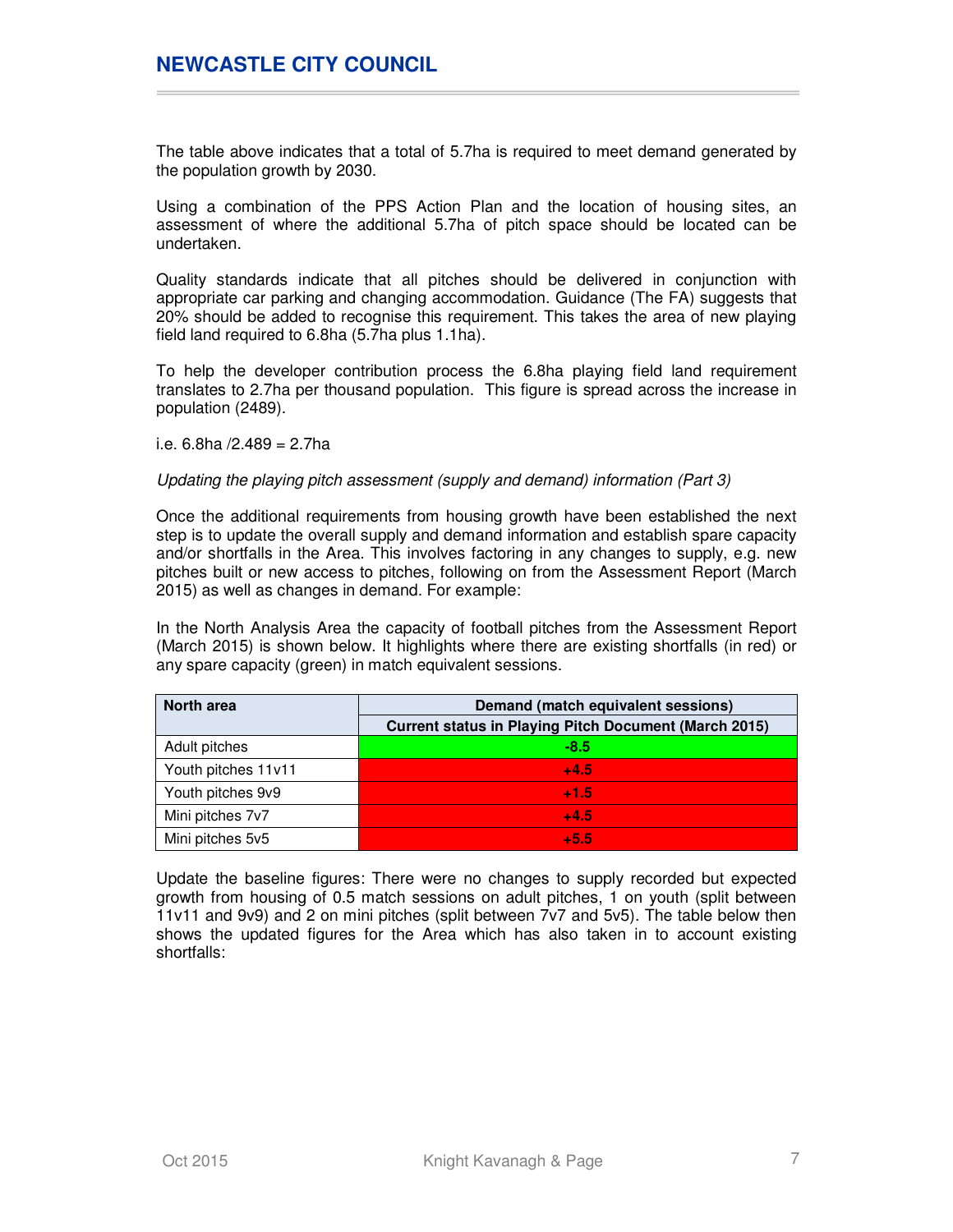| North area          |                                                                 | Demand (match equivalent sessions)                        |
|---------------------|-----------------------------------------------------------------|-----------------------------------------------------------|
|                     | <b>Current status in Playing Pitch</b><br>Document (March 2015) | Demand including housing<br>growth (and change in supply) |
| Adult pitches       | $-8.5$                                                          | -8                                                        |
| Youth pitches 11v11 | $+4.5$                                                          | +5                                                        |
| Youth pitches 9v9   | $+1.5$                                                          | $+2$                                                      |
| Mini pitches 7v7    | $+4.5$                                                          | $+5.5$                                                    |
| Mini pitches 5v5    | $+5.5$                                                          | $+6.5$                                                    |

In the example above there were no changes to the supply of football pitches in the North Analysis Area, however, should changes in supply occur the following should be used to calculate the impact on shortfalls and/or spare capacity:

- 1) Opening up access on school sites will equate to one additional match session per pitch available
- 2) Improving pitch quality by one level, i.e. poor to standard, or standard to good, will increase capacity by one match equivalent session.
- 3) Reconfiguring a pitch will equate to one additional match session in the new format. E.g. reconfiguring an adult pitch to a youth 11v11 pitch will equate to one additional match equivalent session for youth 11v11.
- 4) One new pitch will provide one match equivalent session in the given sport/format.

### Recommendations and Action Plan (Part 4)

Once the baseline figures have been calculated for all of the sports, across all four analysis areas, the next step is to provide recommendations, and a framework for reducing any match equivalent shortfalls identified, as well as a site by site action plan. The framework also sits alongside six key principles which should be adhered to in the decision making process.

The framework looks at three main options for reducing shortfalls/increasing capacity of pitches, these are; through gaining access to currently unavailable pitches, through the improvement of current pitches or by providing new pitches. In terms of costs, gaining access is the cheapest option, pitch improvements the next and providing new pitches is most costly. At a time when there is significant pressure on budgets, not only for the Council but also for NGBs and sports clubs it would be sensible to consider options for gaining access to current pitches as a starting point before considering the need to improve pitches or provide additional pitches, unless there are feasible opportunities to do so. The six key principles are listed below.

Each of the analysis areas has a series of characteristics which are underpinned by the following principles:

- 1) To provide good quality accessible playing field for sport in line with the requirements of sport i.e. Football, Rugby, Cricket and Hockey. Good quality facilities includes the provision of artificial grass pitches and floodlighting.
- 2) To ensure best use of available playing field by providing greater access to facilities not owned or managed by the City council.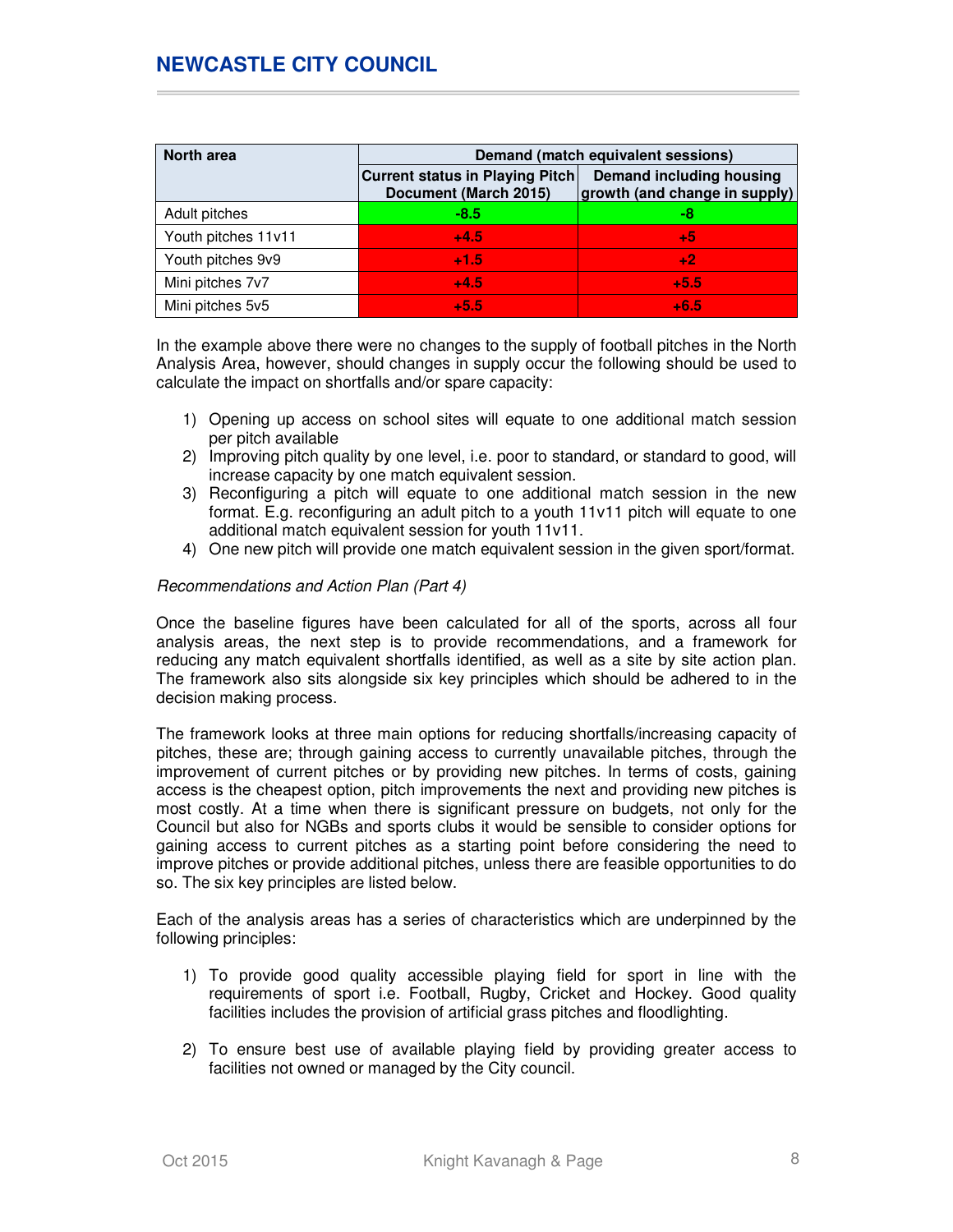- 3) By using developer contributions and other funding sources to improve those sites that are identified as requiring improvement, as long as it provides:
- Greater capacity for matches to be played
- Maintenance of quality to ensure existing use/number of matches played does not decline.
- 4) To create new playing pitches to meet the shortfalls across the City ensuring the following standards are met:
- Must be larger than one pitch for football and rugby. For cricket must be equal to or larger than one ground (i.e. square and outfield) and include the provision of on-site changing/toilets
- Be able to provide sustainable management arrangements for on-going site maintenance
- Be reflective of Sport England and NGB guidance on pitch dimensions, pitch quality and technical specifications.
- 5) Where new developments are being assessed against this strategy any development which is required to provide over 2ha of playing field will normally be expected to provide new pitches/ facilities rather than upgrading existing provision.
- 6) There should be consultation with both Sport England and the NGBs to ensure that developments and improvements are in line with strategic priorities for each of the sports.

### Keeping the document up to date (Part 5)

The final part of the methodology is the regular monitoring and review of the document. This is essential in making sure that the most accurate and up to date information is available when decisions need to be made. The focus of this part of the methodology is engagement with the NGBs and Sport England to ensure that any actions are in line with the current requirements and priorities of each of the sports. See Part 5 of this report for the full requirements.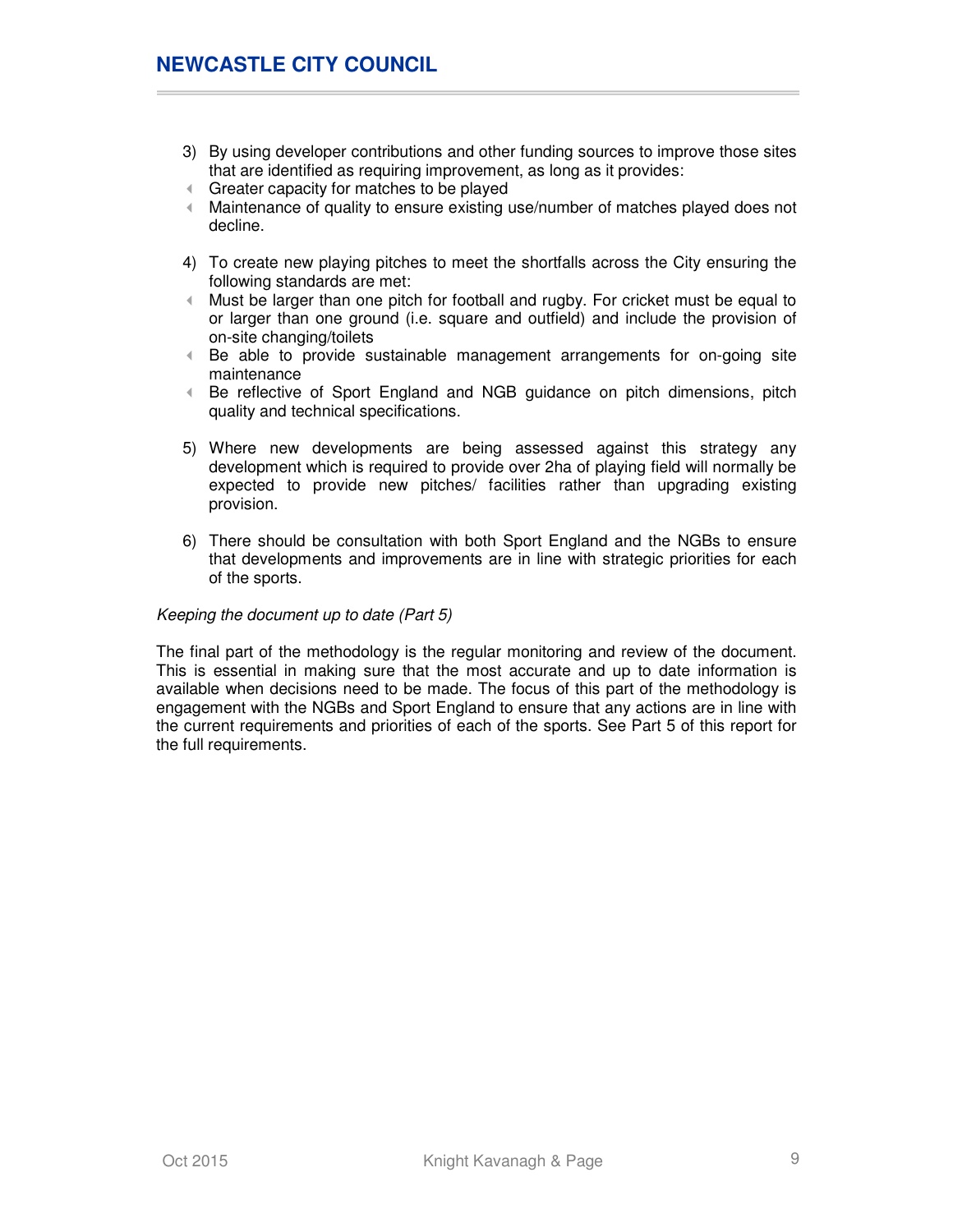## **PART 2: ADDITIONAL DEMAND FROM NEW HOUSING GROWTH**

The methodology used for determining the additional demand from housing growth is explained in Part 1 of this report. The following tables give the overall requirements for each analysis area. For the full break down and calculations please see Appendix 1.

### Outer Analysis Area

The Outer Analysis Area is set to see the largest increases in housing across the whole of the City. Team generation rates (TGRs) have been applied to highlight the increase in demand from the new housing. The majority of the additional demand for the Outer Area is expected to be for football:

| <b>Sport</b> | <b>Age Group</b>        | <b>Potential</b><br>new teams | <b>Match</b><br>equivalents | Number of<br>pitches | <b>Hectares</b> |
|--------------|-------------------------|-------------------------------|-----------------------------|----------------------|-----------------|
|              |                         |                               |                             |                      |                 |
| Football     | Senior Mens (16-45)     | 11.8(12)                      | 6                           | 6                    | 7.2             |
| Football     | Senior Women (16-45)    | 1.6(2)                        |                             |                      | 1.2             |
| Football     | Youth Boys (10-15)      | 19.1 (19)                     | 9.5                         | 10                   | $\overline{7}$  |
| Football     | Youth Girls (10-15)     | 2.0                           |                             |                      | 0.7             |
| Football     | Mini-Soccer Mixed (6-9) | 11.8(12)                      | 6                           | 6                    | 1.8             |
| Rugby Union  | Senior Mens (19-45)     | 2.8(3)                        | 1.5                         | $\overline{c}$       | $\overline{2}$  |
| Rugby Union  | Senior Women (19-45)    | 0.4                           |                             |                      | $\blacksquare$  |
| Rugby Union  | Junior Boys (13-18)     | 0.8(1)                        | 0.5                         |                      | 0.5             |
| Rugby Union  | Junior Girls (13-18)    | 0.0                           | ٠                           |                      |                 |
| Rugby Union  | Mini rugby mixed (7-12) | 1.2(1)                        | 0.5                         |                      | 0.5             |
| Cricket      | Senior Mens (18-55)     | 4.1(4)                        | $\overline{c}$              | $\overline{c}$       | 3               |
| Cricket      | Senior Womens (18-55)   | 0.4                           |                             |                      |                 |
| Cricket      | Junior Boys (7-17)      | 0.8(1)                        | 0.5                         | 1                    |                 |
| Cricket      | Junior Girls (7-17)     | 0.0                           |                             |                      |                 |
| Hockey       | Senior Mens (16-45)     | 0.8                           | 0.5                         | 1                    | 0.6             |
| Hockey       | Senior Womens (16-45)   | 0.0                           |                             |                      |                 |
| Hockey       | Junior Boys (11-15)     | 0.0                           |                             |                      |                 |
| Hockey       | Junior Girls (11-15)    | 0.0                           |                             |                      |                 |

The table indicates a total requirement of **25.5 ha** across the analysis area. This equates to **1.25ha per 1000 population.**

#### West Analysis Area

The West Analysis Area is the second largest area of growth with 10,139 houses planned. Again football will see the highest growth but not to the extent of the Outer Area. It is also expected that there will be additional demand for cricket.

| <b>Sport</b> | <b>Age Group</b>        | <b>Potential</b><br>new teams | <b>Match</b><br>equivalents | Number of<br>pitches | <b>Hectares</b> |
|--------------|-------------------------|-------------------------------|-----------------------------|----------------------|-----------------|
| Football     | Senior Mens (16-45)     | 3.2(3)                        | 1.5                         | 2                    | 2.4             |
| Football     | Senior Women (16-45)    | 0.2                           |                             |                      |                 |
| Football     | Youth Boys (10-15)      | 4.8(5)                        | 2.5                         | 3                    | 2.1             |
| Football     | Youth Girls (10-15)     | 0.0                           |                             |                      |                 |
| Football     | Mini-Soccer Mixed (6-9) | 2.6(3)                        | 1.5                         | 2                    | 0.6             |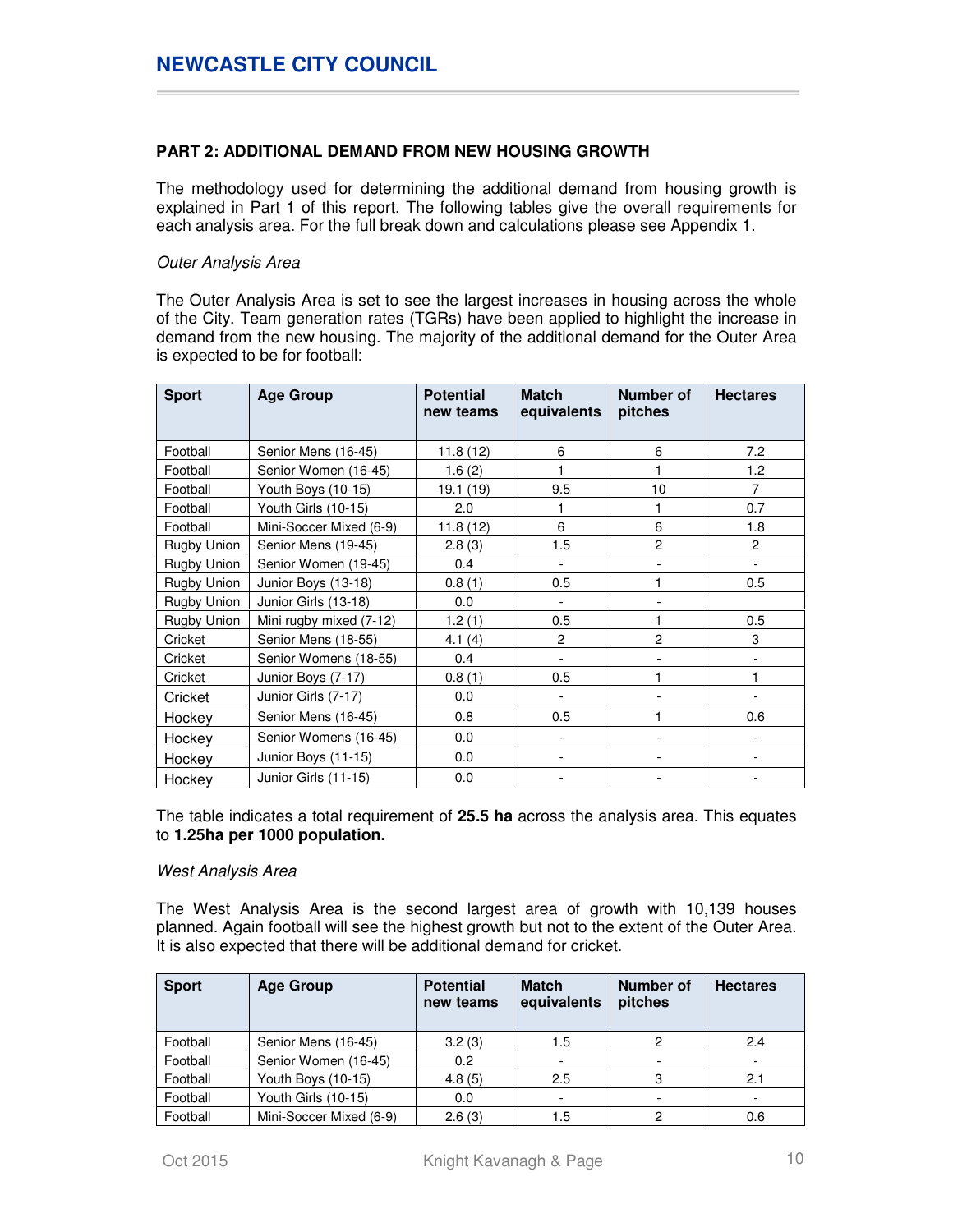| <b>Sport</b> | <b>Age Group</b>        | <b>Potential</b><br>new teams | <b>Match</b><br>equivalents | Number of<br>pitches | <b>Hectares</b> |
|--------------|-------------------------|-------------------------------|-----------------------------|----------------------|-----------------|
| Rugby Union  | Senior Mens (19-45)     | 0.0                           |                             |                      |                 |
| Rugby Union  | Senior Women (19-45)    | 0.0                           |                             |                      |                 |
| Rugby Union  | Junior Boys (13-18)     | 0.0                           |                             |                      |                 |
| Rugby Union  | Junior Girls (13-18)    | 0.0                           |                             |                      |                 |
| Rugby Union  | Mini rugby mixed (7-12) | 0.0                           | ٠                           |                      |                 |
| Cricket      | Senior Mens (18-55)     | 1.3(1)                        | 0.5                         |                      | 1.5             |
| Cricket      | Senior Womens (18-55)   | 0.0                           |                             |                      |                 |
| Cricket      | Junior Boys (7-17)      | 0.6(1)                        | 0.5                         |                      |                 |
| Cricket      | Junior Girls (7-17)     | 0.0                           |                             |                      |                 |
| Hockey       | Senior Mens (16-45)     | 0.3                           |                             |                      |                 |
| Hockey       | Senior Womens (16-45)   | 0.8                           | 0.5                         |                      | 0.6             |
| Hockey       | Junior Boys (11-15)     | 0.0                           |                             |                      |                 |
| Hockey       | Junior Girls (11-15)    | 0.0                           |                             |                      |                 |

The table indicates a total requirement of **8.2 ha** across the analysis area. This equates to **0.9ha per 1000 population.**

### East Analysis Area

The East Analysis area is expecting growth of just over 2000 homes. Limited additional demand is expected from football.

| <b>Sport</b> | <b>Age Group</b>        | <b>Potential</b><br>new teams | <b>Match</b><br>equivalents | Number of<br>pitches | <b>Hectares</b> |
|--------------|-------------------------|-------------------------------|-----------------------------|----------------------|-----------------|
| Football     | Senior Mens (16-45)     | 1.5(2)                        | 1                           | 1                    | 1.2             |
| Football     | Senior Women (16-45)    | 0.1                           |                             |                      |                 |
| Football     | Youth Boys (10-15)      | 1.6(2)                        | 1                           |                      | 0.7             |
| Football     | Youth Girls (10-15)     | 0.1                           |                             |                      |                 |
| Football     | Mini-Soccer Mixed (6-9) | 0.6(1)                        | 0.5                         | 1                    | 0.3             |
| Rugby Union  | Senior Mens (19-45)     | 0.0                           |                             |                      |                 |
| Rugby Union  | Senior Women (19-45)    | 0.0                           |                             |                      |                 |
| Rugby Union  | Junior Boys (13-18)     | 0.0                           |                             |                      |                 |
| Rugby Union  | Junior Girls (13-18)    | 0.0                           |                             |                      |                 |
| Rugby Union  | Mini rugby mixed (7-12) | 0.0                           |                             |                      |                 |
| Cricket      | Senior Mens (18-55)     | 0.3                           |                             |                      |                 |
| Cricket      | Senior Womens (18-55)   | 0.1                           |                             |                      |                 |
| Cricket      | Junior Boys (7-17)      | 0.4                           |                             |                      |                 |
| Cricket      | Junior Girls (7-17)     | 0.0                           |                             |                      |                 |
| Hockey       | Senior Mens (16-45)     | 0.1                           |                             |                      |                 |
| Hockey       | Senior Womens (16-45)   | 0.0                           |                             |                      |                 |
| Hockey       | Junior Boys (11-15)     | 0.1                           |                             |                      |                 |
| Hockey       | Junior Girls (11-15)    | 0.1                           |                             |                      |                 |

The table indicates a total requirement of **2.2 ha** across the analysis area. This equates to **0.6ha per 1000 population.**

North Analysis Area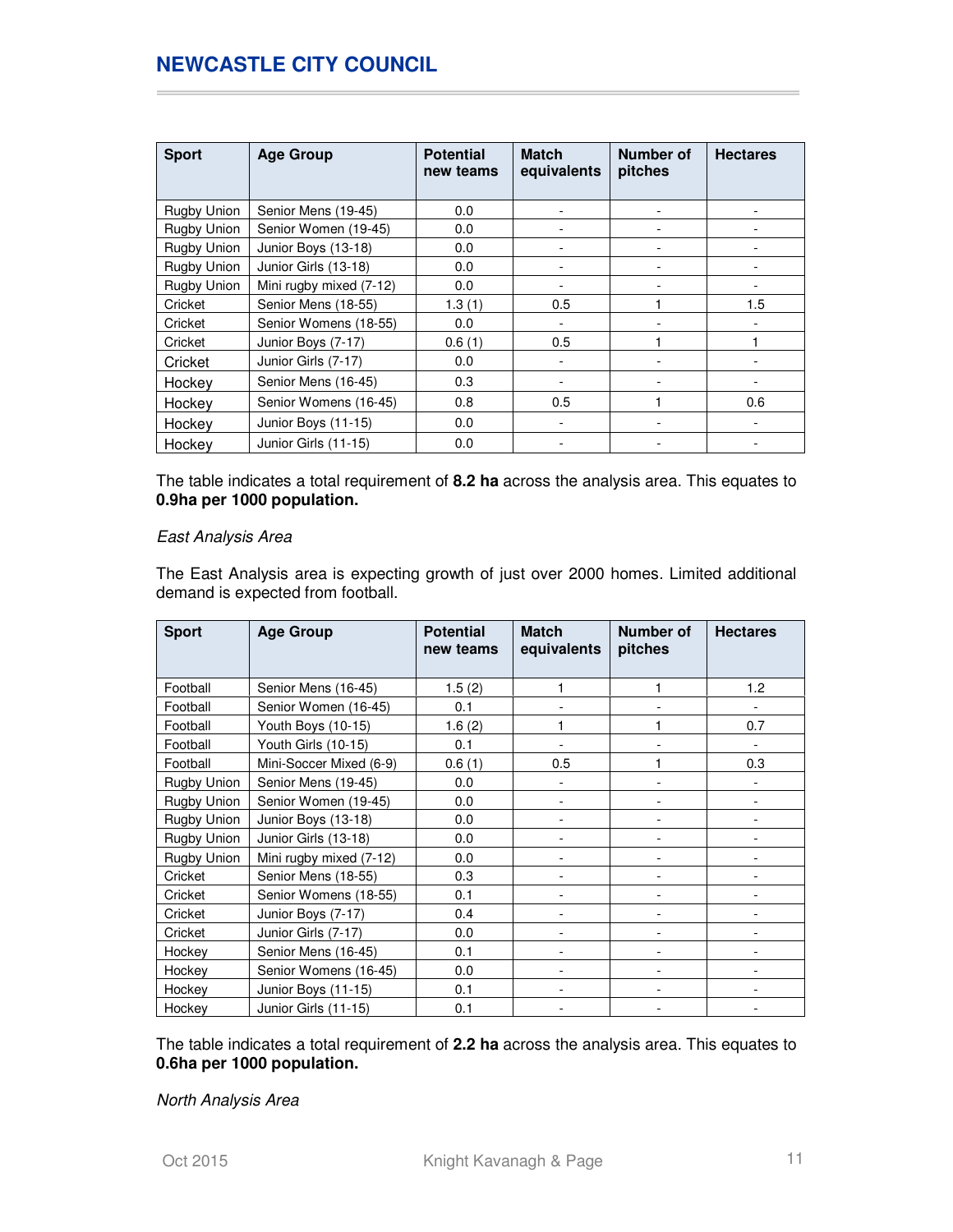| <b>Sport</b> | <b>Age Group</b>        | <b>Potential</b><br>new teams | <b>Match</b><br>equivalents | Number of<br>pitches | <b>Hectares</b> |
|--------------|-------------------------|-------------------------------|-----------------------------|----------------------|-----------------|
| Football     | Senior Mens (16-45)     | 1.4(1)                        | 0.5                         | 1                    | 1.2             |
| Football     | Senior Women (16-45)    | 0.1                           |                             |                      |                 |
| Football     | Youth Boys (10-15)      | 0.6(1)                        | 0.5                         |                      | 0.7             |
| Football     | Youth Girls (10-15)     | 0.6(1)                        | 0.5                         |                      | 0.7             |
| Football     | Mini-Soccer Mixed (6-9) | 3.5(4)                        | $\overline{c}$              | $\overline{c}$       | 0.6             |
| Rugby Union  | Senior Mens (19-45)     | 0.5(1)                        | 0.5                         | 1                    |                 |
| Rugby Union  | Senior Women (19-45)    | 0.1                           |                             |                      |                 |
| Rugby Union  | Junior Boys (13-18)     | 0.3                           |                             |                      |                 |
| Rugby Union  | Junior Girls (13-18)    | 0.0                           |                             |                      |                 |
| Rugby Union  | Mini rugby mixed (7-12) | 0.4                           |                             |                      |                 |
| Cricket      | Senior Mens (18-55)     | 0.5(1)                        | 0.5                         | 1                    | 1.5             |
| Cricket      | Senior Womens (18-55)   | 0.0                           |                             |                      |                 |
| Cricket      | Junior Boys (7-17)      | 0.3                           |                             |                      |                 |
| Cricket      | Junior Girls (7-17)     | 0.0                           |                             |                      |                 |
| Hockey       | Senior Mens (16-45)     | 0.1                           |                             |                      |                 |
| Hockey       | Senior Womens (16-45)   | 0.2                           | ۰                           |                      |                 |
| Hockey       | Junior Boys (11-15)     | 0.0                           |                             |                      |                 |
| Hockey       | Junior Girls (11-15)    | 0.0                           |                             |                      |                 |

As highlighted in the methodology section the North Analysis Area will see the smallest increase in housing. There will be an increase in demand from football and cricket.

The table indicates a total requirement of **5.7 ha** across the analysis area. This equates to **2.7ha per 1000 population.**

The Newcastle Unitary Development Plan (UDP) (Saved 2007) Policy OS1.2 provides for a certain type and amount of provision. This should form the starting point for discussions regarding how these requirements are met (on-site/off-site), the precise type, form and location being determined by local circumstances. This assessment will assist with this process.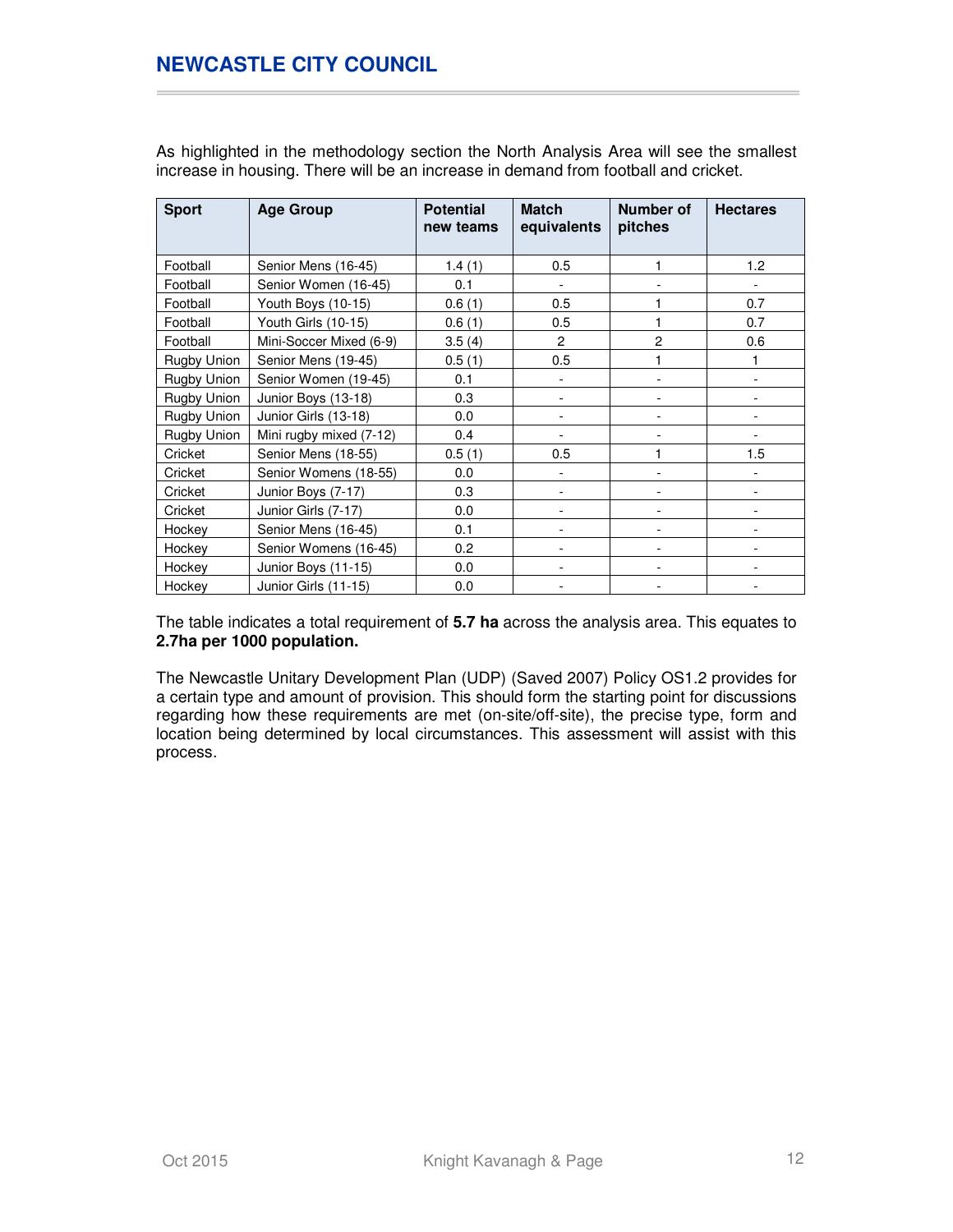## **PART 3: PLAYING PITCH ASSESSMENT UPDATES**

There have been a number of changes to the supply and demand data following investment based on the outcomes of the playing pitch assessment. In order to ensure that this report is now based on the most up to date information the following section highlights these changes on a sport by sport basis within each analysis area.

The Strategy impact of these changes, combined with the additional demand from housing growth (highlighted in Part 2 of this report) is also identified and this section now demonstrates the baseline figures for any shortfalls or surpluses across the City.

#### **Football updates**

### North Analysis Area

 No change in supply but expected growth from housing equals demand of 0.5 match sessions on adult pitches, 1 on youth and 2 on mini pitches

### **Strategy Impact: Spare capacity on adult pitches reduced to eight match equivalents and over play would increase on youth pitches to 5 (11v11) and 2 (9v9) and mini pitches to 5.5 (7v7) and 6.5 (5v5):**

| <b>North area</b>   |                                                                 | Demand (match equivalent sessions)                        |
|---------------------|-----------------------------------------------------------------|-----------------------------------------------------------|
|                     | <b>Current status in Playing Pitch</b><br>Document (March 2015) | Demand including housing<br>growth (and change in supply) |
| Adult pitches       | $-8.5$                                                          | -8                                                        |
| Youth pitches 11v11 | $+4.5$                                                          | $+5$                                                      |
| Youth pitches 9v9   | $+1.5$                                                          | $+2$                                                      |
| Mini pitches 7v7    | $+4.5$                                                          | $+5.5$                                                    |
| Mini pitches 5v5    | $+5.5$                                                          | $+6.5$                                                    |

Outer Analysis Area

- New pitches at Great Park. One good quality adult pitch (providing one match equivalent at peak time) and one good quality 7v7 pitch (providing two match equivalents at peak time).
- Expected growth from housing equals six match equivalents on adult pitches, 10.5 on youth pitches and six on mini pitches.

### **Strategy Impact: Housing growth will lead to increased demand across all formats of football (adult, youth and mini). Youth and mini shortfalls already evident will be further increased:**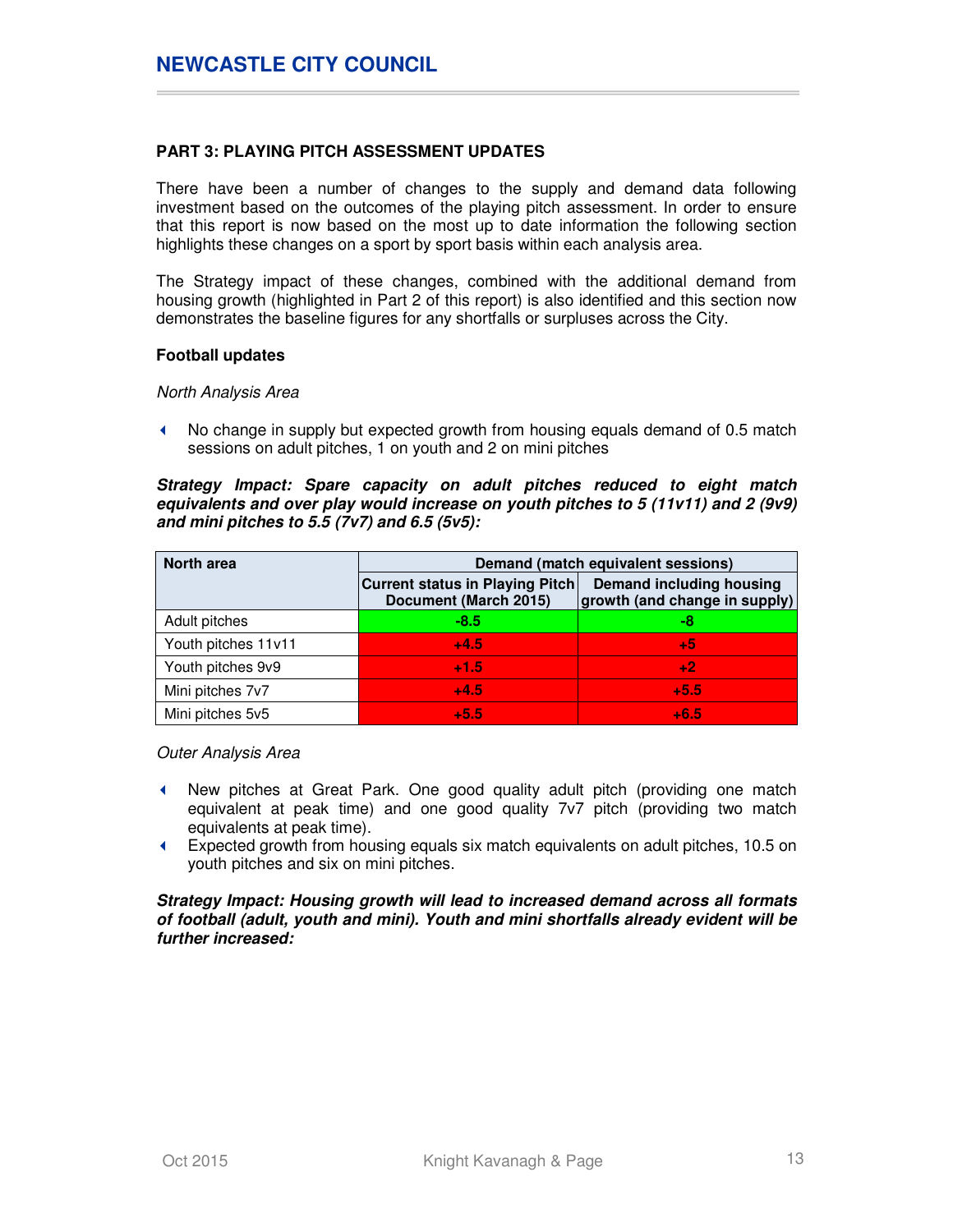| <b>Outer area</b>   | Demand (match equivalent sessions)                              |                                                           |  |  |  |
|---------------------|-----------------------------------------------------------------|-----------------------------------------------------------|--|--|--|
|                     | <b>Current status in Playing Pitch</b><br>Document (March 2015) | Demand including housing<br>growth (and change in supply) |  |  |  |
| Adult pitches       | -13                                                             | -8                                                        |  |  |  |
| Youth pitches 11v11 | $+5$                                                            | $+10$                                                     |  |  |  |
| Youth pitches 9v9   | $+3$                                                            | $+8.5$                                                    |  |  |  |
| Mini pitches 7v7    | $-3.5$                                                          | $-2.5$                                                    |  |  |  |
| Mini pitches 5v5    | $+2$                                                            | $+5$                                                      |  |  |  |

#### East Analysis Area

 No change in supply but expected growth from housing equals demand of 1 match sessions on adult pitches, 1 on youth 9v9 and 0.5 on mini 5v5 pitches

**Strategy Impact: Housing growth will reduce spare capacity on adult pitches to 2 and increase shortfalls on 9v9 pitches to 3 and mini 5v5 to 1.5 match sessions:** 

| East area           | Demand (match equivalent sessions)                              |                                                           |  |  |  |
|---------------------|-----------------------------------------------------------------|-----------------------------------------------------------|--|--|--|
|                     | <b>Current status in Playing Pitch</b><br>Document (March 2015) | Demand including housing<br>growth (and change in supply) |  |  |  |
| Adult pitches       | -3                                                              | -2                                                        |  |  |  |
| Youth pitches 11v11 | $+5.5$                                                          | <b>No Change</b>                                          |  |  |  |
| Youth pitches 9v9   | $+2$                                                            | $+3$                                                      |  |  |  |
| Mini pitches 7v7    | $+1.5$                                                          | No Change                                                 |  |  |  |
| Mini pitches 5v5    | $+1$                                                            | $+1.5$                                                    |  |  |  |

West Analysis Area

 No change but expected growth from housing equals 1.5 match sessions on adult pitches, 2.5 on youth 9v9 pitches, one on 7v7 and 0.5 on 5v5.

## **Strategy Impact: Housing growth will reduce spare capacity on adult pitches to 1.5. 9v9, 7v7 and 5v5 shortfalls are further increased:**

| West area           | Demand (match equivalent sessions)                              |                                                           |  |  |  |
|---------------------|-----------------------------------------------------------------|-----------------------------------------------------------|--|--|--|
|                     | <b>Current status in Playing Pitch</b><br>Document (March 2015) | Demand including housing<br>growth (and change in supply) |  |  |  |
| Adult pitches       | -3                                                              | $-1.5$                                                    |  |  |  |
| Youth pitches 11v11 | $+1.5$                                                          | No Change                                                 |  |  |  |
| Youth pitches 9v9   | $+0.5$                                                          | $+3$                                                      |  |  |  |
| Mini pitches 7v7    | $+1$                                                            | $+2$                                                      |  |  |  |
| Mini pitches 5v5    | 0                                                               | $+0.5$                                                    |  |  |  |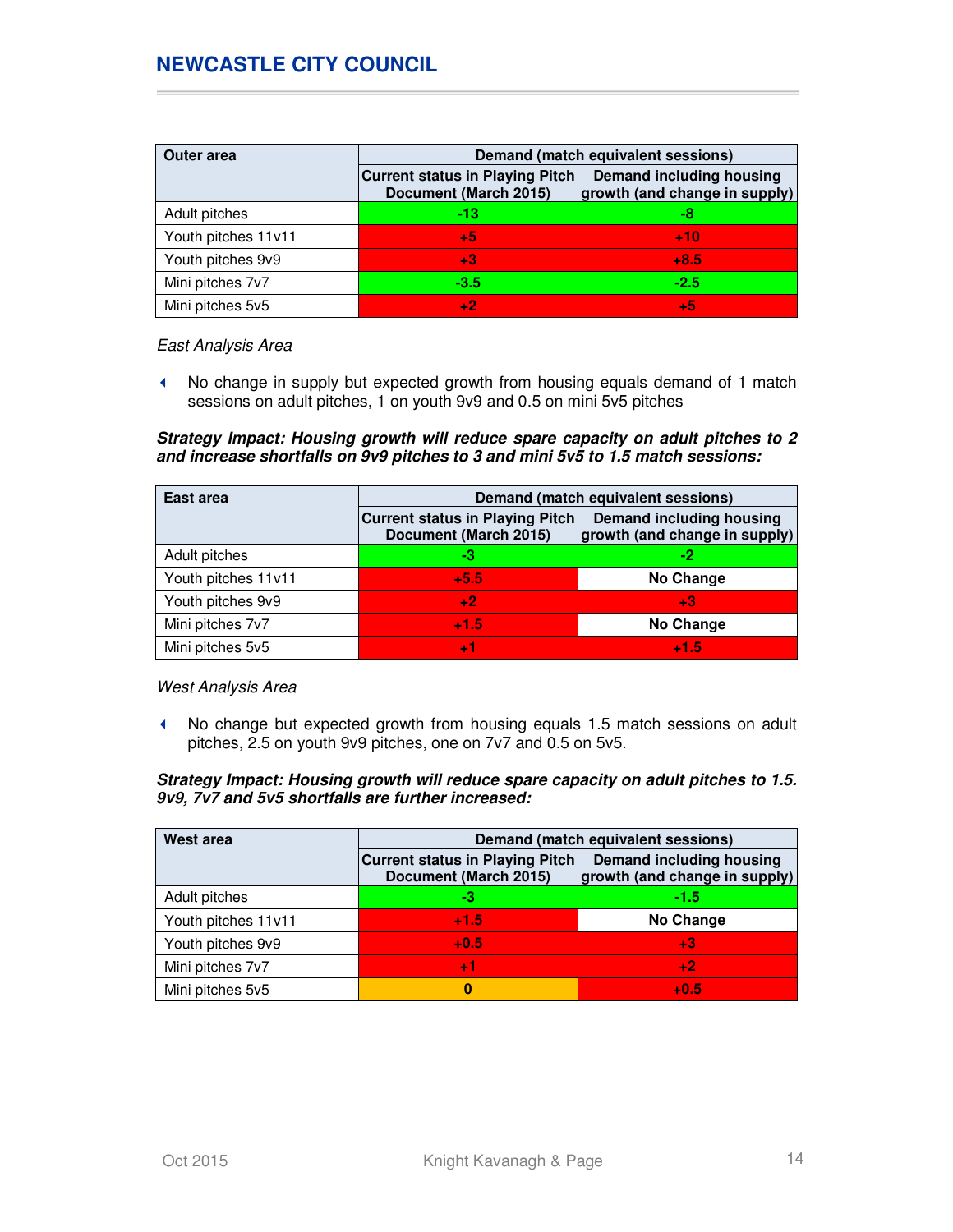## **Rugby Union updates**

North Analysis Area

- Gosforth RFC moved from Druid Park in the Outer Analysis Area to Broadway West in the North.
- There are two additional senior pitches in the North Analysis Area (at Broadway West)
- The PPS assessment identified a shortfall of 17 match equivalent sessions (due mainly to training on match pitches).
- Expected growth from housing equals 0.5 match sessions

The additional capacity analysis is as follows for the new pitch at Broadway West:

| <b>Site</b><br>name | <b>Quality</b><br>rating | No. of<br>pitches | <b>Match</b><br>equivalent<br>sessions<br>(per week) | <b>Site</b><br>capacity<br>(sessions<br>per week) | rating   | <b>Capacity Comments</b>                                                                                                  |
|---------------------|--------------------------|-------------------|------------------------------------------------------|---------------------------------------------------|----------|---------------------------------------------------------------------------------------------------------------------------|
| Broadway<br>Wes     | M1/D1<br>Standard        |                   | 3.5                                                  | 3.5                                               | $\bf{0}$ | Gosforth RFC playing at<br>the Site has 2 mini teams,<br>2 junior and 3 senior. The<br>pitch is therefore at<br>capacity. |

| Analysis area | <b>Capacity</b>          | Demand (match equivalent sessions) |                        |                  |                         |              |
|---------------|--------------------------|------------------------------------|------------------------|------------------|-------------------------|--------------|
|               | Actual spare<br>capacity | Overplay                           | <b>Unmet</b><br>demand | Latent<br>demand | <b>Future</b><br>demand | <b>Total</b> |
| North         | $\,$                     | 14                                 | 0.5                    | 0.5              |                         | <b>417</b>   |

**Strategy Impact: Despite Gosforth RFC moving to the Area the Club has acquired a new pitch. The pitch is at capacity which does not therefore affect the overall shortfalls in the City. However, the additional demand from housing increases the shortfalls to 17.5:** 

| North area    | Demand (match equivalent sessions)                          |         |  |  |  |
|---------------|-------------------------------------------------------------|---------|--|--|--|
|               | Current status in Playing Pitch<br>Demand including housing |         |  |  |  |
|               | growth (and change in supply)<br>Document (March 2015)      |         |  |  |  |
| Rugby pitches | - 17                                                        | $-17.5$ |  |  |  |

Outer Analysis Area

- Gosforth RFC moved from Druid Park in the Outer Analysis Area to Broadway West in the North.
- The senior pitch at Druid Park should not now be counted in the supply data as it is not available for community use.
- Expected growth from housing equals 2 match sessions

| Analysis area | Capacity                 | Demand (match equivalent sessions)                                         |                          |                          |              |  |
|---------------|--------------------------|----------------------------------------------------------------------------|--------------------------|--------------------------|--------------|--|
|               | Actual spare<br>capacity | Overplay<br>Unmet<br><b>Future</b><br>Latent<br>demand<br>demand<br>demand |                          |                          | <b>Total</b> |  |
| Outer         | 0.5                      | ۰                                                                          | $\overline{\phantom{a}}$ | $\overline{\phantom{a}}$ | 0.5          |  |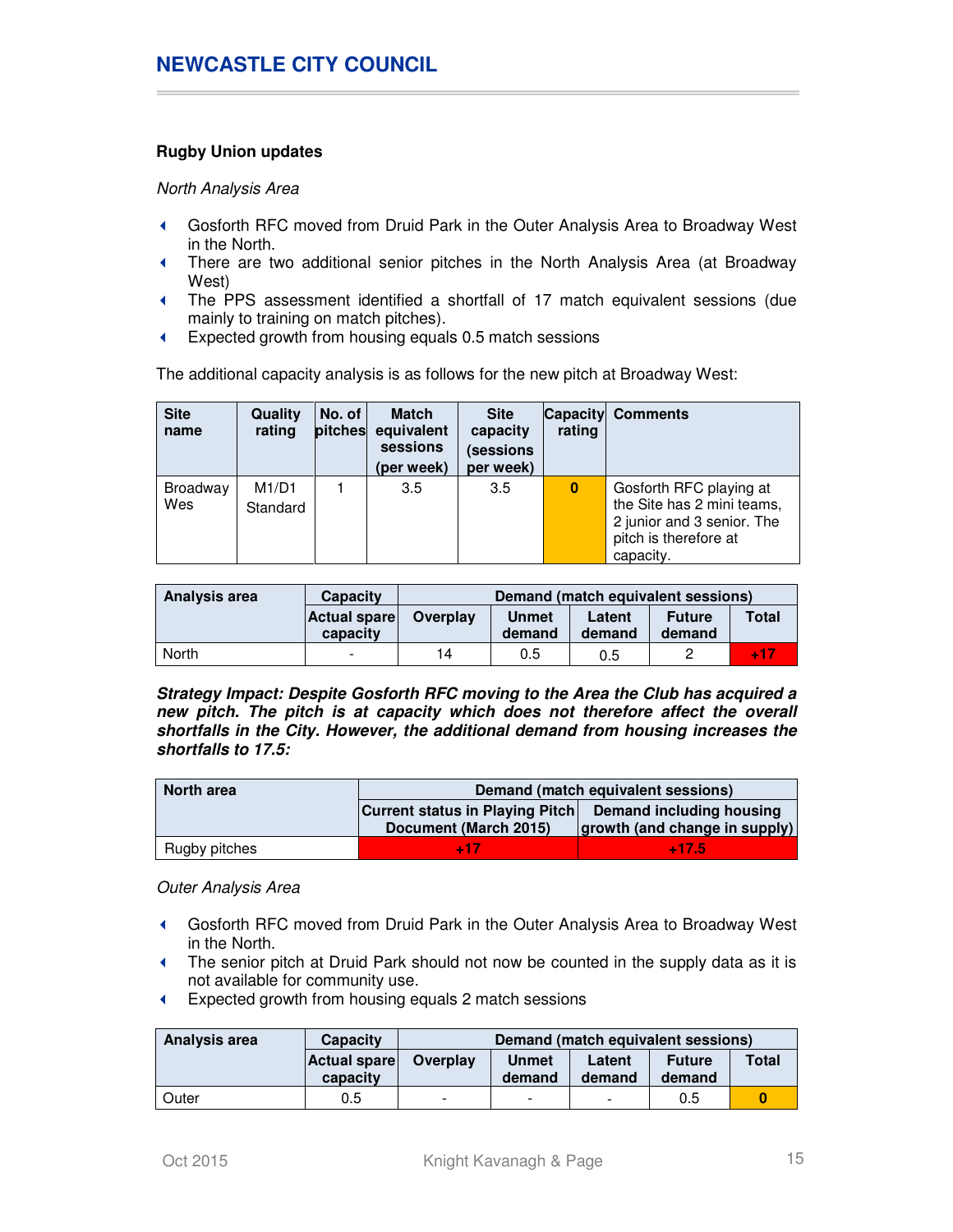**Strategy Impact: There is no change for rugby in the Outer Area as demand from Druid Park has moved and the pitch is no longer available. There is however additional demand of 2 match equivalents expected from housing growth:** 

| Outer area    | Demand (match equivalent sessions)                     |                          |  |  |  |
|---------------|--------------------------------------------------------|--------------------------|--|--|--|
|               | <b>Current status in Playing Pitch</b>                 | Demand including housing |  |  |  |
|               | growth (and change in supply)<br>Document (March 2015) |                          |  |  |  |
| Rugby pitches |                                                        |                          |  |  |  |

East Analysis Area

K No additional demand expected from housing growth.

| Analysis area | <b>Capacity</b>          | Demand (match equivalent sessions) |                        |                  |                         |       |
|---------------|--------------------------|------------------------------------|------------------------|------------------|-------------------------|-------|
|               | Actual spare<br>capacity | Overplay                           | <b>Unmet</b><br>demand | Latent<br>demand | <b>Future</b><br>demand | Total |
| East          | -                        | $\overline{\phantom{a}}$           | $\,$                   |                  | -                       | -     |

### **Strategy Impact: No impact**

West Analysis Area

 No change and no additional demand expected from housing growth, however it should be noted that West End RFC are now looking to relocate from the Outer Analysis Area to the West.

| Analysis area | <b>Capacity</b>           | Demand (match equivalent sessions) |                        |                  |                         |       |
|---------------|---------------------------|------------------------------------|------------------------|------------------|-------------------------|-------|
|               | Actual sparel<br>capacity | Overplay                           | <b>Unmet</b><br>demand | Latent<br>demand | <b>Future</b><br>demand | Total |
| West          |                           | $\overline{\phantom{0}}$           | -                      | -                | -                       | -     |

**Strategy Impact: No impact**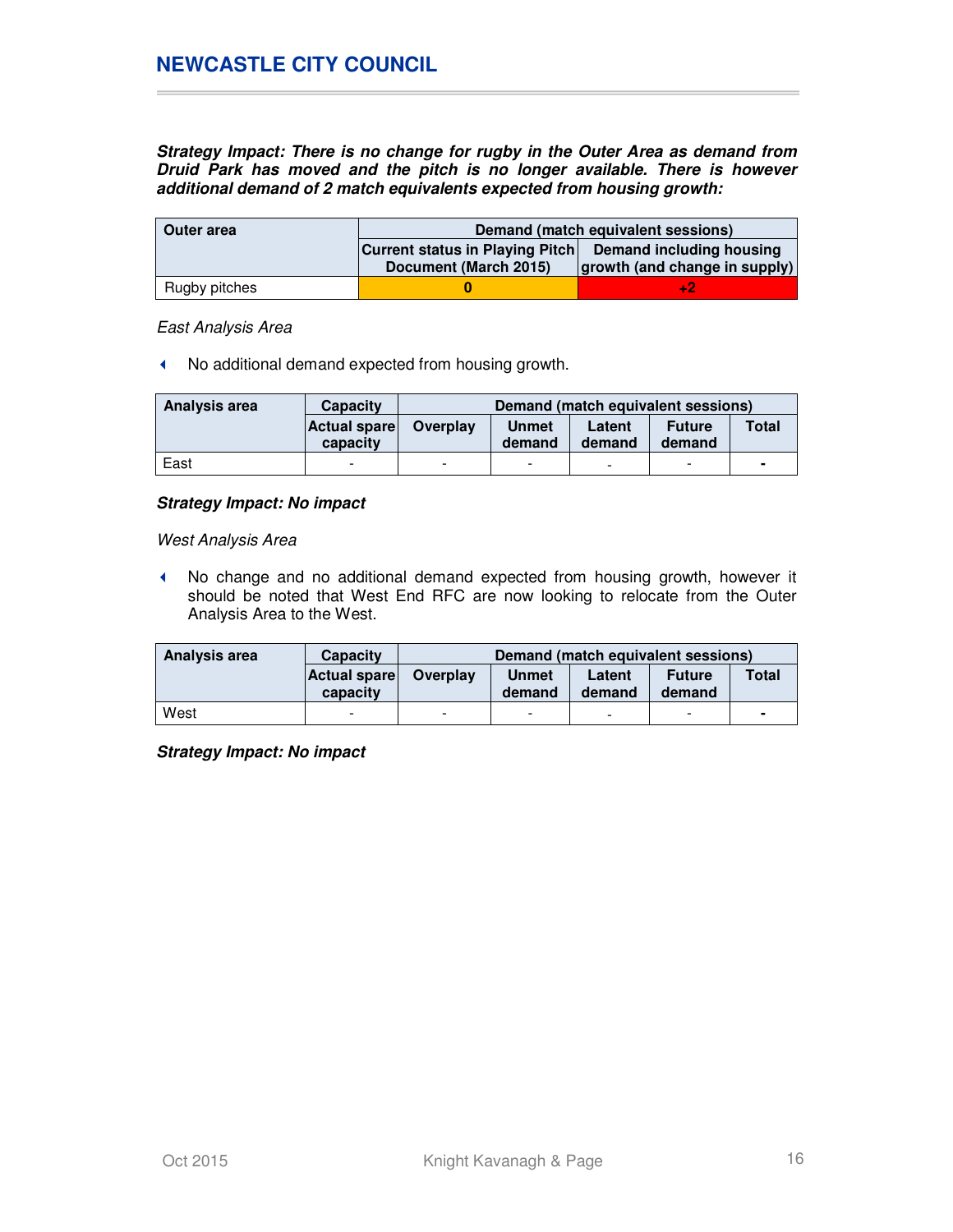## **Cricket updates**

North Analysis Area

 Cochrane Park is a newly available site with one cricket pitch that is now in community use.

**Strategy Impact: Housing growth will lead to demand for an additional cricket pitch, so despite access at Cochrane Park the shortfall will remain at three:** 

| North area      | Demand (match equivalent sessions)                                                                                           |  |  |  |  |
|-----------------|------------------------------------------------------------------------------------------------------------------------------|--|--|--|--|
|                 | <b>Current status in Playing Pitch</b><br>Demand including housing<br>growth (and change in supply)<br>Document (March 2015) |  |  |  |  |
| Cricket grounds | -3                                                                                                                           |  |  |  |  |

Outer Analysis Area

 No changes but expected growth from housing equals potential demand for two additional cricket grounds

### **Strategy Impact: Housing growth will further increase shortfalls in cricket grounds to 3.5:**

| Outer area      | Demand (match equivalent sessions)                                 |                               |  |  |  |
|-----------------|--------------------------------------------------------------------|-------------------------------|--|--|--|
|                 | <b>Current status in Playing Pitch</b><br>Demand including housing |                               |  |  |  |
|                 | Document (March 2015)                                              | growth (and change in supply) |  |  |  |
| Cricket grounds | $+1.5$                                                             | $+3.5$                        |  |  |  |

West Analysis Area

 No changes but expected growth from housing equals potential demand for one additional cricket grounds

### **Strategy Impact: Housing growth will further increase shortfalls in cricket grounds to 2.5:**

| West area       | Demand (match equivalent sessions)                                 |                               |  |  |
|-----------------|--------------------------------------------------------------------|-------------------------------|--|--|
|                 | <b>Current status in Playing Pitch</b><br>Demand including housing |                               |  |  |
|                 | Document (March 2015)                                              | growth (and change in supply) |  |  |
| Cricket grounds | $+1.5$                                                             | $+2.5$                        |  |  |

East Analysis Area

 No changes but expected growth from housing equals potential demand for one additional cricket ground

#### **Strategy Impact: Housing growth will further increase shortfalls in cricket grounds to 3.5:**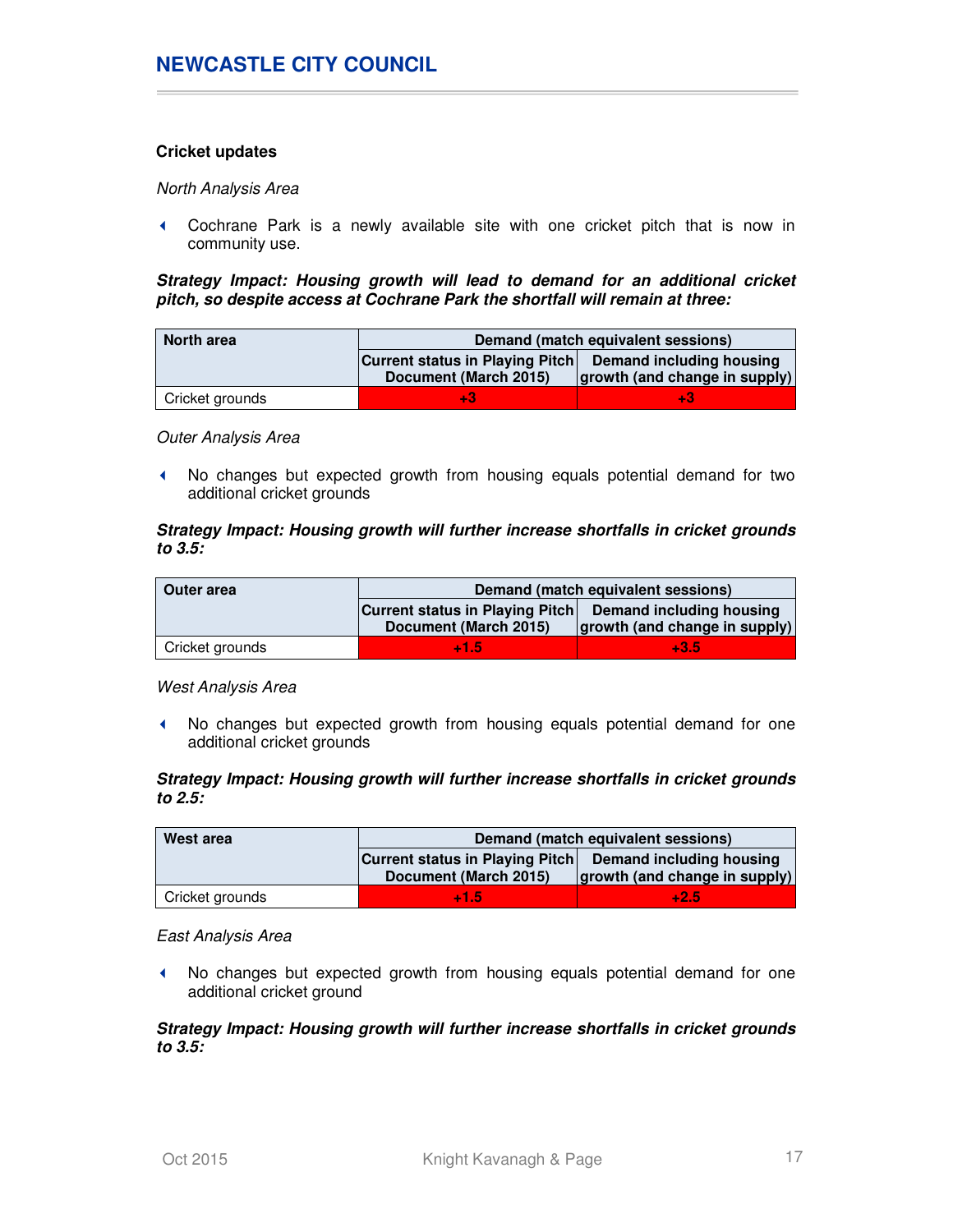| East area       | Demand (match equivalent sessions)                       |                               |  |
|-----------------|----------------------------------------------------------|-------------------------------|--|
|                 | Current status in Playing Pitch Demand including housing |                               |  |
|                 | Document (March 2015)                                    | growth (and change in supply) |  |
| Cricket grounds |                                                          |                               |  |

### **Hockey updates**

North Analysis Area

### **Strategy Impact: No impact:**

| <b>North area</b> | Demand (match equivalent sessions)                          |                  |  |
|-------------------|-------------------------------------------------------------|------------------|--|
|                   | Current status in Playing Pitch Change - housing growth and |                  |  |
|                   | Document (March 2015)                                       | change in supply |  |
| Hockey            | -                                                           | ▬                |  |

Outer Analysis Area

**Strategy Impact: Housing growth will lead to shortfalls in hockey pitch access of 0.5 match equivalents. I.e. one match every other week:** 

| Outer area | Demand (match equivalent sessions)                          |                  |  |  |
|------------|-------------------------------------------------------------|------------------|--|--|
|            | Current status in Playing Pitch Change - housing growth and |                  |  |  |
|            | Document (March 2015)                                       | change in supply |  |  |
| Hockey     |                                                             | $+0.5$           |  |  |

West Analysis Area

**Strategy Impact: Housing growth will lead to shortfalls in hockey pitch access of 0.5 match equivalents. I.e. one match every other week:** 

| West area | Demand (match equivalent sessions)                                                                       |        |  |  |
|-----------|----------------------------------------------------------------------------------------------------------|--------|--|--|
|           | Current status in Playing Pitch Change - housing growth and<br>Document (March 2015)<br>change in supply |        |  |  |
| Hockey    |                                                                                                          | $+0.5$ |  |  |

East Analysis Area

**Strategy Impact: No impact:** 

| East area | Demand (match equivalent sessions)                          |                  |  |
|-----------|-------------------------------------------------------------|------------------|--|
|           | Current status in Playing Pitch Change - housing growth and |                  |  |
|           | Document (March 2015)                                       | change in supply |  |
| Hockev    |                                                             | -                |  |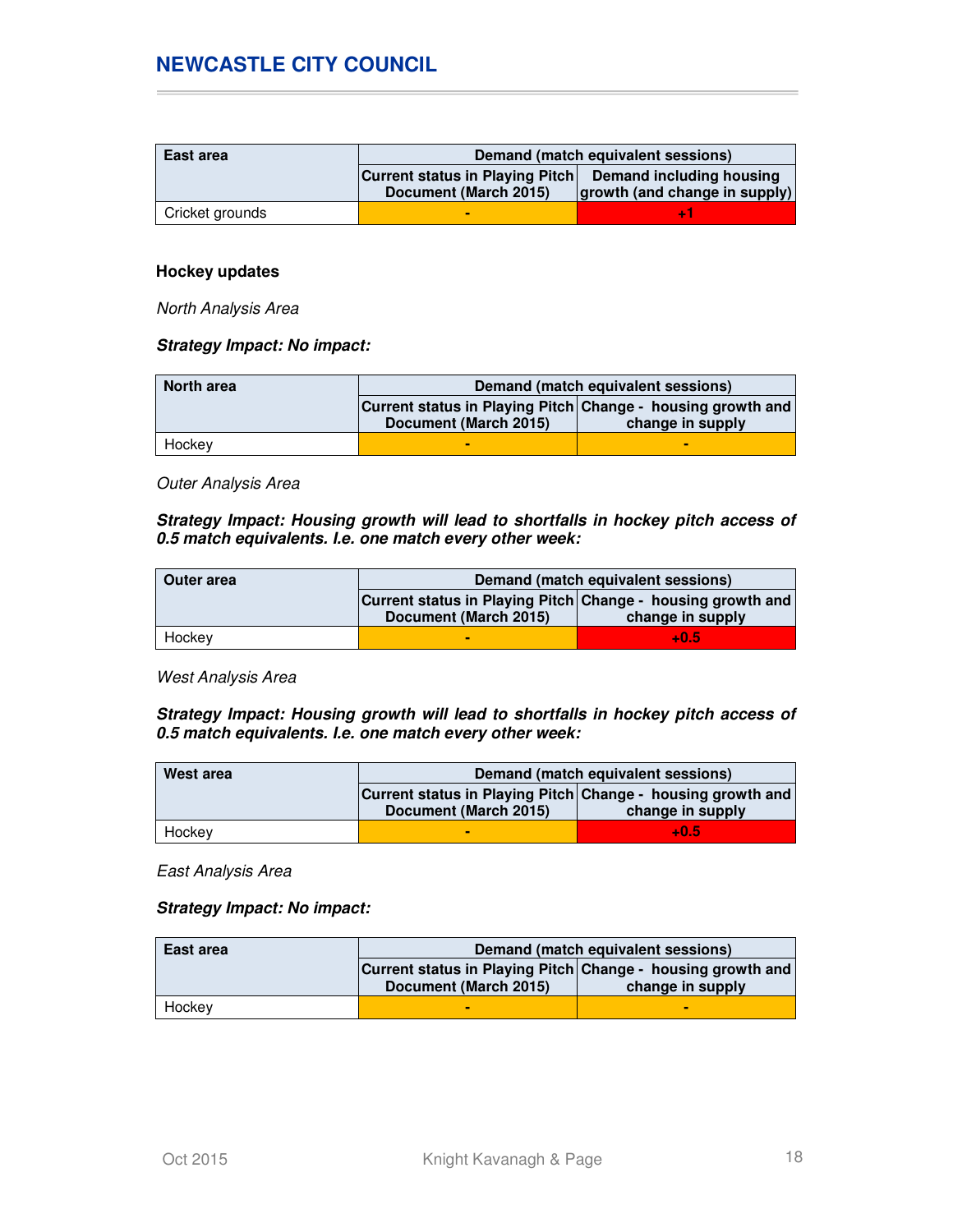## **3G AGP updates**

## Current status in Playing Pitch Assessment (March 2015)

The Playing Pitch Assessment (March 2015) identified that both the FA model, as well as the Sport England FPM (Facilities Planning Model) tool, suggested that there was a sufficient supply of 3G pitches across Newcastle to service demand. The FA model indicated a recommended need for eight full size 3G pitches based on 468 teams, and one AGP servicing 56 teams, with 10 currently available in Newcastle.

### Change – housing growth and change in supply

As highlighted in Part 2 of this report the increase in housing growth and population is expected to increase the number of football teams within the City. The table below highlights where this increase is predicted:

| <b>Analysis Area</b> | New teams from housing<br>growth | 3G requirement     |
|----------------------|----------------------------------|--------------------|
| Outer                | 47                               | $(47/56) = 0.8$    |
| West                 |                                  | $(11/56) = 0.2$    |
| East                 | 5                                | $(5/56) = 0.09$    |
| North                |                                  | $(7/56) = 0.1$     |
| <b>NEWCASTLE</b>     | 70                               | $(70/56) = 1.3(2)$ |

The table above highlights that across Newcastle there would be new demand for at least one additional AGP. This is based on an FA aspiration which, in the main, concentrates on the demand from teams for training purposes.

## Future role of AGPs for football

As highlighted in the FA National Game Strategy (2015-2019) the FA would like 50% of all mini and youth matches to be played on 3G surfaces. This opens up opportunities for shortfalls in mini and youth match equivalent sessions to be accommodated on 3G pitches. As long as an AGP is the correct size, is certified by the FA, and therefore able to accommodate competitive fixtures, all formats (i.e. adult, youth 11v11, youth 9v9, mini 7v7, mini 5v5) can be played on AGPs**. It is recommended therefore that the provision of AGPs is considered alongside new grass pitches as a way to reduce match equivalent shortfalls for football.** 

The preference for football and the FA, in line with the above highlighted ambition of 50% of play on AGPs, is that sites are double AGP sites rather than single AGP sites. This allows for better coordination and means that sites are more sustainable.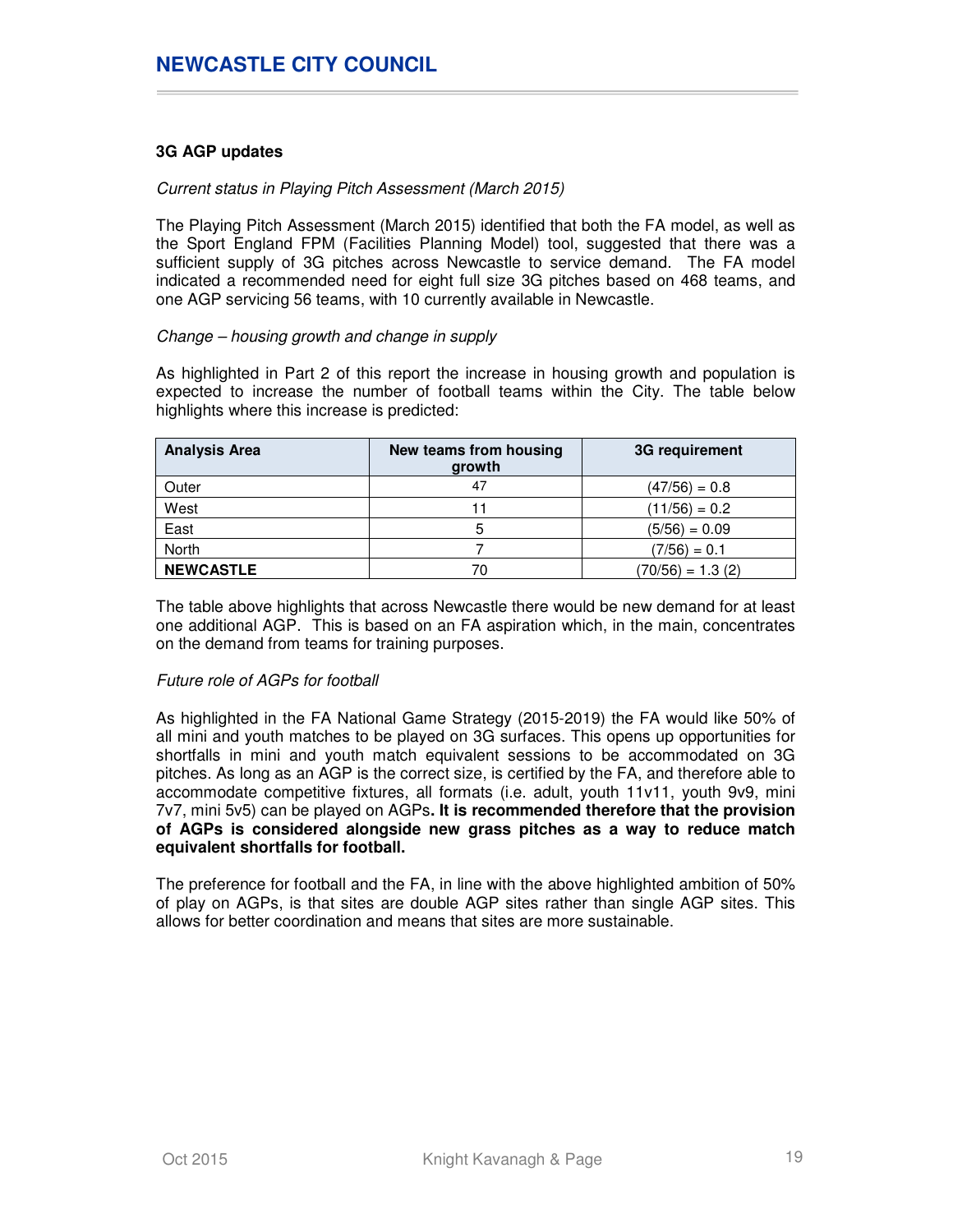### **PART 4: RECOMMENDATIONS AND ACTION PLAN**

Part 4 considers the recommendations and actions necessary to accommodate the demand for playing pitches as a result of new housing developments and population growth in Newcastle, as identified through the calculations in Part 3 of this report.

To ensure that the drivers and required outcomes are met for Newcastle a list of six key principles has been designed. These principles describe the overarching approach to developing and improving playing pitch facilities within Newcastle:

#### **Six Key Principles:**

Each of the analysis areas has a series of characteristics which are underpinned by the following principles:

- 1) To provide good quality accessible playing field for sport in line with the requirements of sport i.e. Football, Rugby, Cricket and Hockey. Good quality facilities includes the provision of artificial grass pitches and floodlighting.
- 2) To ensure best use of available playing field by providing greater access to facilities not owned or managed by the City council.
- 3) By using developer contributions and other funding sources to improve those sites that are identified as requiring improvement, as long as it provides:
- Greater capacity for matches to be played
- Maintenance of quality to ensure existing use/number of matches played does not decline.
- 4) To create new playing pitches to meet the shortfalls across the City ensuring the following standards are met:
- Must be larger than one pitch for football and rugby. For cricket must be equal to or larger than one ground (i.e. square and outfield) and include the provision of on-site changing/toilets
- Be able to provide sustainable management arrangements for on-going site maintenance
- Be reflective of Sport England and NGB guidance on pitch dimensions, pitch quality and technical specifications.
- 5) Where new developments are being assessed against this strategy any development which is required to provide over 2ha of playing field will normally be expected to provide new pitches/ facilities rather than upgrading existing provision.
- 6) There should be consultation with both Sport England and the NGBs to ensure that developments and improvements are in line with strategic priorities for each of the sports.

The flow chart below describes the recommended process that should be followed in order to make decisions that will help to reduce any shortfalls identified. The six principles above must be adhered to within this process, particularly with regard to point 5 and new developments; which means that **those developments required to provide over 2ha will normally proceed directly to Step 4 of the flow chart.**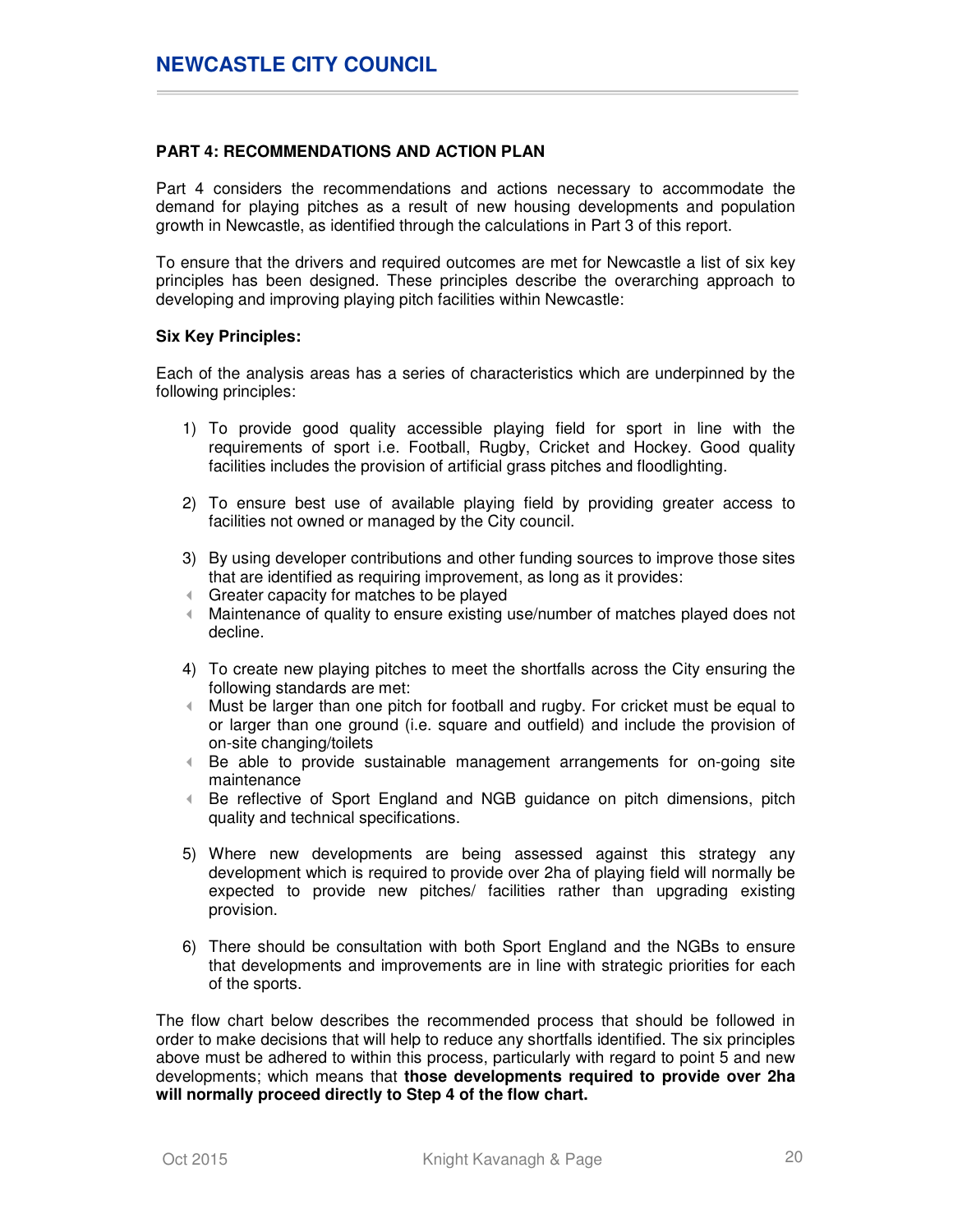Figure 2: Process for reducing shortfalls:

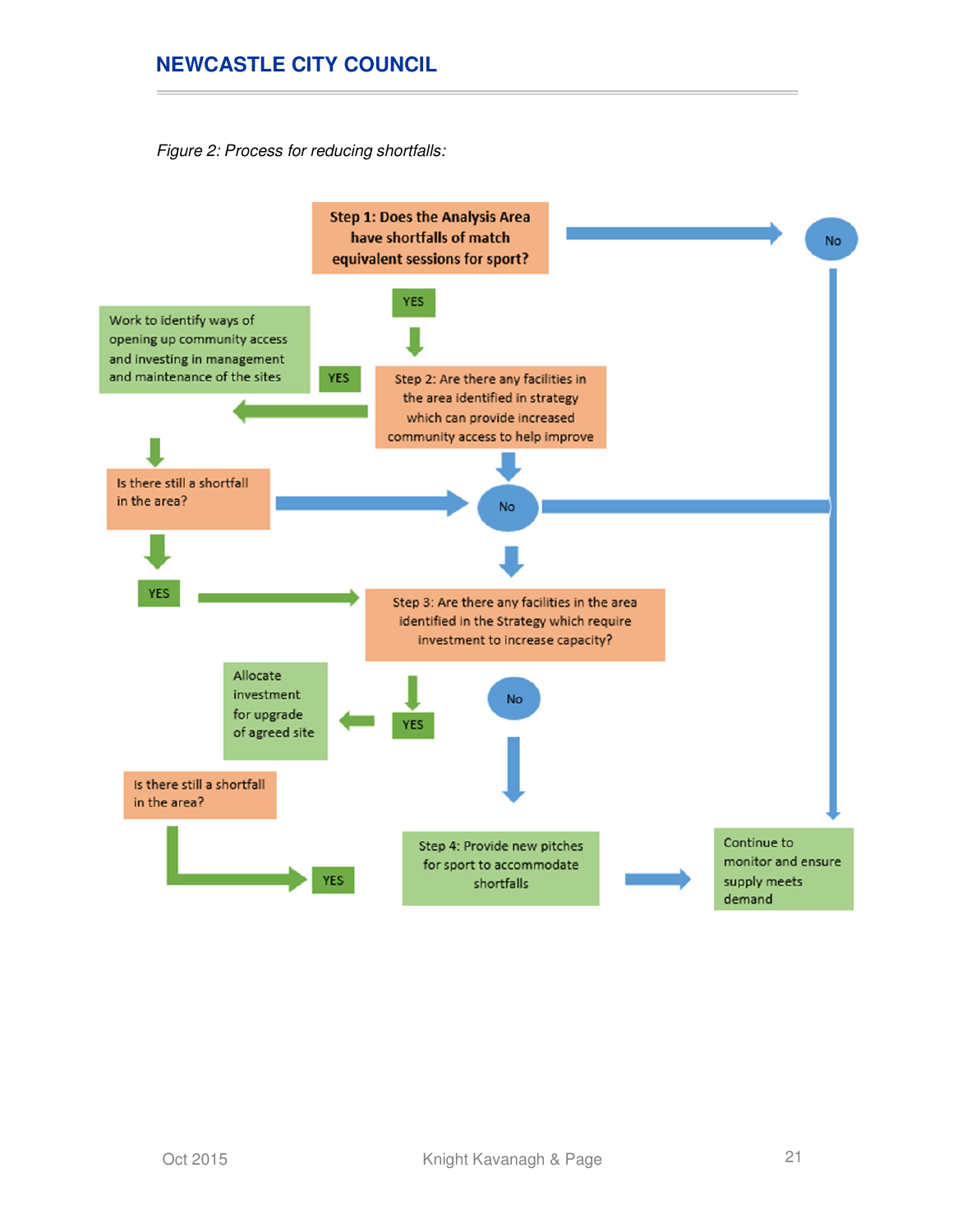#### **Area by Area Action Plan**

The action plans below provide guidance on suitable actions that will help to accommodate the increased demand associated with housing growth, as described in Part 3, and have been built upon the action plans identified in the Playing Pitch Assessment (March 2015). These include such actions as accessing currently unavailable sites and improving quality of pitches that currently have a low carrying capacity of match sessions. The actions are therefore related to the flowchart (figure 2) and should be used alongside one another.

#### **Impact of actions**

It is imperative that the impact of peak time availability, i.e. the time slot when pitches are in highest demand for matches, e.g. Sunday AM for adult football, is noted when considering the impact of making quality improvements to pitches:

EXAMPLE: A poor quality adult pitch (capacity of one match per week) is used for one match each week on a Sunday morning. Improving the quality of that pitch to standard or good will indeed increase its carrying capacity but **would not** reduce shortfalls for match equivalent sessions as no additional teams can access the pitch at peak time (regardless of the pitch's carrying capacity).

| <b>Sport</b>    | <b>Pitch type</b>                                                      | No. of match equivalent sessions<br>per week. |
|-----------------|------------------------------------------------------------------------|-----------------------------------------------|
| Football        | Adult pitches                                                          | 3 per week                                    |
|                 | Youth pitches                                                          | 4 per week                                    |
|                 | Mini pitches                                                           | 6 per week                                    |
| Rugby<br>union* | Pipe and Slit Drained and a good level<br>of maintenance (D3/M2)       | 3.5 per week                                  |
|                 | Pipe drained and a good level of<br>maintenance (D2/M2)                | 3.25 per week                                 |
|                 | Natural (adequate) drainage and a good<br>level of maintenance (D1/M2) | 3 per week                                    |
| Rugby<br>league | Senior                                                                 | 3 per week                                    |
| Cricket         | One grass wicket                                                       | 5 per season                                  |
|                 | One synthetic wicket                                                   | 60 per season                                 |

The table below highlights the capacity of a "good quality" pitch for each of the sports:

In terms of providing additional capacity the Sport England methodology guidance (table above), as well as the Playing Pitch Assessment (March 2015), should be referred to in order to calculate the impact of actions, however, the default position will be that any actions will only have an impact at peak time and therefore:

- **1) Opening up access on school sites will equate to one additional match session per pitch available**
- **2) Improving pitch quality by one level, i.e. poor to standard, or standard to good, will increase capacity by one match equivalent session.**
- **3) Reconfiguring a pitch will equate to one additional match session in the new format. E.g. reconfiguring an adult pitch to a youth 11v11 pitch will equate to one additional match equivalent session for youth 11v11.**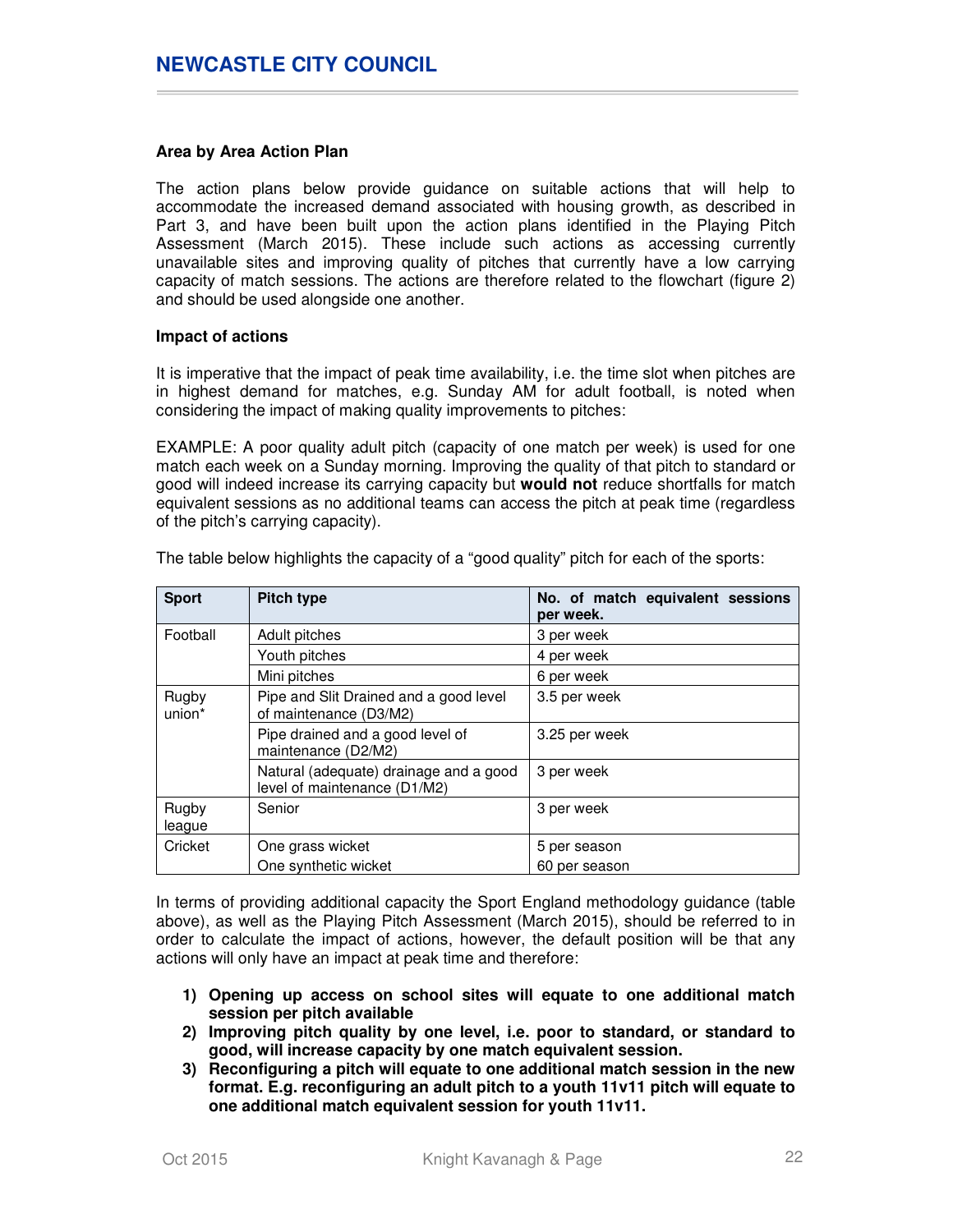**4) One new pitch will provide one match equivalent session in the given sport/format. Where pitches are also used for training (e.g. rugby union) one new pitch will provide match equivalents based on the table above.** This should be considered on a site by site basis as in some areas one new pitch might be able to accommodate more than one match equivalent, e.g. where a new pitch will be used on both Saturdays and Sundays.

It should also be noted that where a pitch is already over played, improvements to that pitch will reduce shortfalls before adding on any additional capacity:

EXAMPLE: An adult pitch is poor quality (capacity of one match per week), but currently has three matches on that pitch each week, meaning the pitch is over played by two matches. Improving the quality of that pitch to good (capacity of three matches per week) will mean that the pitch can now carry the three matches and has reduced the over play to 0, but the pitch improvements **have not** added any additional capacity to the site; they have only reduced over play.

### **Action Plan**

The action plan below gives a current indication of where there are opportunities to get access to currently unused sites as well as potential sites for improvements. In order to quickly view where these sites are the words ACCESS or QUALITY are highlighted in the action columns.

**It is important to acknowledge that future play across all of the sports is subject to change. The priorities of the NGBs (National Governing Bodies) may change, as well as the way in which people choose to participate, which in turn will mean that the priorities and future actions will need to change and be updated. This may mean for example that the growth rates from a sport point of view may be higher than those indicated through the population growth. Again this emphasises the need to work in partnership with the NGBs, and in some cases clubs, to ensure that the right provision is provided in the right places.** 

Ina similar way to the March 2015 report the Action Plan looks at priority actions in the S (Short) M (Medium) and L (Long) term. The priority level of each action is highlighted in the far right column of each action plan table.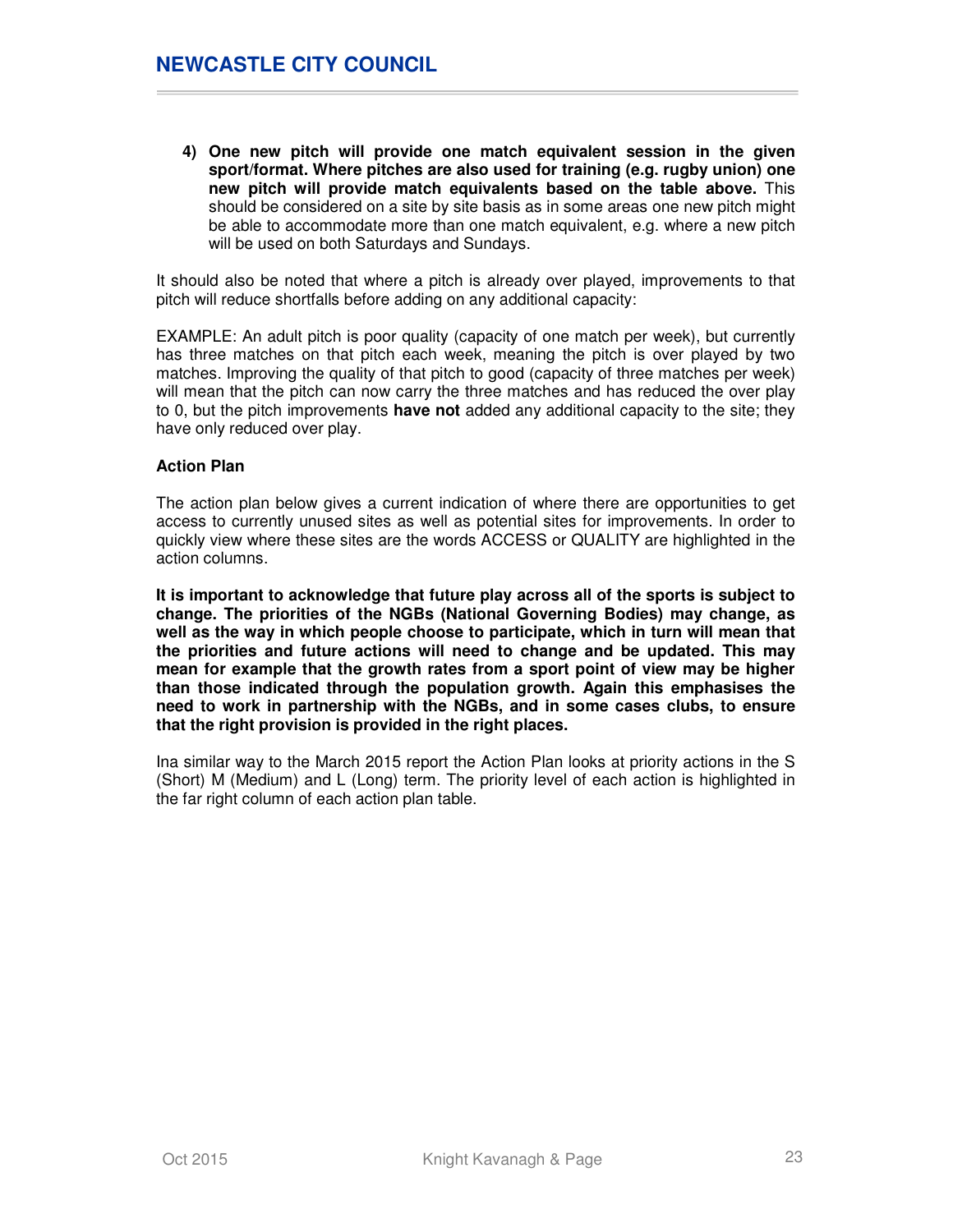## **EAST**

## **Football**

| <b>Facility name</b>                             | Mgt type | <b>Pitches action</b>                                                                                                                                                                        | <b>Development Action</b>                                                                                            | <b>Outcome</b>                                                                           | <b>Priority</b><br>Level |
|--------------------------------------------------|----------|----------------------------------------------------------------------------------------------------------------------------------------------------------------------------------------------|----------------------------------------------------------------------------------------------------------------------|------------------------------------------------------------------------------------------|--------------------------|
| Benfield<br>Centre for<br>Sporting<br>Excellence | School   | QUALITY. Some pitches are in<br>poor condition. Investment will<br>increase numbers of games able<br>to played and improve quality of<br>game.                                               | Support school to develop greater<br>community use                                                                   | Increased number of games<br>available                                                   | M                        |
| Eastfield<br>Avenue                              | Council  | QUALITY. Pitches poor quality -<br>priority site for investment.                                                                                                                             | Support club to increase games on the<br>site.                                                                       | Existing capacity to allow<br>increased games.<br>Sustain site for strong local<br>club. | S                        |
| Fossway<br>Recreation<br>Ground                  | Council  | Poorly used pitches - increase<br>capacity to provide more games<br>and convert adult to youth 11v11.                                                                                        | Work with 11v11 teams to access site.                                                                                | More capacity for youth 11v11<br>teams to access specific<br>11v11 pitches.              | S                        |
| Harbottle Park                                   | Council  | Pitches are average but<br>investment could grow<br>opportunity. Reconfigure to 2 x<br>5v5 pitches.                                                                                          | Work with minis to access better quality<br>pitches                                                                  | Better offer to mini football in<br>the short term.                                      |                          |
| Millers dene                                     | Council  | Consider site's long term future.<br>Is drainage investment suitable<br>for long term solution? If so,<br>reconfigure to youth 11v11                                                         | Assess to understand impact if removed<br>as a pitch and resource allocated<br>elsewhere.                            | Long term removal of stand-<br>alone facility                                            | M                        |
| Monkchester<br>Recreation<br>Ground              | Council  | Review Lease to ensure security<br>of tenure is appropriate                                                                                                                                  | Continue to support Walker FC to maintain<br>the site as self-contained and provides no<br>additional local capacity | Sustained site for strong local<br>club                                                  |                          |
| Sam Smith's<br>Park                              | Council  | Consider site's long term future.<br>Is drainage investment suitable<br>for long term solution? If so,<br>transfer play from Miller's Dene<br>and reconfigure Miler's Dene to<br>youth 11v11 | Assess to understand impact if removed<br>as a pitch and resource allocated<br>elsewhere.                            | Long term removal of stand-<br>alone facility                                            | M                        |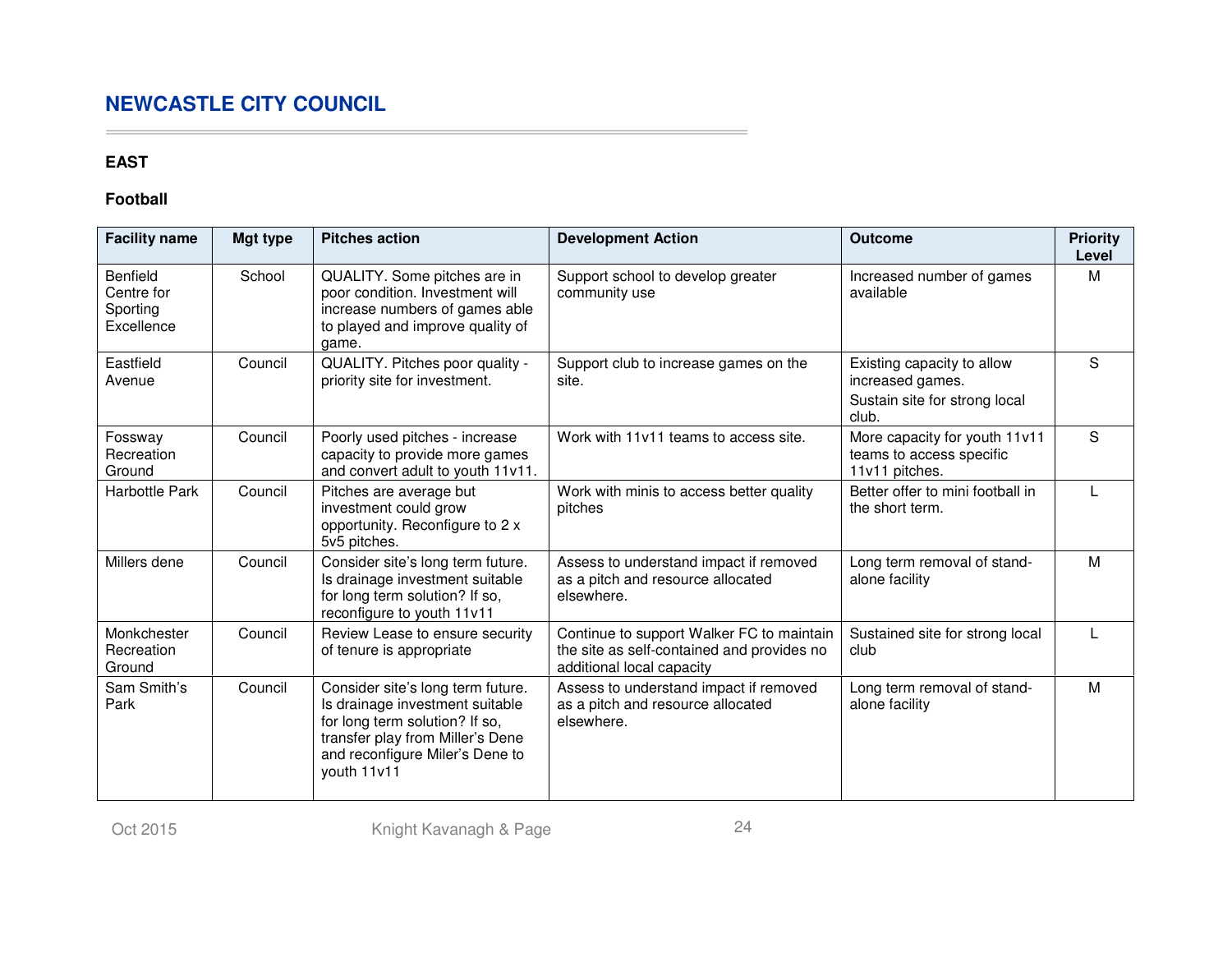| <b>Facility name</b>                | <b>Mgt type</b> | <b>Pitches action</b>                                                  | <b>Development Action</b>                                                               | <b>Outcome</b>                        | <b>Priority</b><br>Level |
|-------------------------------------|-----------------|------------------------------------------------------------------------|-----------------------------------------------------------------------------------------|---------------------------------------|--------------------------|
| Tyne View<br>Primary<br>School      | School          | 9v9 pitch no community use                                             | ACCESS: Work with school to encourage<br>community use                                  | Would provide more match<br>provision | S                        |
| <b>Walker Activity</b><br>Dome      | Council         | Newly invested pitches.                                                | No action required                                                                      |                                       |                          |
| <b>Walker Park</b>                  | Council         | New pitches being installed in<br>2015 along with improved<br>drainage | No action required                                                                      | Provide additional match<br>provision | S                        |
| Walker<br>Technology<br>College     | School          | No investment is required                                              | Work with school to provide additional<br>sports pitch.                                 | Further capacity in the Area.         |                          |
| Welbeck<br>Primary<br>School        | School          | Pitches are new and no club use<br>is recorded. 2 x 7v7 pitches        | ACCESS: Work with school to encourage<br>community use as currently non is<br>provided  | Additional match provision            | S                        |
| Central Walker<br>Primary<br>School | School          | $1 \times 7$ v7 pitch.                                                 | ACCESS: Work with school to encourage<br>community use as currently none is<br>provided | Additional match provision            | S                        |

## **Cricket**

 $\sim$ 

| <b>Facility name</b>      | Mat type | <b>Pitches action</b>         | Development Action                                                                               | <b>Outcome</b>                                 | <b>Priority</b><br>Level |
|---------------------------|----------|-------------------------------|--------------------------------------------------------------------------------------------------|------------------------------------------------|--------------------------|
| Newcastle<br>Cricket Club | Private  | Pitches require no investment | Ensure pitches are maintained to ensure<br>longevity of provision without need for<br>investment | Cricket sustainable and<br>secure in the Area. |                          |

## **Rugby**

| <b>Facility name</b> | Mgt type | <b>Pitches action</b>                                    | <b>Development Action</b>                                 | <b>Outcome</b>                                      | <b>Priority</b><br>Level |
|----------------------|----------|----------------------------------------------------------|-----------------------------------------------------------|-----------------------------------------------------|--------------------------|
| Roval<br>Grammar     | School   | No pitch investment of the three<br>rugby union pitches. | ACCESS: Work with school to investigate<br>community use. | Potential rugby site for new<br>demand in the Area. |                          |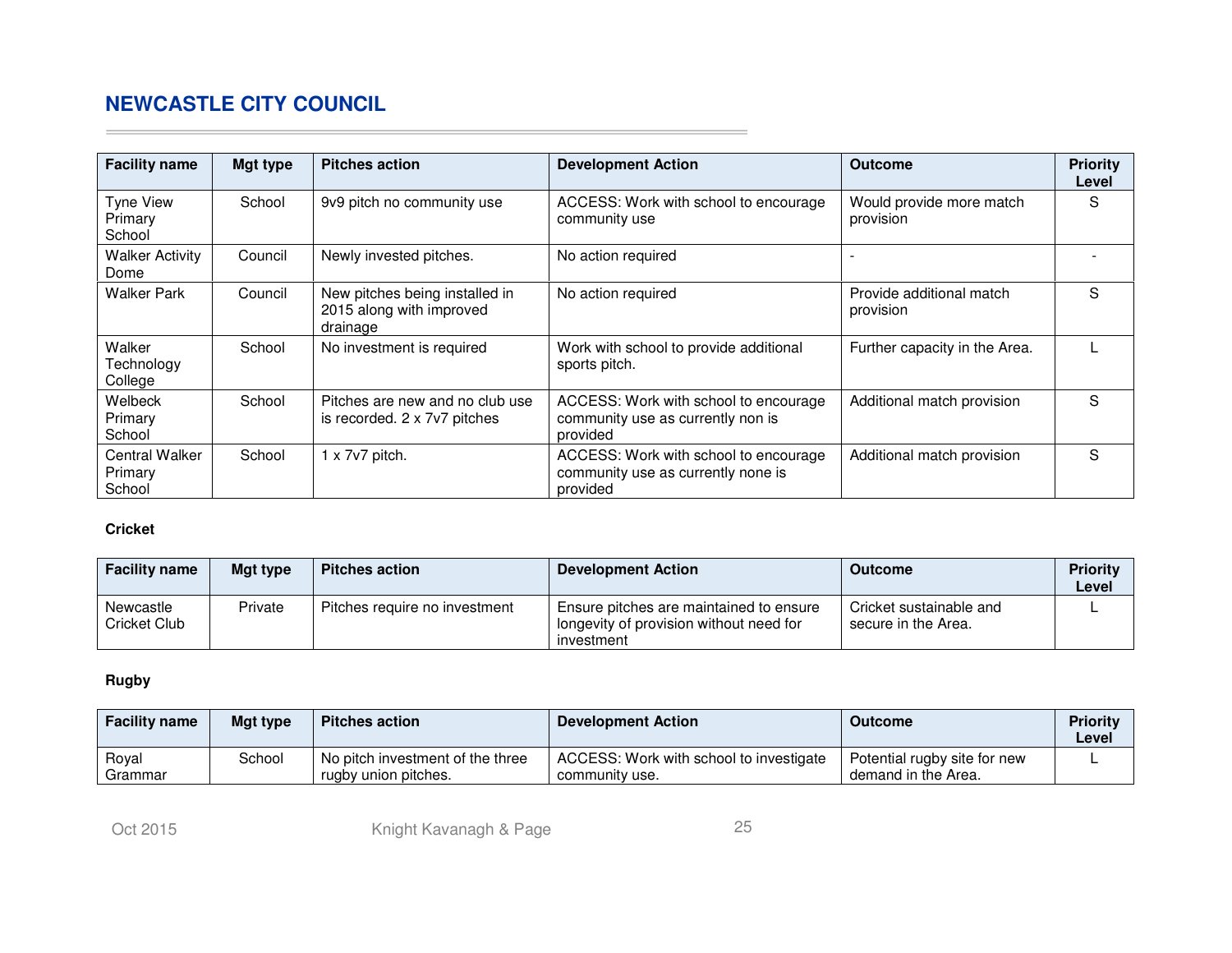## **East Summary**

Using the strategic framework the following is a summary of the current priorities that will have the most impact and should therefore be the current priority actions for the EAST are:

| <b>Sites and actions</b>                                                                                                                                                                                                | Increase in match<br>equivalent sessions |
|-------------------------------------------------------------------------------------------------------------------------------------------------------------------------------------------------------------------------|------------------------------------------|
| Tyneview Primary School (9v9), Welbeck Road primary School (2 x 7v7)<br>and Central Walker Primary (7v7) should be approached to provide<br>community use agreements which will provide 4 match equivalent<br>sessions. | $1 \times 9$ v9 and $3 \times 7$ v7      |
| Improve quality at Harbottle Park and reconfigure to provide 2 x 5v5<br>pitches.                                                                                                                                        | $2 \times 5 \sqrt{5}$                    |
| Improve pitch quality to standard at Sam Smith's Park and transfer play<br>from Miller's Dene, then convert Miller's Dene to Youth 11v11                                                                                | $1 x$ youth $11v11$                      |
| Improve quality and convert two adult pitches to youth 11v11 at Fossway<br>Recreation Ground.                                                                                                                           | $2 \times$ youth 11 $v11$                |

The tables below demonstrate the impact of the actions in the table above. The first column of requirements is taken from Part 3 and is the requirement (in match equivalent sessions) for the given pitch type, factoring in any increase in demand from housing growth. The second column then shows the impact of the identified actions, with the third column a conversion from match sessions to pitches:

### Football:

| East area   | Requirement<br>before any<br>improvements/<br>reconfiguration | Requirement<br>(match equivalent<br>sessions) after any<br>improvements/<br>reconfiguration | <b>Pitch requirement</b><br>(if one match is<br>played at peak<br>time) after any<br>improvements/<br>reconfiguration | <b>Equivalent pitch</b><br>requirements in<br>hectares. |
|-------------|---------------------------------------------------------------|---------------------------------------------------------------------------------------------|-----------------------------------------------------------------------------------------------------------------------|---------------------------------------------------------|
| Adult       | -2.                                                           | $-2$                                                                                        | 0                                                                                                                     | 0                                                       |
| Youth 11v11 | $+5.5$                                                        | $+2.5$                                                                                      | 3                                                                                                                     | 2.1                                                     |
| Youth 9v9   | $+3$                                                          | $+2$                                                                                        | $\overline{2}$                                                                                                        | 1.4                                                     |
| Mini 7v7    | $+1.5$                                                        | $-2.5$                                                                                      | 0                                                                                                                     | 0                                                       |
| Mini 5v5    | $+1.5$                                                        | $-0.5$                                                                                      | 0                                                                                                                     |                                                         |

The table above shows that if the actions for the area are completed there would be a remaining shortfall for youth 11v11 and 9v9 match equivalent sessions which can be converted to three pitches (2.1 hectares) for 11v11 and two pitches (1.4 hectares) for 9v9.

## Rugby:

| East area     | <b>Requirement</b><br>before any<br>improvements/<br>reconfiguration | <b>Requirement</b><br>(match equivalent<br>sessions) after any<br>improvements/<br>reconfiguration | <b>Pitch requirement</b><br>(if one match is<br>played at peak<br>time) after any<br>improvements/<br>reconfiguration | <b>Equivalent pitch</b><br>requirements in<br>hectares. |
|---------------|----------------------------------------------------------------------|----------------------------------------------------------------------------------------------------|-----------------------------------------------------------------------------------------------------------------------|---------------------------------------------------------|
| Rugby pitches |                                                                      |                                                                                                    |                                                                                                                       |                                                         |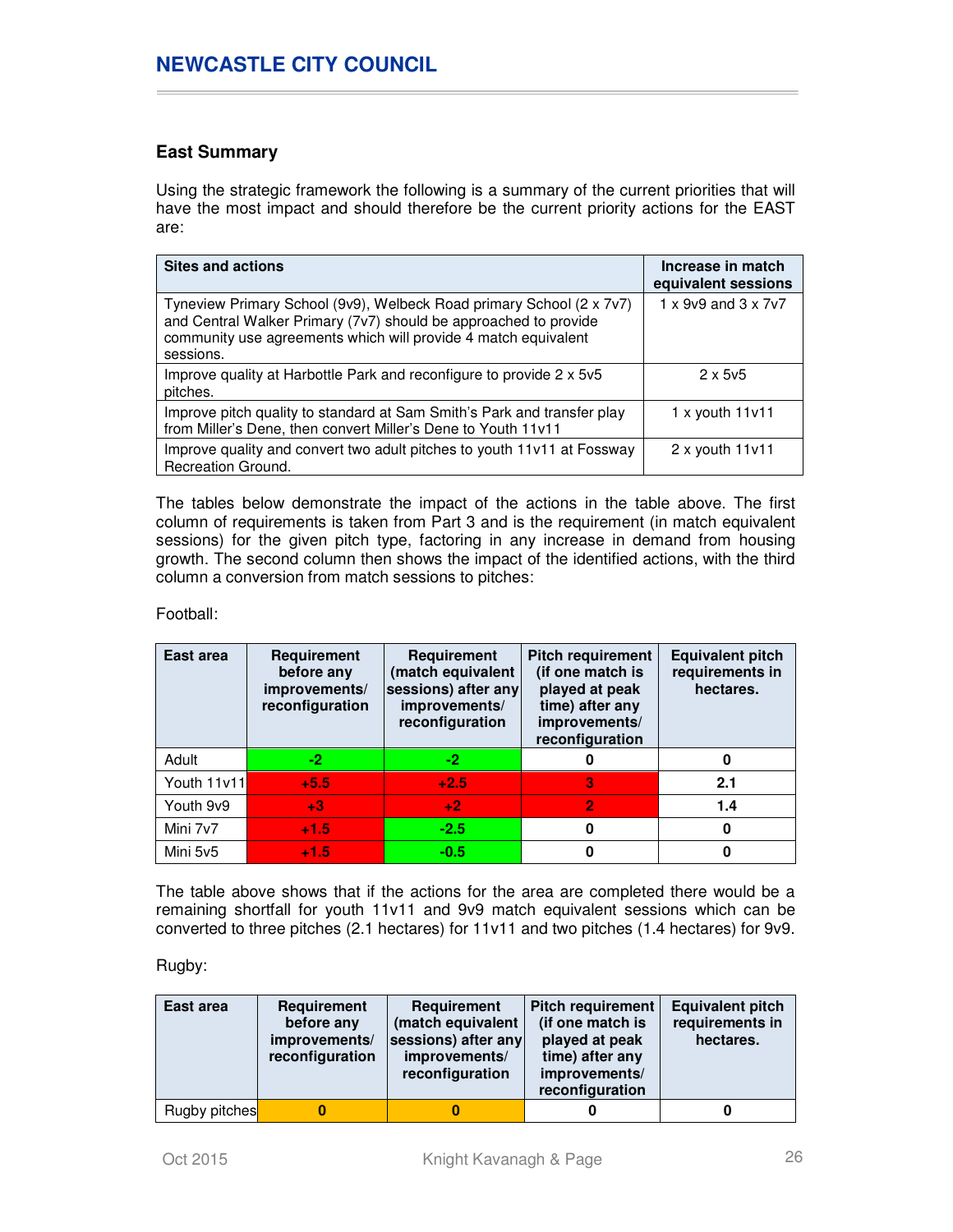Cricket:

| East area       | Requirement<br>before any<br>improvements/<br>reconfiguration | Requirement<br>(match equivalent<br>sessions) after any<br>improvements/<br>reconfiguration | <b>Pitch requirement</b><br>after any<br>improvements/<br>reconfiguration | <b>Equivalent pitch</b><br>requirements in<br>hectares. |
|-----------------|---------------------------------------------------------------|---------------------------------------------------------------------------------------------|---------------------------------------------------------------------------|---------------------------------------------------------|
| Cricket pitches |                                                               |                                                                                             |                                                                           | 1.5                                                     |

The current actions identified do not reduce shortfalls for cricket which means there is a requirement for one cricket ground (1.5hectares)

Hockey:

| East area      | Requirement before any<br>improvements/<br>reconfiguration | <b>Requirement (match)</b><br>equivalent sessions)<br>after any improvements/<br>reconfiguration | <b>Pitch requirement after</b><br>any improvements/<br>reconfiguration |
|----------------|------------------------------------------------------------|--------------------------------------------------------------------------------------------------|------------------------------------------------------------------------|
| Hockey pitches | $+0.5$                                                     | $+0.5$                                                                                           | 0.5                                                                    |

Shortfalls in match equivalents for hockey should be discussed with the NGB and local authority.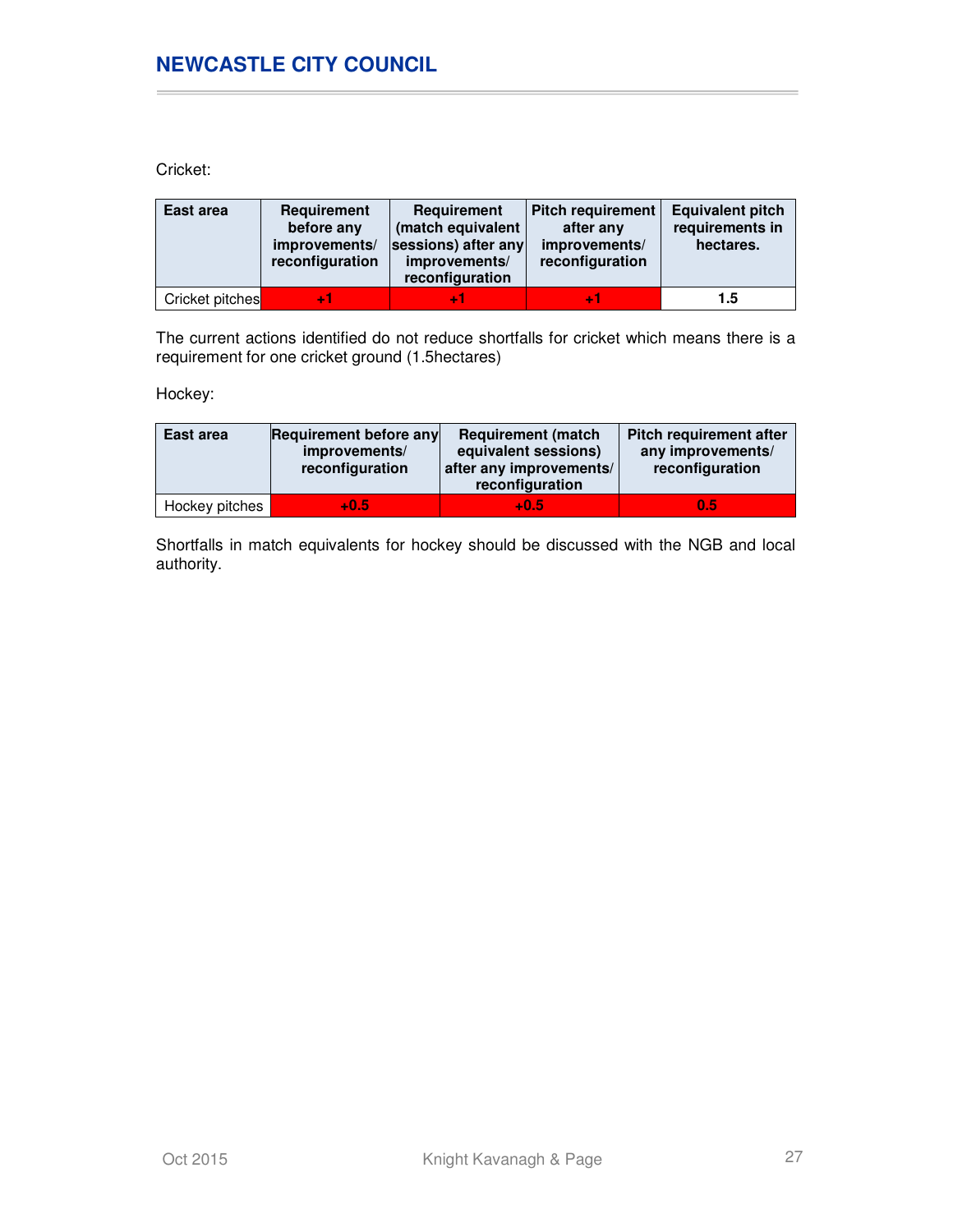## **OUTER**

 $\sim$ 

## **Football**

| <b>Facility Name</b>                                                 | Mgt type   | <b>Pitches Action</b>                                                                                                                                                     | <b>Development Action</b>                                                                                                                                     | <b>Outcome</b>                                                 | <b>Priority</b><br>Level |
|----------------------------------------------------------------------|------------|---------------------------------------------------------------------------------------------------------------------------------------------------------------------------|---------------------------------------------------------------------------------------------------------------------------------------------------------------|----------------------------------------------------------------|--------------------------|
| <b>All Saints</b><br>College                                         | Council    | QUALITY: Improve quality to<br>accommodate additional match<br>equivalent sessions. Reconfigure one<br>adult to youth 11v11.                                              | Ensure community use is secured.                                                                                                                              | Better school offer as well<br>as community use.               |                          |
| <b>Brunswick</b><br>Pavilion                                         | Council    | Reconfigure pitches to accommodate<br>youth pitches to meet shortfall identified.<br>Improve pitch quality.                                                               | Ensure appropriate pitch maintenance<br>is applied in order to improve/sustain<br>quality.                                                                    | Additional youth 11v11<br>capacity                             | M                        |
| <b>Bullocksteads</b><br>Sports Ground<br>(Northumbria<br>University) | University | QUALITY: Improve pitch quality.                                                                                                                                           | Seek to secure community use with<br>University of Northumbria. Ensure<br>appropriate pitch maintenance is<br>applied in order to improve/sustain<br>quality. | Secured community use<br>and additional capacity of<br>pitches | M                        |
| <b>Cheviot First</b><br>School                                       | School     | QUALITY: Would require pitch<br>investment and maintenance.                                                                                                               | ACCESS: Investigate potential for<br>developing community use in order to<br>meet shortfalls identified in the Area.                                          | Better school offer as well<br>as community use.               | S                        |
| Denton Dene                                                          | Council    | QUALITY: Improve pitch quality and<br>reconfigure adult pitch to youth 11v11<br>pitch. Ensure appropriate pitch<br>maintenance is applied in order to<br>sustain quality. | Explore options to improve changing<br>rooms.                                                                                                                 | Strong local club with<br>improved facilities.                 | S                        |
| Dinnington<br>Recreation<br>Ground                                   | Council    | Consider best solution for community<br>pitches on this site and review alongside<br>those developments in the area.                                                      | No action                                                                                                                                                     | Consideration for different<br>uses of the Site                | M                        |
| Gala Field                                                           | Council    | Consider pitch layout. Opportunity for<br>reconfiguring adult pitch to<br>accommodate youth pitches to meet<br>shortfall identified.<br>Improve pitch quality.            | Ensure appropriate pitch maintenance<br>is applied in order to improve/sustain<br>quality.                                                                    | Increased capacity for<br>youth 11v11 in the Area.             | M                        |
| <b>Great Park</b>                                                    | Council    | One new adult and one new 7v7 pitch.                                                                                                                                      | Ensure maintenance sustains the                                                                                                                               | Provision of additional                                        | M                        |

Oct 2015 **Knight Kavanagh & Page** 28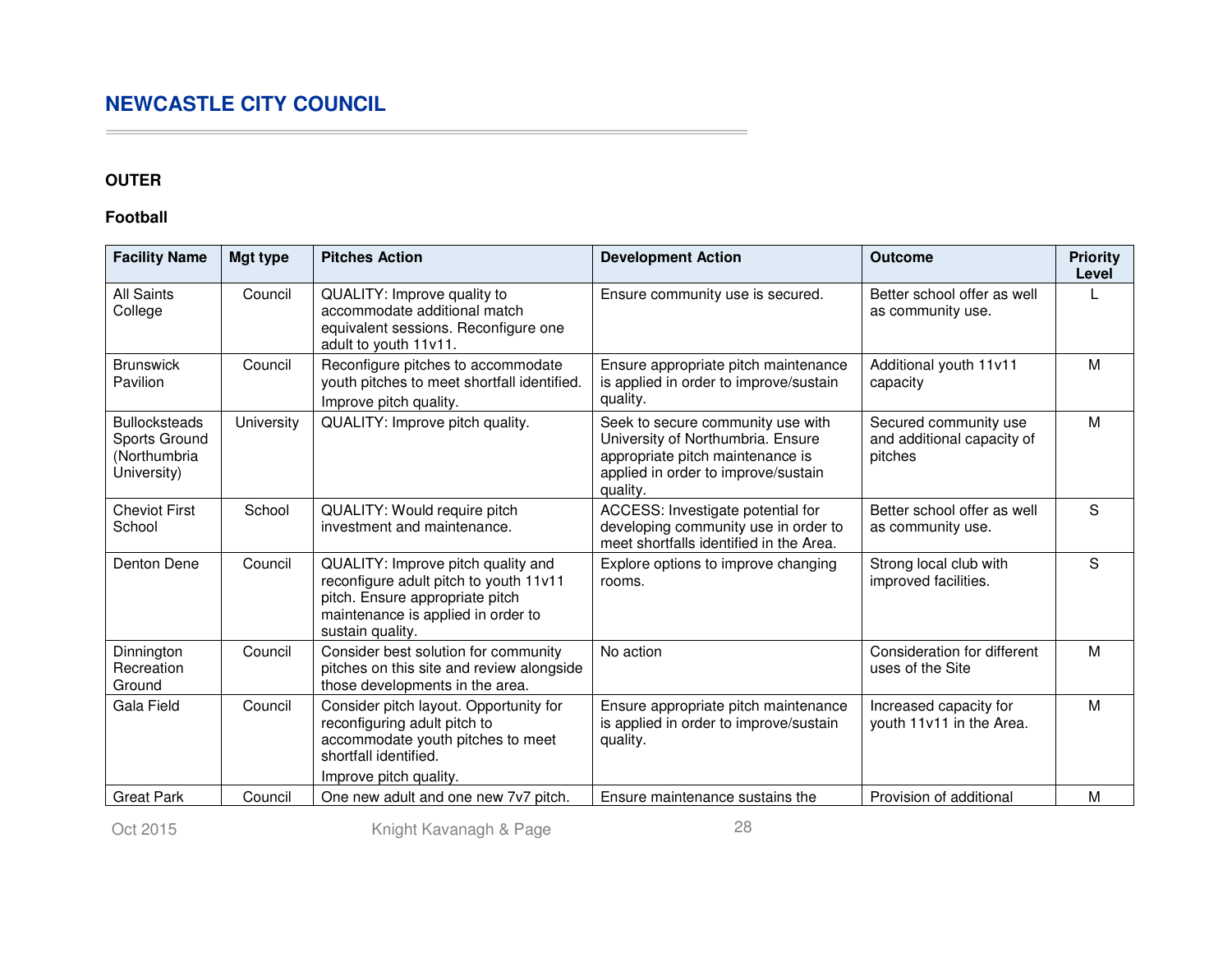$\sim$ 

| <b>Facility Name</b>                           | Mgt type            | <b>Pitches Action</b>                                                                                                                                                       | <b>Development Action</b>                                                                                                                                                                                                                                                                                      | <b>Outcome</b>                                                                                      | <b>Priority</b><br>Level |
|------------------------------------------------|---------------------|-----------------------------------------------------------------------------------------------------------------------------------------------------------------------------|----------------------------------------------------------------------------------------------------------------------------------------------------------------------------------------------------------------------------------------------------------------------------------------------------------------|-----------------------------------------------------------------------------------------------------|--------------------------|
|                                                |                     | No action.                                                                                                                                                                  | quality of the pitches                                                                                                                                                                                                                                                                                         | good quality pitches in the<br>area.                                                                |                          |
| Hazelrigg                                      | Council             | Consider the best long-term solution for<br>the pitches on this site. Review against<br>those within Outer Area to ensure<br>suitable provision and appropriate<br>location | This site will be impacted upon by<br>increase in housing. Consideration<br>needs to be given to either increase<br>facilities on this site or link with<br>development at new location which is<br>able to provide improved facilities to<br>serve the whole community. with clear<br>management arrangements | New facilities could provide<br>local community with a hub<br>site                                  | S                        |
| Kingston Park                                  | Council             | QUALITY: Improve pitch quality.                                                                                                                                             | Maximise use and ensure appropriate<br>pitch maintenance is applied in order<br>to improve/sustain quality.                                                                                                                                                                                                    | Better offer for mini 7v7 in<br>the Area.                                                           | S                        |
| Kingston Park<br><b>Primary School</b>         | School              | Increase pitch maintenance and mark<br>out two 9v9 pitches.                                                                                                                 | ACCESS: Investigate potential for<br>developing community use in order to<br>meet shortfalls identified in the Area.                                                                                                                                                                                           | Additional capacity<br>provided.                                                                    | S                        |
| Knoplaw<br><b>Primary School</b>               | School              | May require increase pitch maintenance.                                                                                                                                     | ACCESS: Investigate potential for<br>developing community use in order to<br>meet shortfalls identified in the Area.                                                                                                                                                                                           | Potential site for additional<br>community use.                                                     | S                        |
| Newburn<br><b>Activity Centre</b>              | Active<br>Newcastle | QUALITY: Improve pitch quality.                                                                                                                                             | No action                                                                                                                                                                                                                                                                                                      | Improved football pitches.                                                                          |                          |
| Newburn<br><b>Manor Primary</b><br>School      | School              | May require increase pitch maintenance.                                                                                                                                     | ACCESS: Investigate potential for<br>developing community use in order to<br>meet shortfalls identified in the Area.                                                                                                                                                                                           | Greater community use                                                                               | M                        |
| St John<br>Vianney RC<br><b>Primary School</b> | School              | May require increase pitch maintenance.                                                                                                                                     | ACCESS: Investigate potential for<br>developing community use in order to<br>meet shortfalls identified in the Area.                                                                                                                                                                                           | Greater community use                                                                               | M                        |
| St. Marks RC<br><b>Primary School</b>          | School              | May require increase pitch maintenance.                                                                                                                                     | ACCESS: Investigate potential for<br>developing community use in order to<br>meet shortfalls identified in the Area.                                                                                                                                                                                           | Greater community use                                                                               | M                        |
| Throckley<br>Recreation<br>Ground              | Council             | No current investment                                                                                                                                                       | Consider the long term future of this<br>pitch and how it links with the adjacent<br>PFI funded primary school.                                                                                                                                                                                                | Consider development<br>opportunities to increase<br>quality and amount of<br>facilities available. | S                        |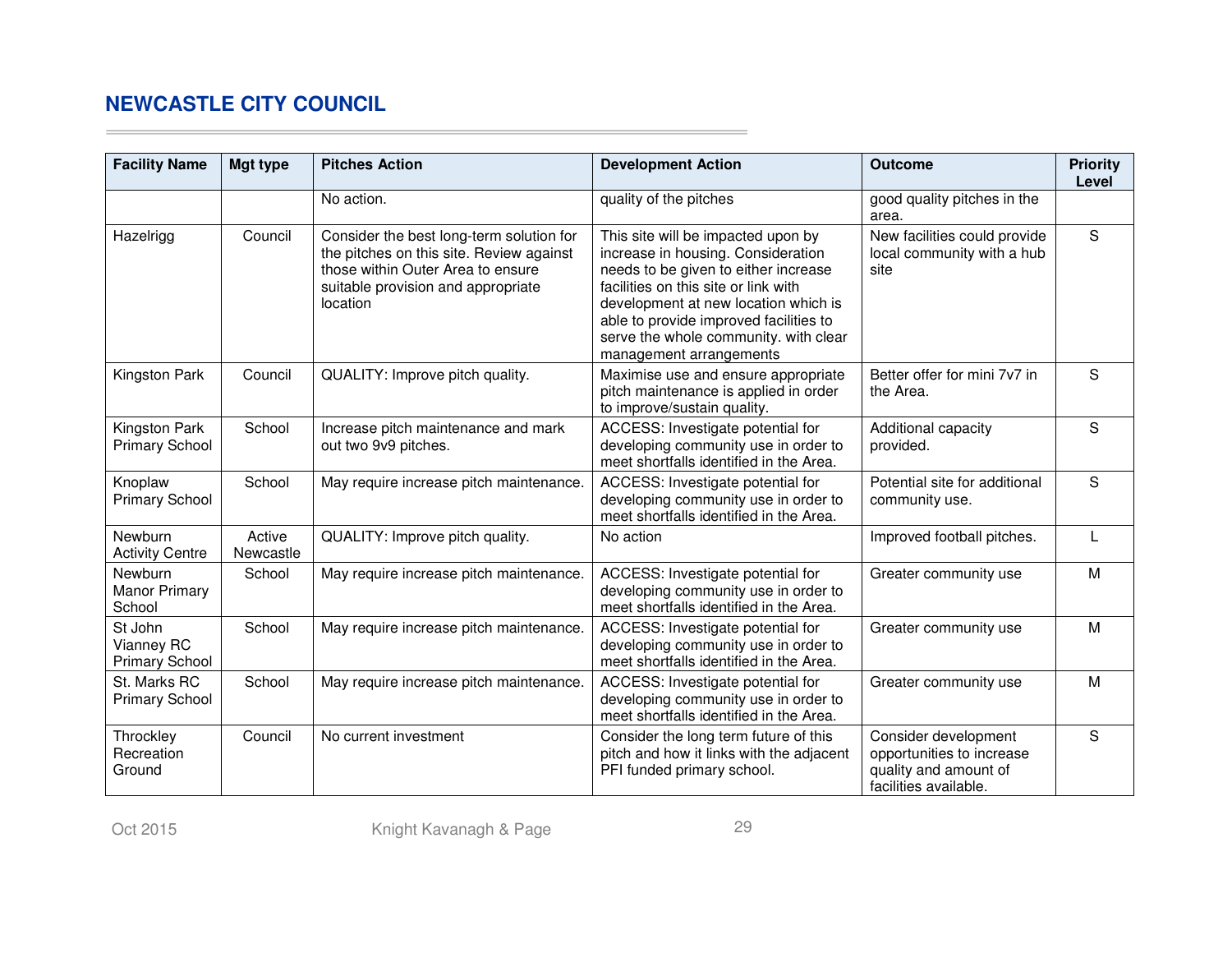$\sim$ 

| <b>Facility Name</b>                                       | Mgt type | <b>Pitches Action</b>                                                                                                                                                                          | <b>Development Action</b>                                                                | <b>Outcome</b>                                                                             | <b>Priority</b><br>Level |
|------------------------------------------------------------|----------|------------------------------------------------------------------------------------------------------------------------------------------------------------------------------------------------|------------------------------------------------------------------------------------------|--------------------------------------------------------------------------------------------|--------------------------|
| Throckley<br><b>Primary School</b>                         | School   | New pitch at school site. No action<br>required                                                                                                                                                | Explore opening up site for community<br>use                                             | Continued access for<br>community                                                          |                          |
| <b>Valley View</b><br>Pavilion                             | Council  | Reconfigure one adult pitch to<br>accommodate youth 11v11 pitch to<br>meet shortfall identified.<br>Ensure appropriate pitch maintenance is<br>applied in order to improve/sustain<br>quality. | No action                                                                                | Continuation of youth<br>11v11 at the site but play is<br>on appropriately sized<br>pitch. | S                        |
| Walbottle<br>Campus<br>Technology<br>College               | College  | Ensure appropriate pitch maintenance is<br>applied in order to sustain quality.                                                                                                                | ACCESS: Seek to secure community<br>use through an agreement.                            | Greater potential for clubs<br>to use the Site                                             |                          |
| Westerhope<br>Community<br>Recreation<br>Centre            | Council  | Improve pitch quality. Ensure<br>appropriate pitch maintenance is applied<br>in order to improve/sustain quality.                                                                              | Work with site management to<br>understand best way forward to<br>increase capacity      | Potential for additional<br>adult clubs to use the Site.                                   | S                        |
| <b>Red House</b><br>Farm FC                                | Council  | Ensure appropriate pitch maintenance is<br>applied in order to improve/sustain<br>quality.                                                                                                     | Consider options for development of<br>AGP on the site and management<br>implications    | Need to assess how the<br>capacity of the Club can be<br>accommodated.                     | S                        |
| Lemington<br>Middle School<br>(Closed)                     | Council  | Investment secured to redevelop pitches<br>open in 2017                                                                                                                                        | Consider all options for use of the Site<br>and research appropriate management<br>model | New pitches will provide 11<br>v 11 and 9v9 pitches with<br>supported changing             | S                        |
| Site of former<br>Chapel Park<br>Middle School<br>(Closed) | Council  | Investment would be required to make<br>pitches usable.                                                                                                                                        | Consider all options for use of the site,<br>including re-provision                      | Improved facilities for local<br>area                                                      |                          |
| Site of former<br>Parkway<br>School<br>(closed)            | Council  | Investment would be required to make<br>pitches usable.                                                                                                                                        | Consider all options for use of the site,<br>including re-provision                      | Improved facilities for local<br>area                                                      |                          |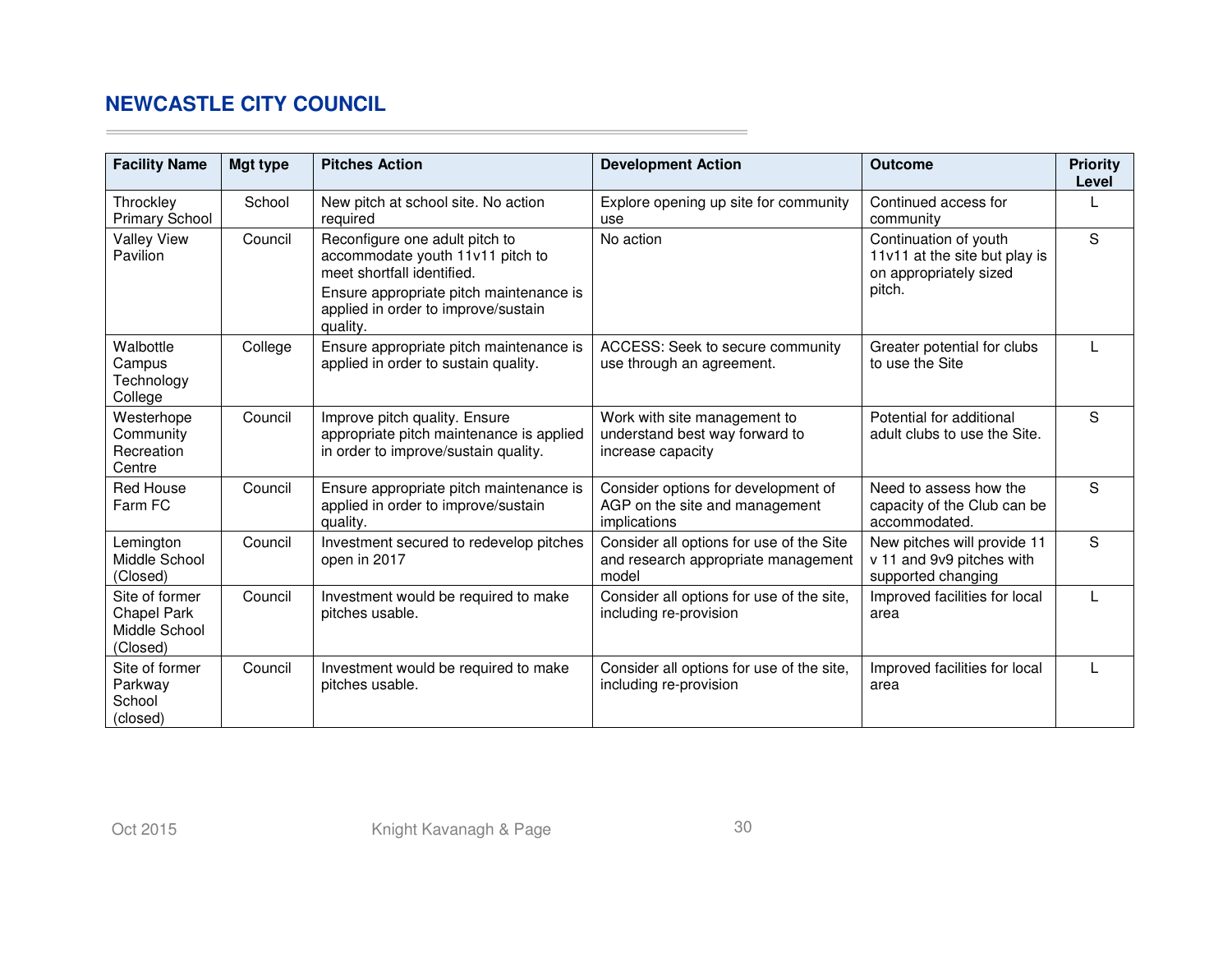## **Cricket**

 $\sim$ 

| <b>Facility name</b>                         | Mgt type | <b>Pitches action</b>                                                                                                      | <b>Development Action</b>                      | <b>Outcome</b>                                | <b>Priority</b><br>level |
|----------------------------------------------|----------|----------------------------------------------------------------------------------------------------------------------------|------------------------------------------------|-----------------------------------------------|--------------------------|
| Walbottle<br>Campus<br>Technology<br>College | College  | Ensure appropriate pitch maintenance is<br>applied in order to sustain quality and<br>accommodate current levels of usage. | Investigate security of tenure with<br>college | Cricket use secured for<br>clubs in the Area. | M                        |

## **Rugby**

| <b>Facility name</b>                                                 | Mgt type   | <b>Pitches action</b>                                                                                                                                      | <b>Development Action</b>                | <b>Outcome</b>                                           | <b>Priority</b><br>level |
|----------------------------------------------------------------------|------------|------------------------------------------------------------------------------------------------------------------------------------------------------------|------------------------------------------|----------------------------------------------------------|--------------------------|
| <b>Bullocksteads</b><br>Sports Ground<br>(Northumbria<br>University) | University | Aim to provide access to dedicated<br>training pitch in order to reduce pitch<br>use and address overplay. If not<br>available consider alternative venues | Work in partnership with the University. | Good quality facilities for<br>University and community. |                          |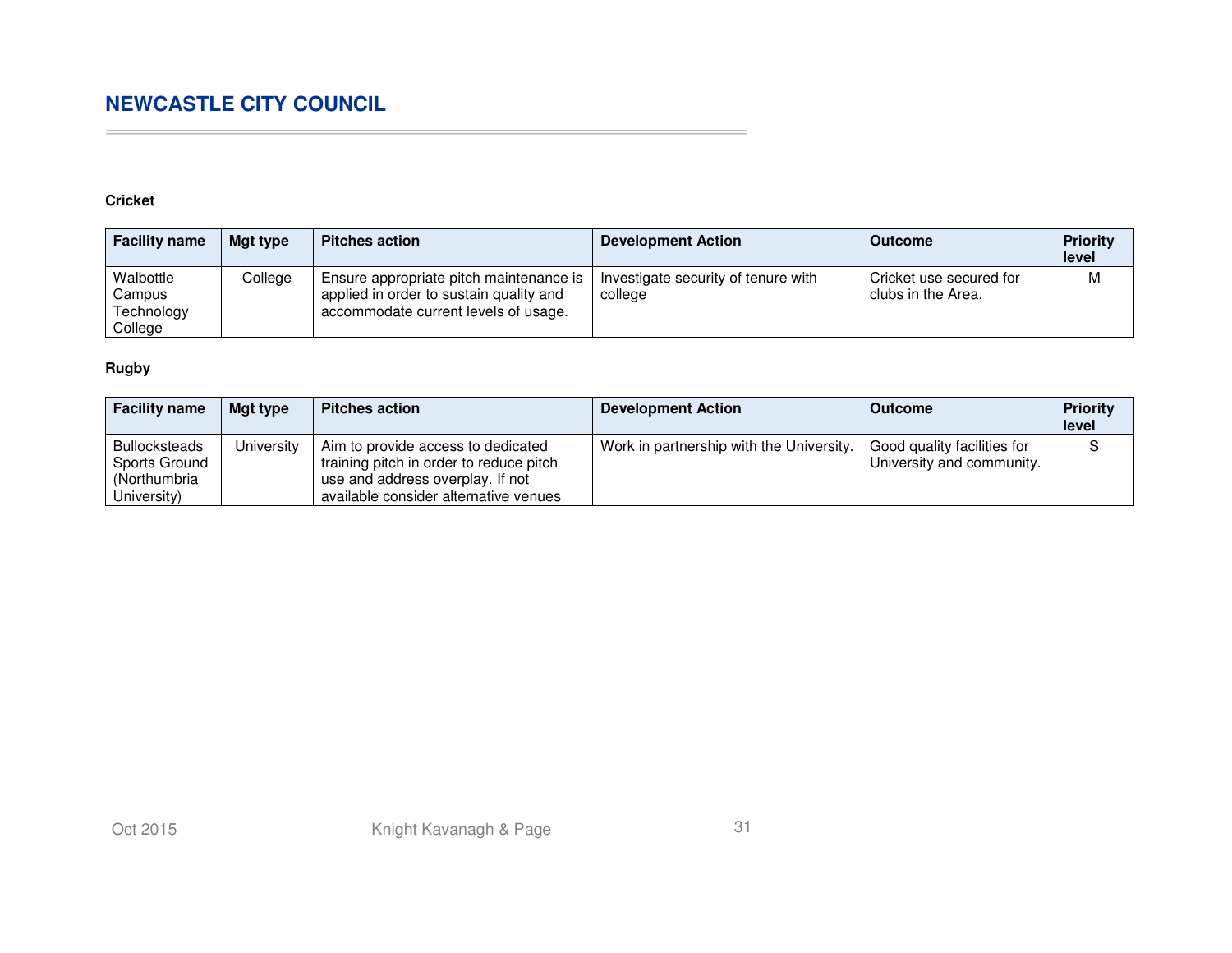## **Outer Summary**

Using the strategic framework the following is a summary of the current priorities that will have the most impact and should therefore be the current priority actions for the OUTER:

| <b>Sites and actions</b>                                                                                                                                                                                                                       | Increase in match<br>equivalent sessions |
|------------------------------------------------------------------------------------------------------------------------------------------------------------------------------------------------------------------------------------------------|------------------------------------------|
| Assess the impact of the new housing developments directly effecting<br>this area and provide adequate facilities to mitigate against shortfall.<br>Consideration should be given to developing a new hub which will<br>provide for all sports |                                          |
| Consider 3G AGP as a way to reduce football shortfalls                                                                                                                                                                                         |                                          |
| Cheviot School should be approached to provide community use<br>agreements which will provide 1 match equivalent sessions on 9v9.                                                                                                              | 1 x 9v9                                  |
| Investment for improvements should be in All Saints College (11v11)<br>and Denton Dene (9v9) pitches to improve drainage and subsequently<br>provide 2 match equivalent sessions                                                               | 1 x youth $11v11$ and<br>$1 \times 909$  |
| Reconfigure one adult pitch to youth 11v11 at Valley View Pavilion,<br>Denton Dene, Gala Field, Brunswick Pavilion and All Saints College                                                                                                      | $5x$ youth $11v11$                       |
| At Kingston Park Primary mark out two 9v9 pitches and increase pitch<br>maintenance.                                                                                                                                                           | $2 \times 909$                           |

The tables below demonstrate the impact of the actions in the table above. The first column of requirements is taken from Part 3 and is the requirement (in match equivalent sessions) for the given pitch type, factoring in any increase in demand from housing growth. The second column then shows the impact of the identified actions, with the third column a conversion from match sessions to pitches:

Football:

| Outer area  | Requirement<br>before any<br>improvements/<br>reconfiguration | Requirement<br>(match equivalent<br>sessions) after any<br>improvements/<br>reconfiguration | <b>Pitch requirement</b><br>(if one match is<br>played at peak<br>time) after any<br>improvements/<br>reconfiguration | <b>Equivalent pitch</b><br>requirements in<br>hectares. |
|-------------|---------------------------------------------------------------|---------------------------------------------------------------------------------------------|-----------------------------------------------------------------------------------------------------------------------|---------------------------------------------------------|
| Adult       | -8                                                            | -8                                                                                          | 0                                                                                                                     | 0                                                       |
| Youth 11v11 | $+10$                                                         | $+4$                                                                                        | 4                                                                                                                     | 2.8                                                     |
| Youth 9v9   | $+8.5$                                                        | $+5.5$                                                                                      | 6                                                                                                                     | 4.2                                                     |
| Mini 7v7    | $-2.5$                                                        | $-2.5$                                                                                      | 0                                                                                                                     | 0                                                       |
| Mini 5v5    | $+5$                                                          | $+5$                                                                                        | 5                                                                                                                     | 1.5                                                     |

The table above shows that if the actions for the area are completed there would be a remaining shortfall for youth 11v11, 9v9 and 5v5 match equivalent sessions which can be converted to four pitches (2.8 hectares) for 11v11 and six pitches (4.2 hectares) for 9v9 and five pitches (1.5 hectares) for 5v5.

Rugby: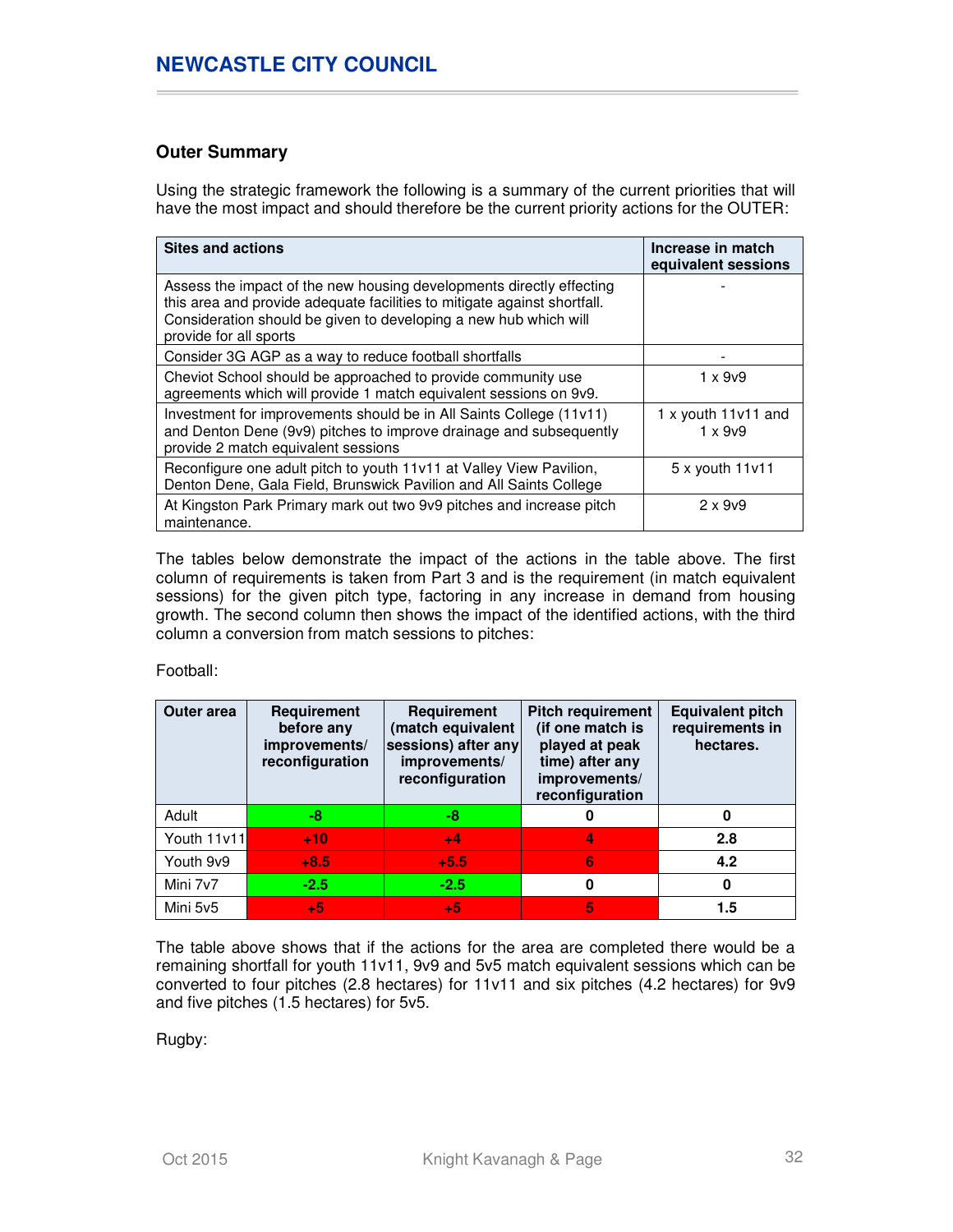| <b>Outer area</b> | <b>Requirement</b><br>before any<br>improvements/<br>reconfiguration | <b>Requirement</b><br>(match equivalent<br>sessions) after any<br>improvements/<br>reconfiguration | <b>Pitch requirement</b><br>(if one match is<br>played at peak<br>time) after any<br>improvements/<br>reconfiguration | <b>Equivalent pitch</b><br>requirements in<br>hectares. |
|-------------------|----------------------------------------------------------------------|----------------------------------------------------------------------------------------------------|-----------------------------------------------------------------------------------------------------------------------|---------------------------------------------------------|
| Rugby pitches     | $+2$                                                                 |                                                                                                    |                                                                                                                       |                                                         |

A shortfall of two pitches (2 hectares) remains for rugby union in the Area.

Cricket:

| Outer area      | Requirement<br>before any<br>improvements/<br>reconfiguration | Requirement<br>(match equivalent<br>sessions) after any<br>improvements/<br>reconfiguration | <b>Pitch requirement</b><br>after any<br>improvements/<br>reconfiguration | <b>Equivalent pitch</b><br>requirements in<br>hectares. |
|-----------------|---------------------------------------------------------------|---------------------------------------------------------------------------------------------|---------------------------------------------------------------------------|---------------------------------------------------------|
| Cricket pitches | $+3.5$                                                        | $+3.5$                                                                                      |                                                                           |                                                         |

The current actions identified do not reduce shortfalls for cricket which means there is a requirement for four cricket ground (6 hectares)

Hockey:

| Outer area     | Requirement before any<br>improvements/<br>reconfiguration | <b>Requirement (match)</b><br>equivalent sessions)<br>after any improvements/<br>reconfiguration | <b>Pitch requirement after</b><br>any improvements/<br>reconfiguration |
|----------------|------------------------------------------------------------|--------------------------------------------------------------------------------------------------|------------------------------------------------------------------------|
| Hockey pitches | $+0.5$                                                     | $+0.5$                                                                                           | 0.5                                                                    |

Shortfalls in match equivalents for hockey should be discussed with the NGB and local authority.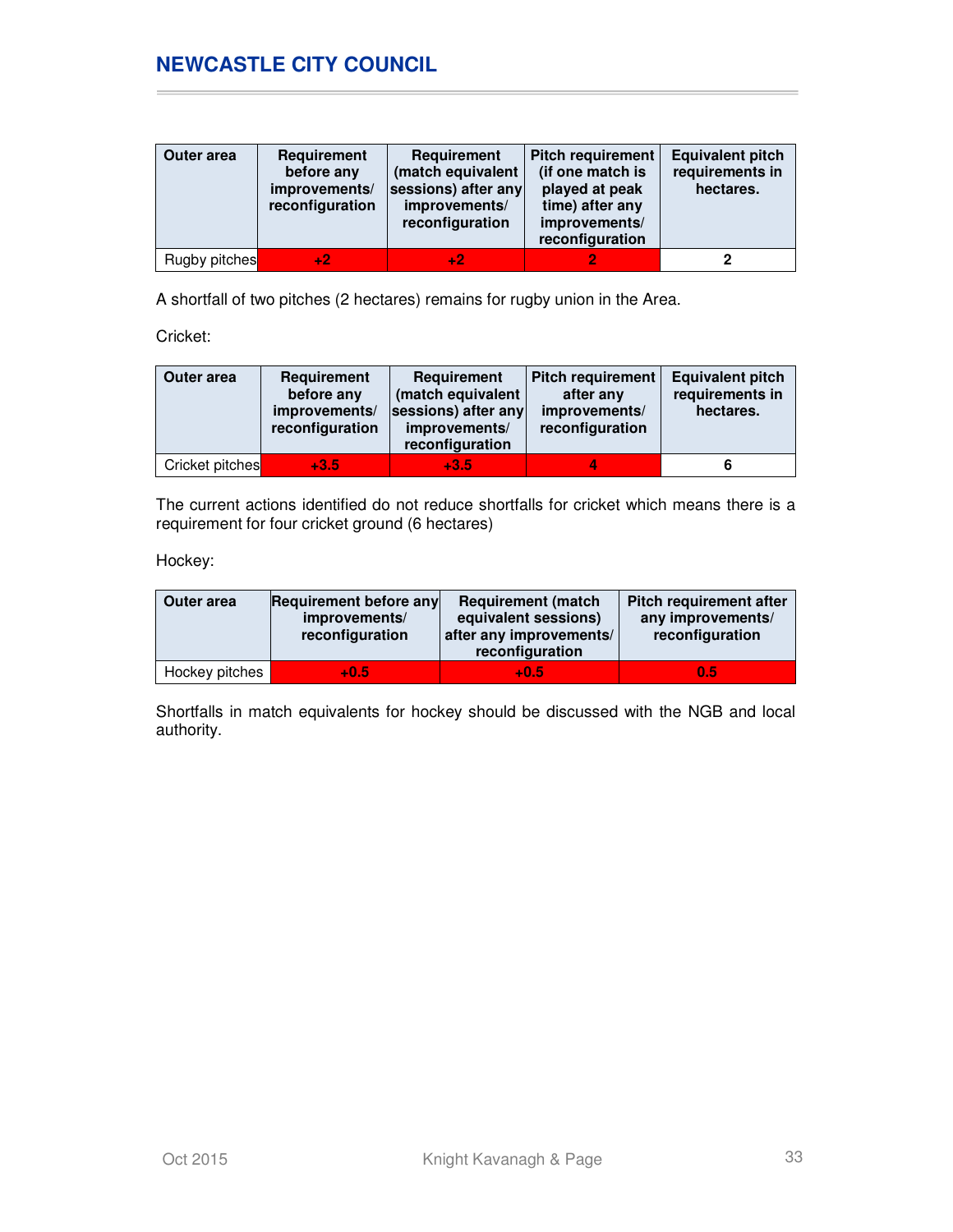## **NORTH**

 $\sim$ 

## **Football**

| <b>Facility name</b>                                                              | <b>Mgt type</b>         | <b>Pitches Action</b>                                                                                                            | <b>Development Action</b>                                                                        | <b>Outcome</b>                                                                          | <b>Priority</b><br>Level |
|-----------------------------------------------------------------------------------|-------------------------|----------------------------------------------------------------------------------------------------------------------------------|--------------------------------------------------------------------------------------------------|-----------------------------------------------------------------------------------------|--------------------------|
| Gosforth<br><b>Bohemians</b><br>Association<br>Football and<br><b>Tennis Club</b> | Club                    | QUALITY: Work to increase quality and ensure<br>appropriate pitch maintenance is applied in<br>order to improve/sustain quality. | No action                                                                                        | Improved facilities for Club.                                                           |                          |
| Castle<br>Farm/Paddy<br>Freemans                                                  | Council                 | QUALITY: Pitch quality requires improvement.<br>Convert one adult to youth 11v1 and improve<br>drainage                          | Consider changing room<br>improvements                                                           | Better football offer for<br>adult and youth 11v11.                                     | M                        |
| Cochrane Park                                                                     | University              | No investment required                                                                                                           | Work to secure community use<br>and retain spare capacity in<br>order to retain quality.         | Secured access for<br>community use                                                     |                          |
| Coxlodge<br>Recreation<br>Ground                                                  | Council                 | QUALITY: Improve pitch quality for football and<br>consider adding cricket square to site.                                       | Work with partner clubs to<br>consider access site as well as<br>other agencies such as cricket. | Improved football and<br>cricket offer in the Area.                                     | M                        |
| Gosforth<br>Academy                                                               | School                  | Retain for school use.                                                                                                           | <b>ACCESS: Investigate</b><br>opportunity to create greater<br>community access                  | Good community access to<br>sports facilities work further<br>to access playing pitches |                          |
| <b>Heaton Sports</b><br>Ground                                                    | Newcastle<br>University | Ensure appropriate pitch maintenance is<br>applied in order to sustain quality.                                                  | No action                                                                                        | Good quality pitches at<br>University                                                   | $\mathsf{L}$             |
| Heaton<br>Stannington<br>FC                                                       | Club                    | Work to increase quality and ensure<br>appropriate pitch maintenance is applied in<br>order to improve/sustain quality.          | No action                                                                                        | Improved pitches                                                                        |                          |
| <b>Kenton Park</b><br><b>Sports Centre</b>                                        | Council                 | No current investment                                                                                                            | Consider value of sport centre<br>managing the site                                              | Potential opportunities for<br>other uses through new<br>management.                    | M                        |
| Kenton School                                                                     | School                  | School to ensure appropriate pitch<br>maintenance is applied in order to<br>improve/sustain quality.                             | Seek to secure community use<br>through an agreement.                                            | Sustained school and<br>community sport offer in<br>the Area.                           |                          |
| Little Benton<br>Pitches                                                          | University              | No action                                                                                                                        | Consider site as an option<br>should future community use                                        | Future options to use site                                                              |                          |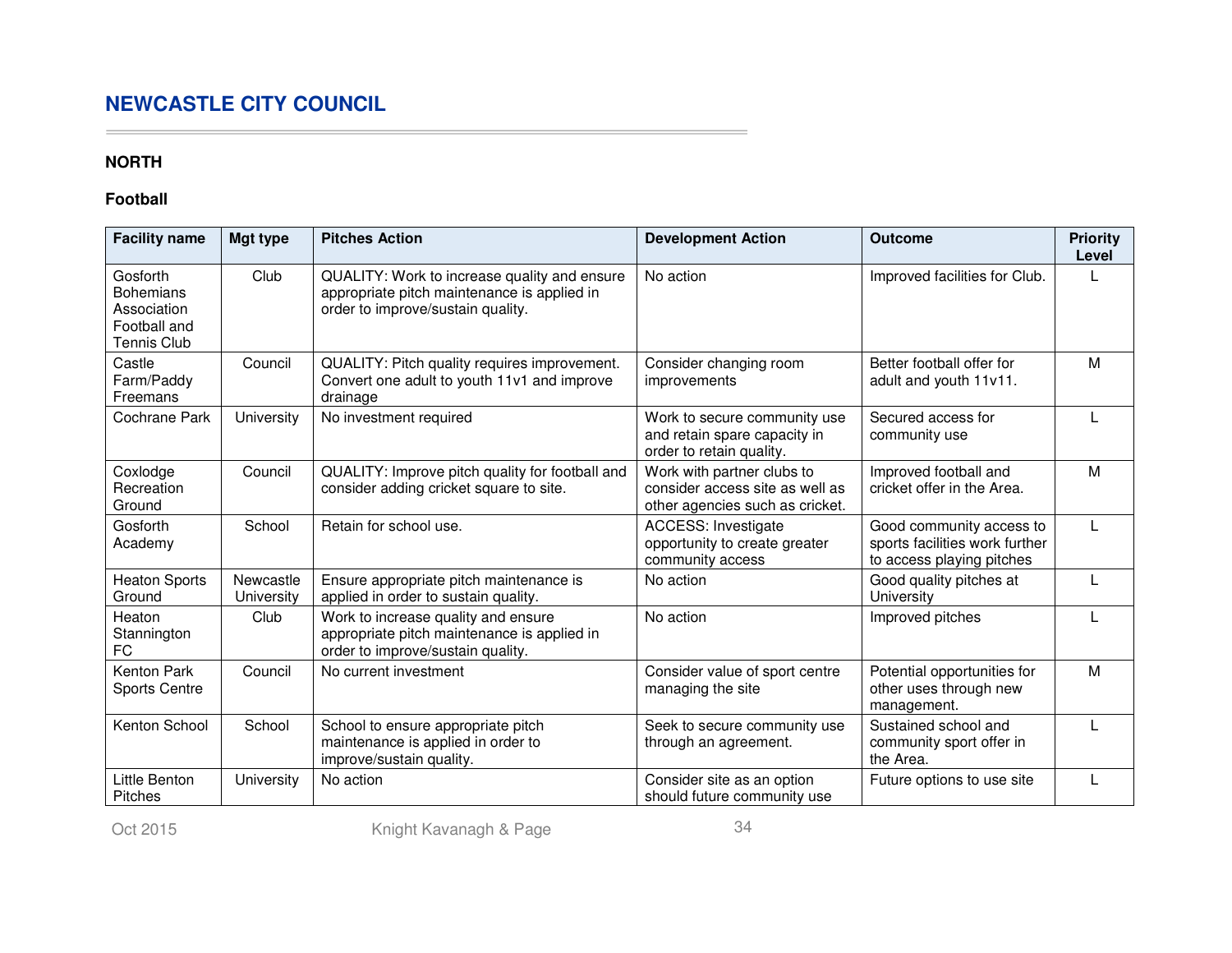| <b>Facility name</b>                         | Mgt type | <b>Pitches Action</b>                                                                   | <b>Development Action</b>                   | <b>Outcome</b>                                  | <b>Priority</b><br>Level |
|----------------------------------------------|----------|-----------------------------------------------------------------------------------------|---------------------------------------------|-------------------------------------------------|--------------------------|
|                                              |          |                                                                                         | demand require additional adult<br>pitches. |                                                 |                          |
| Manor Park,<br>Benton                        | Council  | Ensure appropriate pitch maintenance is<br>applied in order to improve/sustain quality. | Maximise use                                | Continued use at a good<br>site                 | М                        |
| North Fawdon<br><b>Primary School</b>        | School   | Potential requirement for pitch improvements if<br>community access.                    | <b>ACCESS: Investigate</b><br>community use | 7v7 pitch available for<br>community use.       |                          |
| St Cuthbert's<br><b>RC Primary</b><br>School | School   | Potential requirement for pitch improvements if<br>community access.                    | <b>ACCESS: Investigate</b><br>community use | Additional pitch access                         | M                        |
| Wyndham<br><b>Primary School</b>             | School   | Potential requirement for pitch improvements if<br>community access.                    | <b>ACCESS: Investigate</b><br>community use | 2 x 5v5 pitches available<br>for community use. | M                        |

## **Cricket**

 $\overline{\phantom{a}}$ 

| <b>Facility name</b>                                 | Mgt type                | <b>Pitches action</b>                                                                                                      | <b>Development Action</b>                                                  | <b>Outcome</b>                                        | <b>Priority</b><br>level |
|------------------------------------------------------|-------------------------|----------------------------------------------------------------------------------------------------------------------------|----------------------------------------------------------------------------|-------------------------------------------------------|--------------------------|
| Newcastle City<br>Cricket Club<br>(Broadway<br>West) | Council                 | QUALITY: Improve pitch quality and ancillary<br>facility.                                                                  | Consider access to a second<br>pitch if demand increases in the<br>future. | Good quality cricket facility<br>at a well-used site. |                          |
| <b>Heaton Sports</b><br>Ground                       | Newcastle<br>University | Ensure appropriate pitch maintenance is<br>applied in order to improve/sustain quality.                                    | Ensure current usage can be<br>retained.                                   | Continued cricket at the<br>Site.                     |                          |
| South<br>Northumberland<br>Cricket Club              | Club                    | Ensure appropriate pitch maintenance is<br>applied in order to sustain quality and<br>accommodate current levels of usage. | No action                                                                  | Good quality cricket club in<br>the Area.             |                          |
| Cochrane Park                                        | University              | No investment required                                                                                                     | Ensure community use is<br>secured to promote cricket                      | Increased cricket<br>opportunities for<br>community   | М                        |

## **Rugby**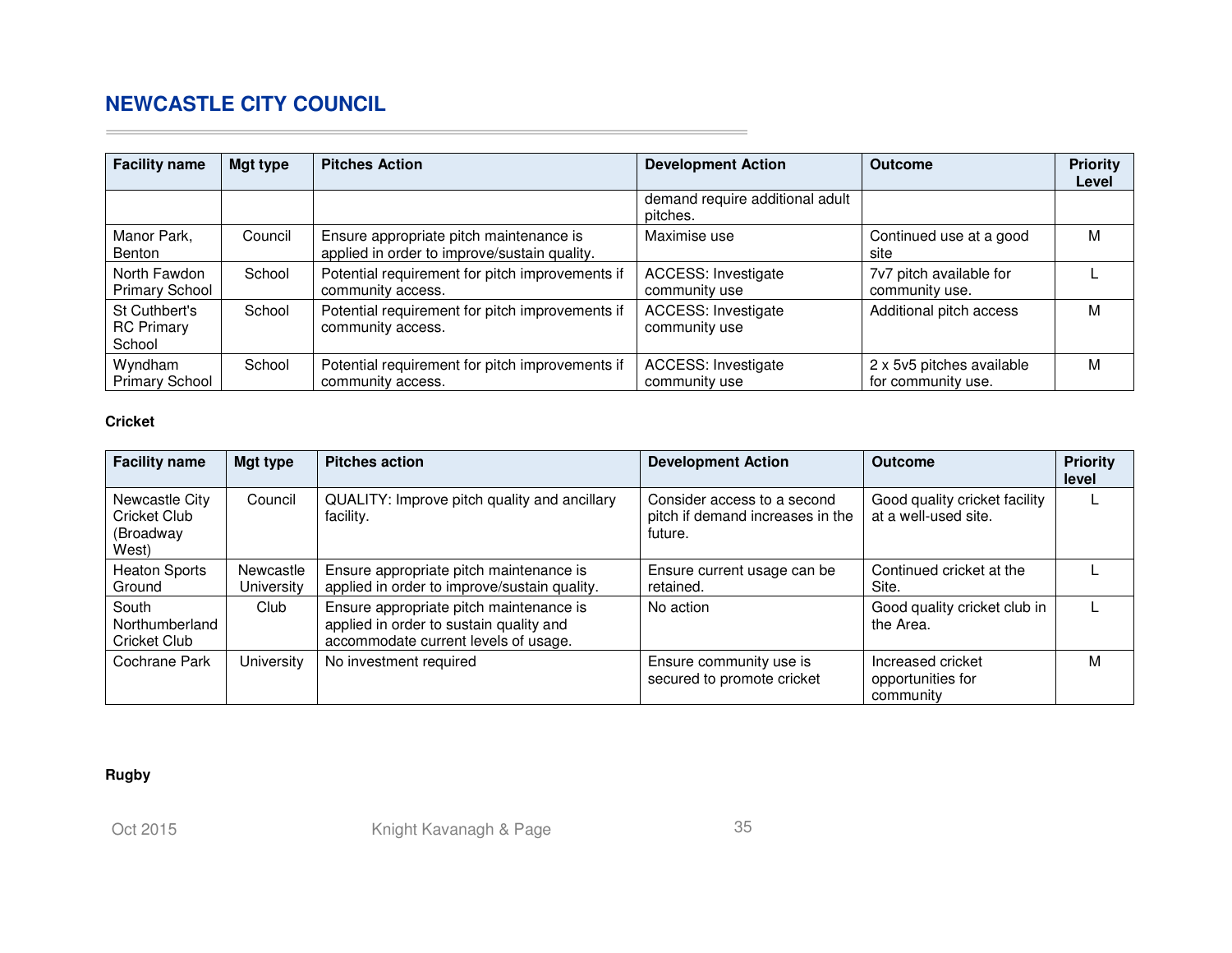$\sim$ 

| <b>Facility name</b>                             | Mgt type                | <b>Pitches action</b>                                                                                                | <b>Development Action</b>                                                                                                                                                  | <b>Outcome</b>                                                            | <b>Priority</b><br>level |
|--------------------------------------------------|-------------------------|----------------------------------------------------------------------------------------------------------------------|----------------------------------------------------------------------------------------------------------------------------------------------------------------------------|---------------------------------------------------------------------------|--------------------------|
| <b>Broadway</b><br>West Playing<br><b>Fields</b> | Council                 | QUALITY: Continue to improve pitch quality and<br>provide two additional senior pitches                              | Work with club to expand both<br>senior and junior sections and<br>support plans for<br>redevelopment                                                                      | Full rugby section with<br>good quality facilities.                       | S                        |
| Cochrane Park                                    | University              | Look to develop a dedicated rugby league pitch<br>in order to release spare capacity for additional<br>rugby union.  | Ensure appropriate pitch<br>maintenance is applied in<br>order to improve/sustain<br>quality. Maximise community<br>use in order to help reduce<br>shortfalls in the Area. | Appropriate pitches for both<br>codes of rugby with<br>increased quality. |                          |
| <b>Heaton Sports</b><br>Ground                   | Newcastle<br>University | Ensure appropriate pitch maintenance is applied<br>in order to improve quality and increase capacity<br>at the site. | Continue links with community<br>clubs                                                                                                                                     | Continued rugby use                                                       |                          |
| Northern<br><b>Football Club</b><br>Limited      | Club                    | Ensure appropriate pitch maintenance is applied<br>and improve pitch quality.                                        | Investigate feasibility for<br>development of an IRB AGP in<br>the Area for training                                                                                       | Overplay reduced.                                                         |                          |
| Sutherland<br>Park                               | Novos RFC               | Ensure appropriate pitch maintenance is applied<br>and improve pitch quality.                                        | Investigate feasibility for<br>development of an IRB AGP in<br>the Area for training                                                                                       | Overplay reduced.                                                         |                          |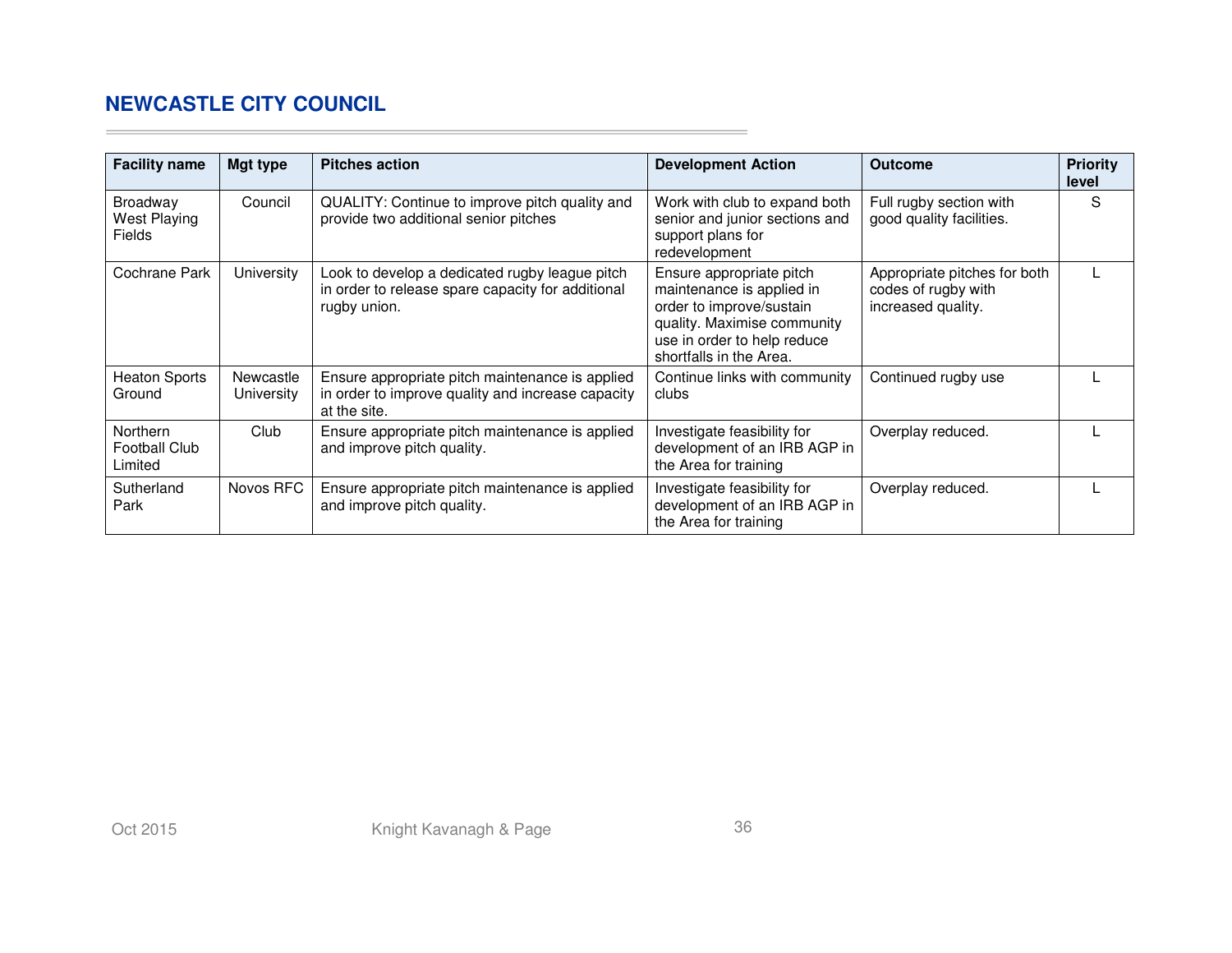## **North Summary**

Using the strategic framework the following is a summary of the current priorities that will have the most impact and should therefore be the current priority actions for the NORTH:

| <b>Sites and actions</b>                                                                                                                                                    | Increase in match<br>equivalent sessions |
|-----------------------------------------------------------------------------------------------------------------------------------------------------------------------------|------------------------------------------|
| Provide two additional senior rugby pitches at Broadway West                                                                                                                | $(3.5 \times 2) = 7$                     |
| Improve four adult football pitches at Castle Farm and improve<br>changing. Convert one adult to youth 11v11                                                                | $1 x$ youth $11v11$                      |
| North Fawdon Primary (1 x 7v7) and Wyndham Primary (2 x 5v5) should<br>be approached to provide community use agreements which will provide<br>3 match equivalent sessions. | 1 x 7y7 and 2 x 5y5                      |
| Improve pitch quality of three senior rugby pitches at Sutherland Park                                                                                                      |                                          |
| Improve pitch quality of three senior rugby pitches at Northern RFC                                                                                                         | 3                                        |

The tables below demonstrate the impact of the actions in the table above. The first column of requirements is taken from Part 3 and is the requirement (in match equivalent sessions) for the given pitch type, factoring in any increase in demand from housing growth. The second column then shows the impact of the identified actions, with the third column a conversion from match sessions to pitches:

Football:

| North area  | Requirement<br>before any<br>improvements/<br>reconfiguration | Requirement<br>(match equivalent<br>sessions) after any<br>improvements/<br>reconfiguration | <b>Pitch requirement</b><br>(if one match is<br>played at peak<br>time) after any<br>improvements/<br>reconfiguration | <b>Equivalent pitch</b><br>requirements in<br>hectares. |
|-------------|---------------------------------------------------------------|---------------------------------------------------------------------------------------------|-----------------------------------------------------------------------------------------------------------------------|---------------------------------------------------------|
| Adult       | -8                                                            | -8                                                                                          | 0                                                                                                                     | 0                                                       |
| Youth 11v11 | $+5$                                                          | $+4$                                                                                        |                                                                                                                       | 2.8                                                     |
| Youth 9v9   | $+2$                                                          | $+2$                                                                                        | $\overline{2}$                                                                                                        | 1.4                                                     |
| Mini 7v7    | $+5.5$                                                        | $+4.5$                                                                                      | 5                                                                                                                     | 1.5                                                     |
| Mini 5v5    | $+6.5$                                                        | $+4.5$                                                                                      | 5                                                                                                                     | 1.5                                                     |

The table above shows that if the actions for the area are completed there would be a remaining shortfall for youth 11v11, 9v9, 7v7 and 5v5 match equivalent sessions which can be converted to four pitches (2.8 hectares) for 11v11 and two pitches (1.4 hectares) for 9v9, five pitches (1.5 hectares) for 7v7 and five pitches (1.5 hectares) for 5v5.

Rugby:

| North area    | <b>Requirement</b><br>before any<br>improvements/<br>reconfiguration | <b>Requirement</b><br>(match equivalent<br>sessions) after any<br>improvements/<br>reconfiguration | <b>Pitch requirement</b><br>(if one match is<br>played at peak<br>time) after any<br>improvements/<br>reconfiguration | <b>Equivalent pitch</b><br>requirements in<br>hectares. |
|---------------|----------------------------------------------------------------------|----------------------------------------------------------------------------------------------------|-----------------------------------------------------------------------------------------------------------------------|---------------------------------------------------------|
| Rugby pitches | $+17.5$                                                              | $+4.5$                                                                                             |                                                                                                                       |                                                         |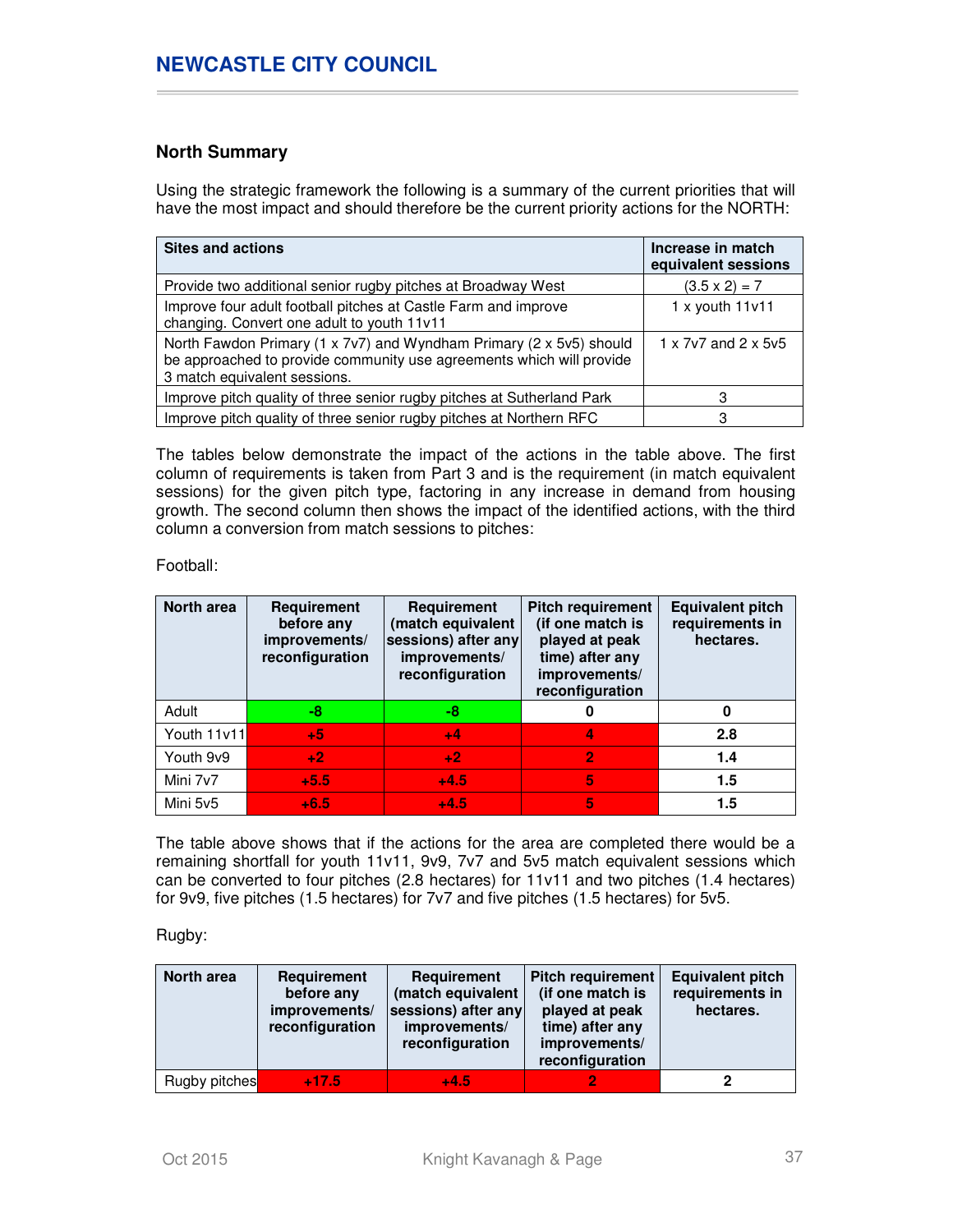A shortfall of two pitches (2 hectares) remains for rugby union in the Area. Two pitches is based on the majority of unmet demand being for training. Other solutions (i.e. floodlighting) might be a solution as well as additional pitches. Consult with NGB.

Cricket:

| North area      | Requirement<br>before any<br>improvements/<br>reconfiguration | Requirement<br>(match equivalent<br>sessions) after any<br>improvements/<br>reconfiguration | <b>Pitch requirement</b><br>after any<br>improvements/<br>reconfiguration | <b>Equivalent pitch</b><br>requirements in<br>hectares. |
|-----------------|---------------------------------------------------------------|---------------------------------------------------------------------------------------------|---------------------------------------------------------------------------|---------------------------------------------------------|
| Cricket pitches | $+3$                                                          | +2.                                                                                         |                                                                           |                                                         |

The current actions identified reduce shortfalls for cricket which means there is a requirement for two cricket ground (3 hectares)

Hockey:

| North area     | <b>Requirement before any</b><br>improvements/<br>reconfiguration | <b>Requirement (match)</b><br>equivalent sessions)<br>after any improvements/<br>reconfiguration | <b>Pitch requirement after</b><br>any improvements/<br>reconfiguration |
|----------------|-------------------------------------------------------------------|--------------------------------------------------------------------------------------------------|------------------------------------------------------------------------|
| Hockey pitches |                                                                   |                                                                                                  |                                                                        |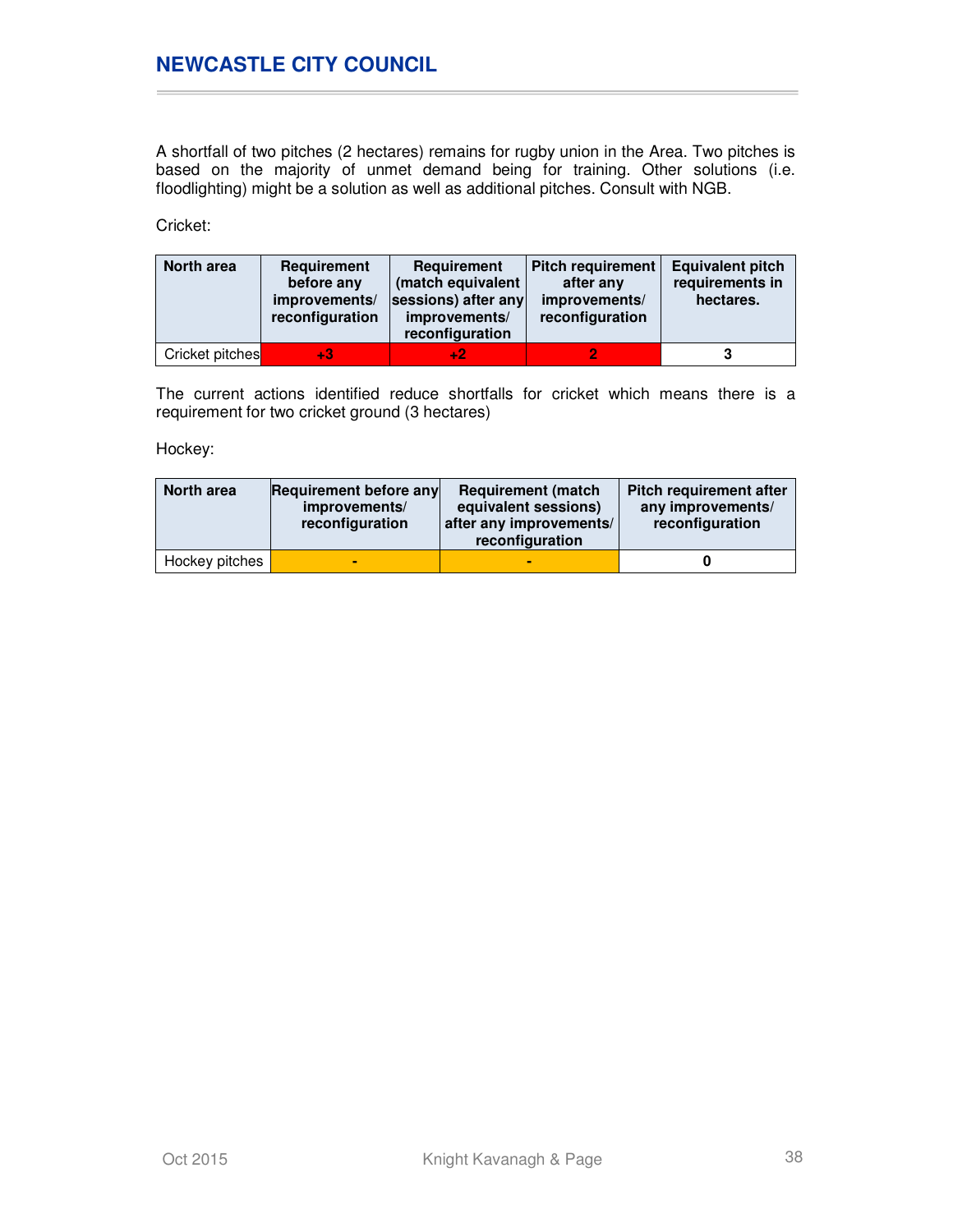## **WEST**

 $\sim$ 

## **Football**

| <b>Facility name</b>                  | Mgt type | <b>Pitches Action</b>                                                                                                                                                                    | <b>Development Action</b>                                                                                                                                    | <b>Outcome</b>                                                                                                        | <b>Priority</b><br>Level |
|---------------------------------------|----------|------------------------------------------------------------------------------------------------------------------------------------------------------------------------------------------|--------------------------------------------------------------------------------------------------------------------------------------------------------------|-----------------------------------------------------------------------------------------------------------------------|--------------------------|
| <b>Blakelaw Park</b>                  | Council  | QUALITY: Improve pitch quality. Ensure<br>appropriate pitch maintenance is applied in<br>order to improve/sustain quality. Consider<br>potential for developing a cricket square to site | Work with cricket clubs to see if<br>the site would be appropriate for<br>providing cricket.<br>Consider additional AGP and<br>plans to improve existing AGP | Additional capacity for<br>cricket and improved<br>football provision -<br>possible hub site for floodlit<br>football |                          |
| Broadwood<br><b>Primary School</b>    | School   | Mark out youth 9v9 and 5v5 pitches and<br>increase pitch maintenance.                                                                                                                    | ACCESS: Investigate potential<br>for developing community use<br>in order to meet shortfalls<br>identified in the Area.                                      | Increased capacity for mini<br>and youth play in the Area.                                                            |                          |
| Centre For<br>Sport                   | Council  | QUALITY: Improve pitch quality in particular<br>drainage. Ensure appropriate pitch<br>maintenance is applied in order to<br>improve/sustain quality.                                     | Support club on site to provide<br>appropriate numbers of<br>matches                                                                                         | Pitch quality improved but<br>no additional availability at<br>peak time.                                             | S                        |
| Excelsior<br>Academy                  | School   | Improve pitch maintenance and reconfigure<br>one adult to youth 11v11                                                                                                                    | ACCESS: Investigate potential<br>for developing community use                                                                                                | Improved offer for school<br>and community.                                                                           |                          |
| <b>Hilton Primary</b><br>School       | School   | QUALITY: Improve quality and mark out two<br>7v7 pitches                                                                                                                                 | ACCESS: Work with school to<br>gain access and secure<br>community use.                                                                                      | Additional capacity in the<br>Area                                                                                    | M                        |
| King George V<br><b>Playing Field</b> | Council  | QUALITY: Improve pitch quality. Ensure<br>appropriate pitch maintenance is applied in<br>order to improve/sustain quality.                                                               | Consider investment in<br>changing facilities                                                                                                                | Improved provision for<br>football                                                                                    | M                        |
| Mckendrick<br>Villas                  | Club     | QUALITY: Improve pitch quality. Ensure<br>appropriate pitch maintenance is applied in<br>order to improve/sustain quality.                                                               | Ensure site is secured through<br>agreement of appropriate lease<br>from council and sub-lease for<br>Cricket Club.                                          | Secured use for Cricket<br>club                                                                                       | S                        |
| Norwich Place                         | Council  | No action                                                                                                                                                                                | Consider long term future of the<br>site                                                                                                                     | Potential opportunities for<br>other uses                                                                             |                          |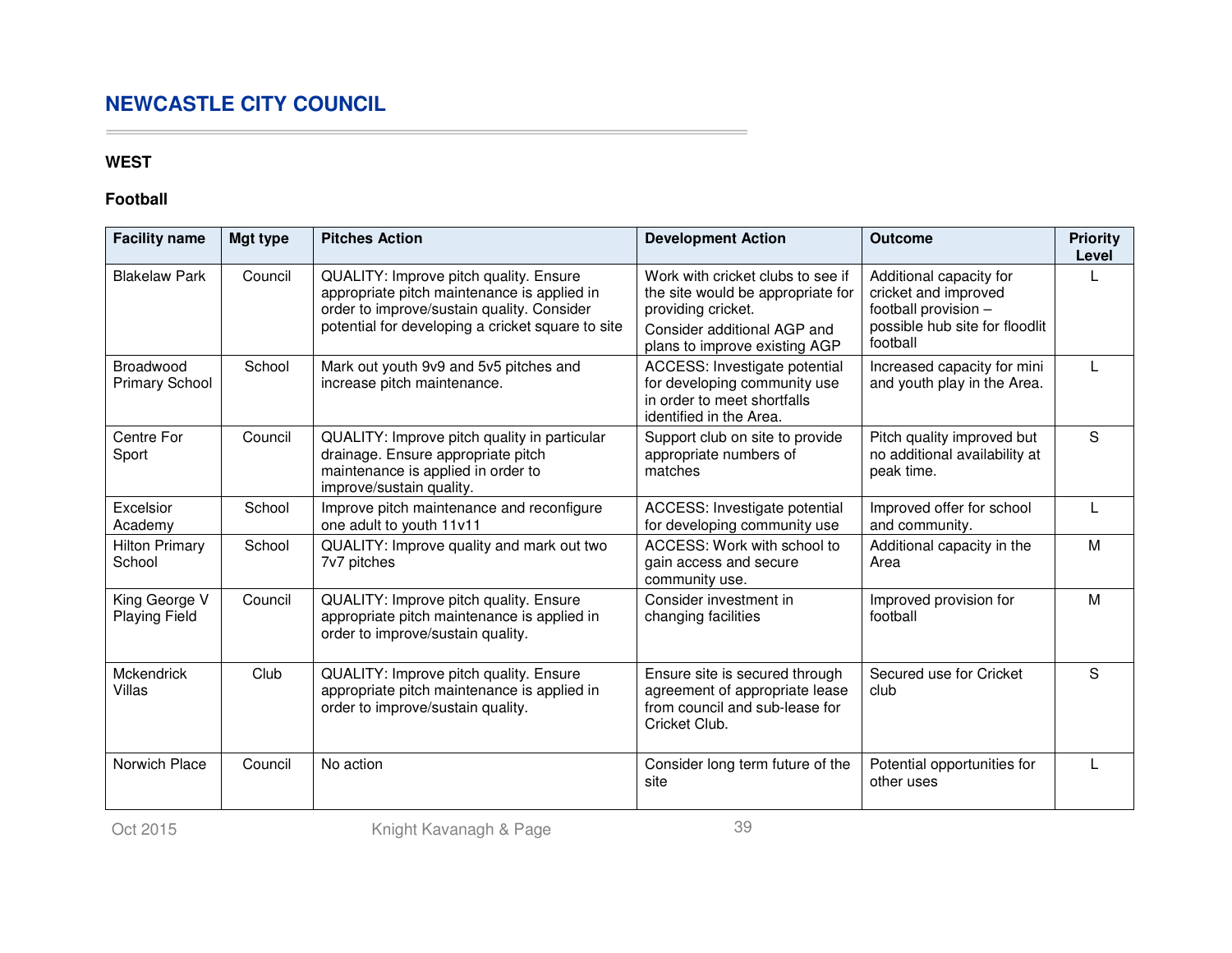| <b>Facility name</b>                   | Mgt type        | <b>Pitches Action</b>                                                                   | <b>Development Action</b>              | Outcome                                                         | <b>Priority</b><br>Level |
|----------------------------------------|-----------------|-----------------------------------------------------------------------------------------|----------------------------------------|-----------------------------------------------------------------|--------------------------|
| Scotswood<br><b>Sports Centre</b>      | Council         | Ensure appropriate pitch maintenance is<br>applied in order to improve quality.         | Support club to continue to<br>develop | Improved provision for<br>football                              | м                        |
| Slatyford Youth<br>Centre              | Youth<br>Centre | Ensure appropriate pitch maintenance is<br>applied in order to improve/sustain quality. | No action                              | Improved provision for<br>football                              | м                        |
| Tyneside<br><b>Badminton</b><br>Centre | Council         | Retain spare capacity in order to maintain<br>quality of the pitches.                   | Support club on site                   | Community use secured<br>and good quality pitches<br>available. |                          |

## **Cricket**

 $\sim$ 

| <b>Facility name</b>                             | Mgt type | <b>Pitches Action</b>                                                                                                                       | <b>Development Action</b>                                                                                                                   | <b>Outcome</b>                                        | <b>Priority</b><br>Level |
|--------------------------------------------------|----------|---------------------------------------------------------------------------------------------------------------------------------------------|---------------------------------------------------------------------------------------------------------------------------------------------|-------------------------------------------------------|--------------------------|
| <b>Benwell Hill</b><br>Cricket Club              | Club.    | It is likely that the Site can sustain the<br>additional match of overplay but is at capacity<br>therefore improve quality and maintenance. | Any further expansion by the<br>Club would require a second<br>ground. Consider second site<br>and potential joint use with<br>other clubs. | Additional capacity for<br>cricket in the Area.       | M                        |
| Cowgate<br>Sports Club<br>(McKendrick<br>Villas) | Club     | QUALITY: Improve pitch quality. Ensure<br>appropriate pitch maintenance is applied in<br>order to improve/sustain quality.                  | Secure access as part of larger<br>lease for whole site - See<br>football above                                                             | Cricket secured at the Site<br>and quality sustained. | S                        |

## **Rugby**

| <b>Facility name</b>               | Mgt type                   | <b>Pitches Action</b>                                                 | Development Action                                                      | <b>Outcome</b>   | <b>Priority</b><br>Level |
|------------------------------------|----------------------------|-----------------------------------------------------------------------|-------------------------------------------------------------------------|------------------|--------------------------|
| Mooracres<br><b>Playing Fields</b> | Roval<br>Grammar<br>School | Three unused senior pitches belonging to the<br>Royal Grammar School. | Consider potential long term for<br>accessing should demand<br>increase | Community access |                          |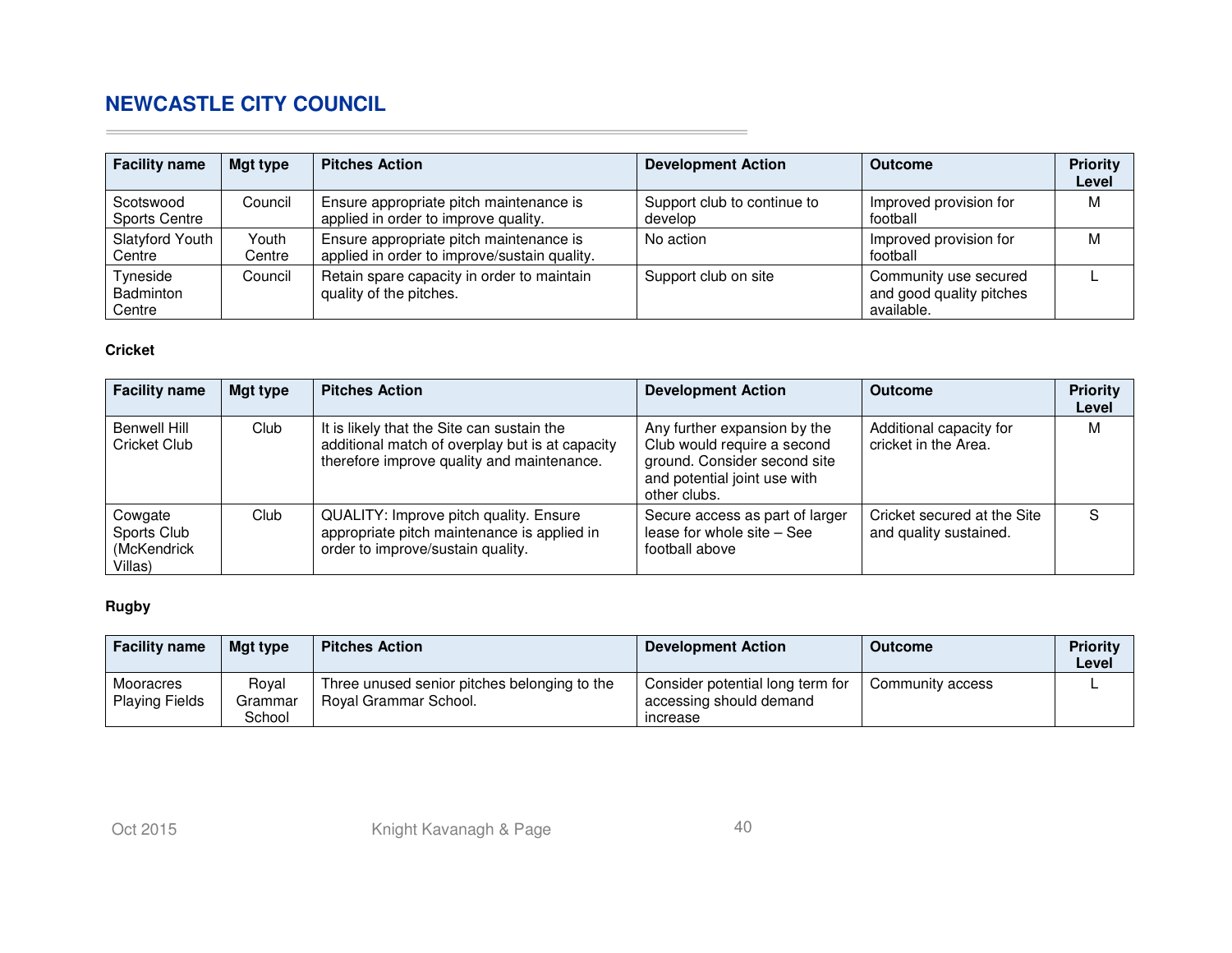## **West Summary**

Using the strategic framework the following is a summary of the current priorities that will have the most impact and should therefore be the current priority actions for the WEST:

| <b>Sites and actions</b>                                                                                                                                         | Increase in match<br>equivalent sessions |
|------------------------------------------------------------------------------------------------------------------------------------------------------------------|------------------------------------------|
| Gain access to Broadway Primary School and mark out a 9v9 pitch and<br>a 5v5 pitch.                                                                              | $1 \times 9$ v9 and $1 \times 5$ v5      |
| One cricket square added to Blakelaw Park, but ensure pitch<br>improvements are carried out in order that outfield can be used for both<br>cricket and football. | 1 x cricket ground                       |
| Gain access to Hilton Primary School and mark out two 7v7 pitches                                                                                                | $2 \times 707$                           |
| Improve maintenance and gain access to Excelsior Academy.<br>Reconfigure one adult to youth 11v11 and also use the second youth<br>11v11 already there.          | $2x$ youth $11v11$                       |

The tables below demonstrate the impact of the actions in the table above. The first column of requirements is taken from Part 3 and is the requirement (in match equivalent sessions) for the given pitch type, factoring in any increase in demand from housing growth. The second column then shows the impact of the identified actions, with the third column a conversion from match sessions to pitches:

Football:

| West area   | Requirement<br>before any<br>improvements/<br>reconfiguration | Requirement<br>(match equivalent<br>sessions) after any<br>improvements/<br>reconfiguration | <b>Pitch requirement</b><br>(if one match is<br>played at peak<br>time) after any<br>improvements/<br>reconfiguration | <b>Equivalent pitch</b><br>requirements in<br>hectares. |
|-------------|---------------------------------------------------------------|---------------------------------------------------------------------------------------------|-----------------------------------------------------------------------------------------------------------------------|---------------------------------------------------------|
| Adult       | $-1.5$                                                        | $-1.5$                                                                                      | 0                                                                                                                     | O                                                       |
| Youth 11v11 | $+1.5$                                                        | $-0.5$                                                                                      | 0                                                                                                                     | 0                                                       |
| Youth 9v9   | $+3$                                                          | $+2$                                                                                        | 2                                                                                                                     | 1.4                                                     |
| Mini 7v7    | $+2$                                                          | $\bf{0}$                                                                                    | 0                                                                                                                     | 0                                                       |
| Mini 5v5    | $+0.5$                                                        | $-0.5$                                                                                      | 0                                                                                                                     |                                                         |

The table above shows that if the actions for the area are completed there would be a remaining shortfall for youth 9v9 match equivalent sessions which can be converted to two pitches (1.4 hectares).

Rugby:

| West area     | <b>Requirement before any</b><br>improvements/<br>reconfiguration | <b>Requirement (match)</b><br>equivalent sessions)<br>after any improvements/<br>reconfiguration | <b>Pitch requirement (if one)</b><br>match is played at peak<br>time) after any<br>improvements/<br>reconfiguration |
|---------------|-------------------------------------------------------------------|--------------------------------------------------------------------------------------------------|---------------------------------------------------------------------------------------------------------------------|
| Rugby pitches |                                                                   |                                                                                                  |                                                                                                                     |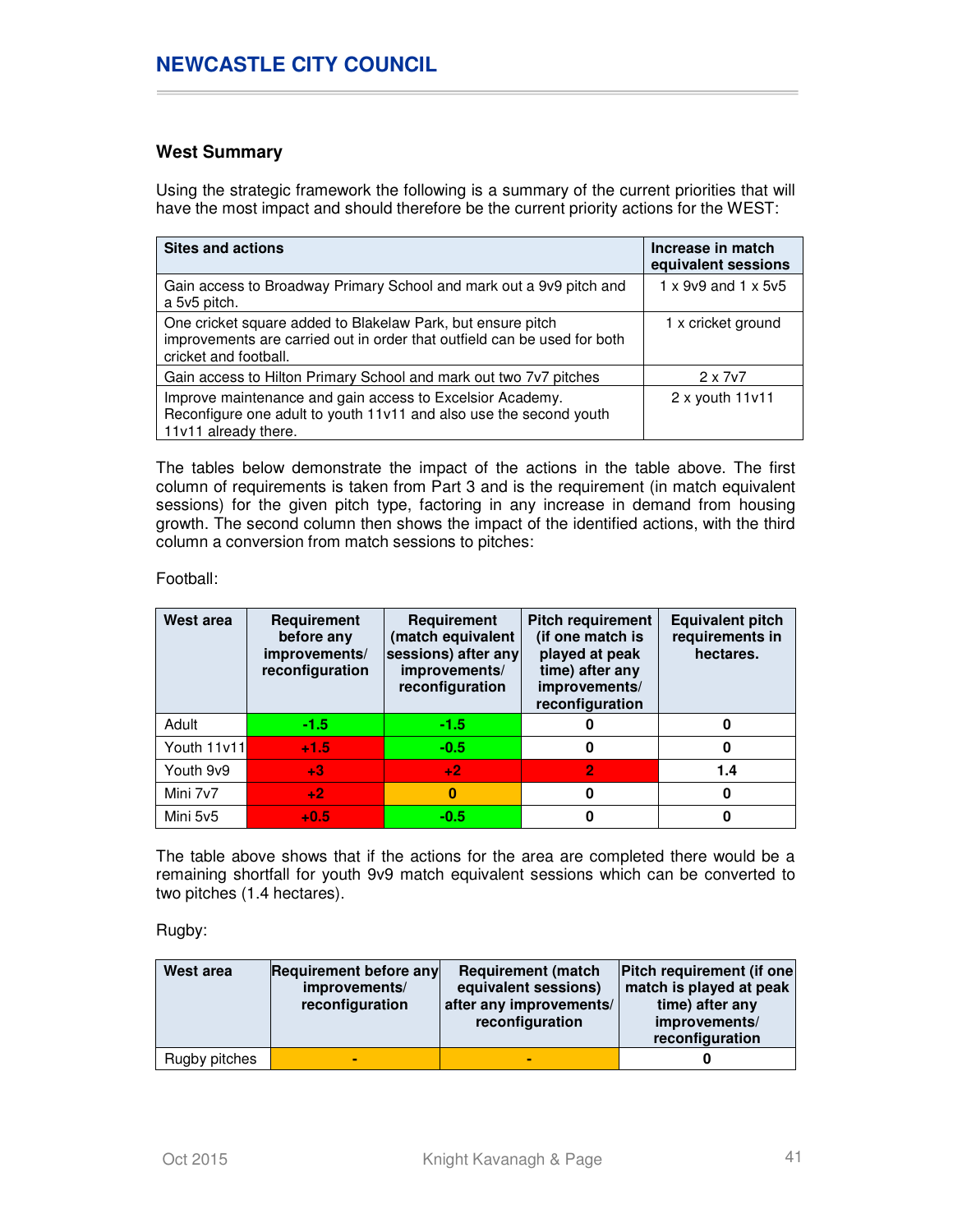Cricket:

| West area       | Requirement<br>before any<br>improvements/<br>reconfiguration | Requirement<br>(match equivalent<br>sessions) after any<br>improvements/<br>reconfiguration | <b>Pitch requirement</b><br>after any<br>improvements/<br>reconfiguration | <b>Equivalent pitch</b><br>requirements in<br>hectares. |
|-----------------|---------------------------------------------------------------|---------------------------------------------------------------------------------------------|---------------------------------------------------------------------------|---------------------------------------------------------|
| Cricket pitches | $+2.5$                                                        | $+1.5$                                                                                      |                                                                           |                                                         |

The current actions identified reduce shortfalls for cricket which means there is a requirement for two cricket grounds (3 hectares)

Hockey:

| West area      | Requirement before any<br>improvements/<br>reconfiguration | <b>Requirement (match)</b><br>equivalent sessions)<br>after any improvements/<br>reconfiguration | Pitch requirement after<br>any improvements/<br>reconfiguration |
|----------------|------------------------------------------------------------|--------------------------------------------------------------------------------------------------|-----------------------------------------------------------------|
| Hockey pitches | -                                                          |                                                                                                  |                                                                 |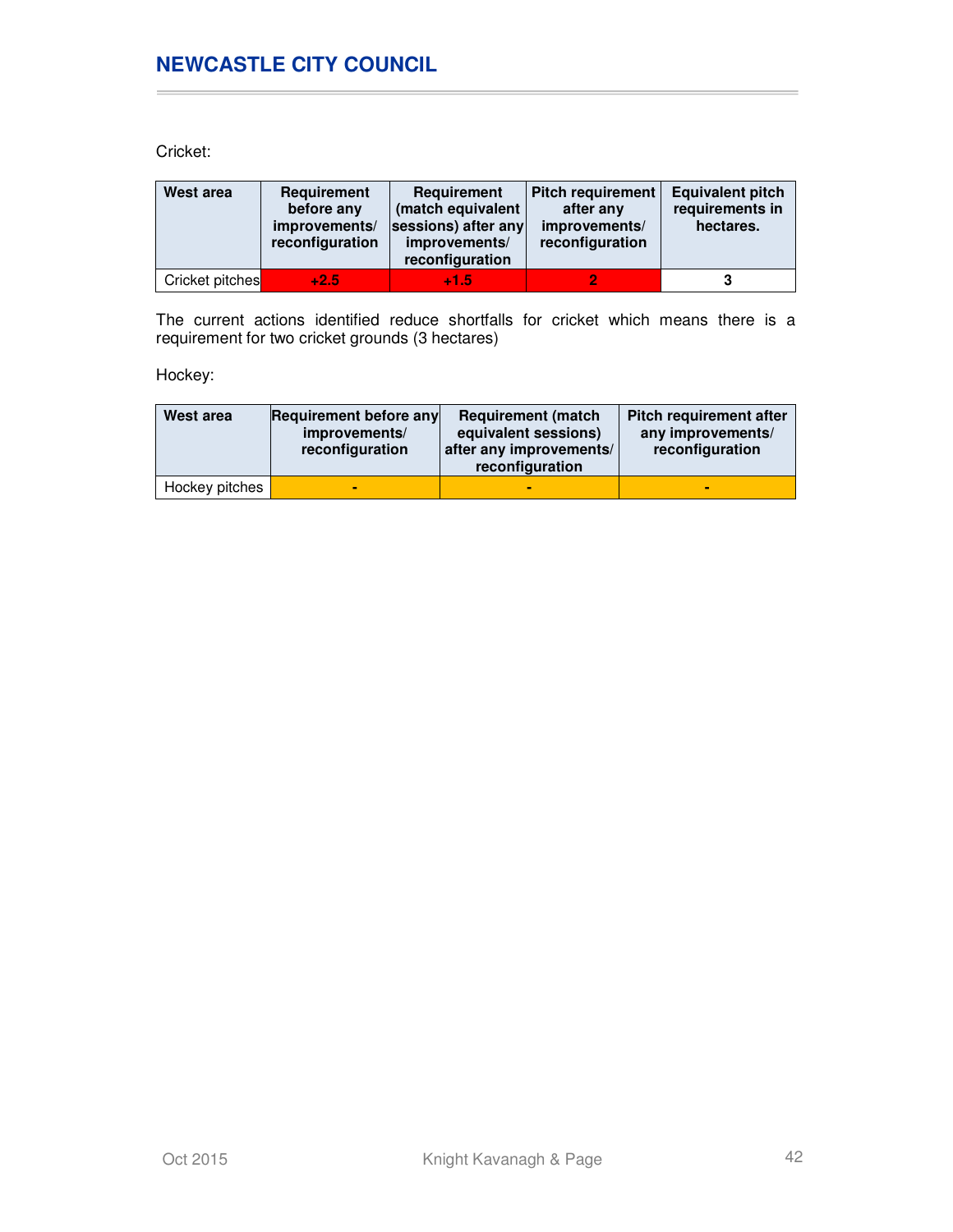## **PART 5: KEEP THE STRATEGY ROBUST AND UP TO DATE**

#### **Delivery**

The Strategy seeks to provide guidance for decisions and investment made across Newcastle. By addressing the increased demand identified through housing developments and using the strategic framework presented in this Strategy, the sporting and recreational needs of Newcastle can be satisfied. The Strategy identifies where there is a deficiency in provision of match equivalent sessions and identifies how best to resolve this in the future.

It is important that this document is used in a practical manner, is engaged with partners and encourages partnerships to be developed, to ensure that outdoor sports facilities are regarded as a vital aspect of community life and which contribute to the achievement of Council priorities.

The production of this Strategy should be regarded as the beginning of the planning process. The success of this Strategy and the benefits that are gained are dependent upon **regular engagement between all partners involved** and the adoption of a strategic approach.

#### **Steering Group**

**A steering group of partners should be set up to take the lead to ensure the Strategy is used and applied appropriately within their area of work and influence.** 

To help ensure the Strategy is well used it should be regarded as the key document, alongside the Playing Pitch Assessment (March 2015), within the study area, guiding the improvement and protection of playing pitch provision.

#### **Monitoring and updating**

It is important that there is **annual monitoring and review** against the actions identified in the Strategy. This monitoring should be led by the local authority and supported by all members of, and reported back to, the steering group. Understanding and learning lessons from how the Strategy has been applied should also form a key component of monitoring its delivery. This should form an on-going role of the steering group. It is possible that in the interim between annual reviews the steering group could operate as a 'virtual' group; prepared to comment on updates electronically when relevant.

As a guide, if no review and subsequent update has been carried out within three years, then Sport England and the NGBs would consider the Strategy and the information on which it is based, to be out of date. If the Strategy is used as a 'live' document, and kept up to date, the time frame can be extended to five years.

Furthermore, the process of refreshing the Strategy would be much less resource intensive if changes and updates have been made throughout the five years. **If there are no updates to the document within the period the nature of the supply, and in particular the demand for playing pitches, is likely to have changed**.

An annual review should not be regarded as a particularly resource intensive task. However, it should highlight: